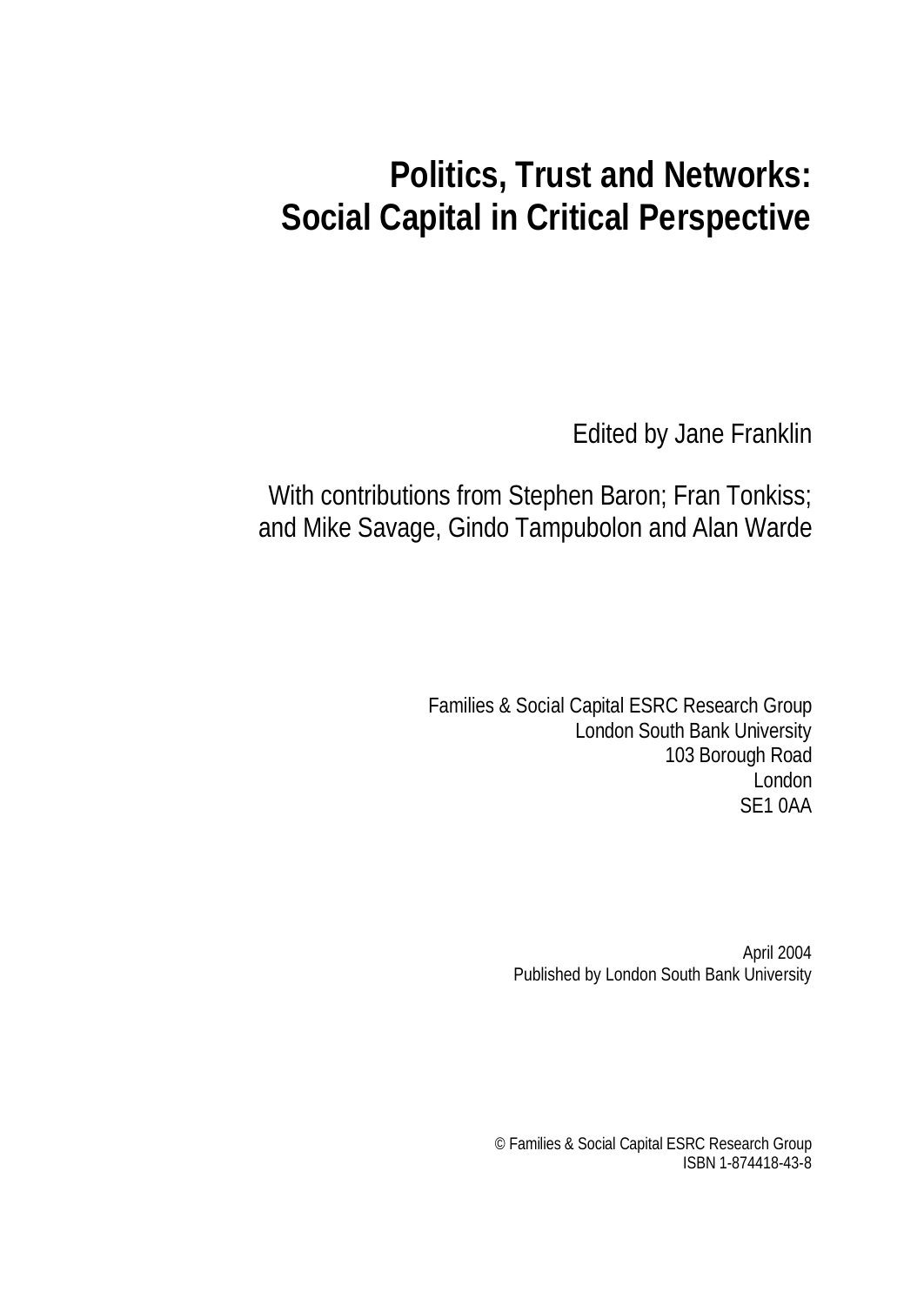**Families & Social Capital ESRC Research Group Working Paper No. 7**

# **POLITICS, TRUST AND NETWORKS: SOCIAL CAPITAL IN CRITICAL PERSPECTIVE**

| An introduction<br>Jane Franklin                                                                                 | 2  |
|------------------------------------------------------------------------------------------------------------------|----|
| Social Capital in British Politics and Policy Making<br>Stephen Baron                                            | 5  |
| <b>Trust and Social Capital</b><br><b>Fran Tonkiss</b>                                                           | 17 |
| Social Capital and Political Activism: a Social Network Approach<br>Mike Savage, Gindo Tampubolon and Alan Warde | 23 |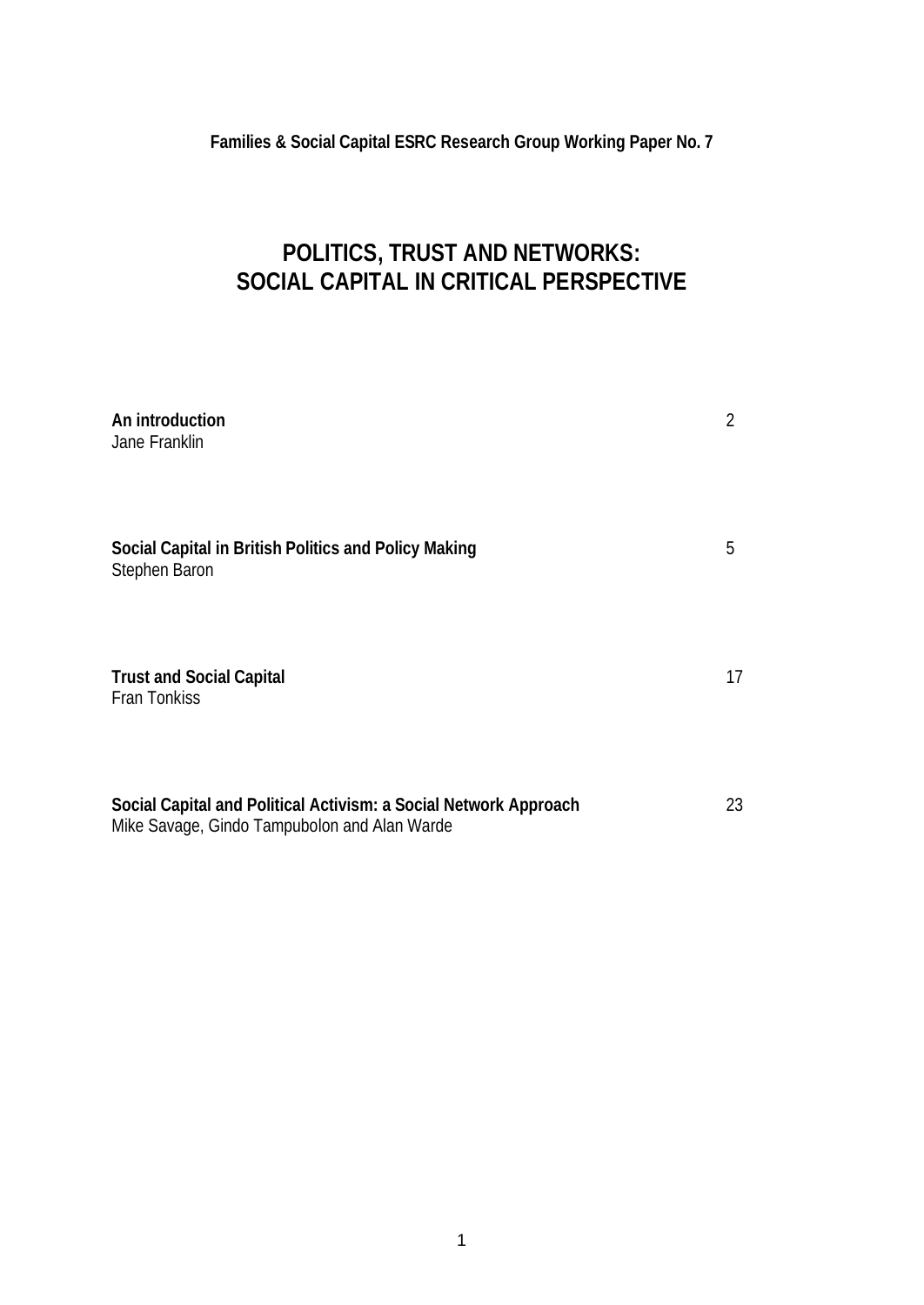#### **Social Capital: Critical Perspectives**

The papers presented here were originally given at a Social Capital Dialogue Day, organised as part of the theoretical work of the Families & Social Capital ESRC Research Group in January 2003. The aim of the seminar was to give critical attention to the implications for working with the idea of social capital, and its categories of trust and networks, in research and policy making.

Briefly, 'social capital' is a concept that refers to the ways that people create social networks and social relationships, and to the trust and norms of engagement that ease these interactions. As forms of social capital, networks and trust are seen to generate social solidarity and inclusion. They knit communities together, laying down the negotiated basis of social life, where people support and do things for each other, and which in turn, provide the grounding for general economic productivity and growth. While it is a concept that refers to the social sphere, social capital is framed in economic terms. As 'capital', it has exchange value, and can be accumulated and owned by individuals and communities, yet it is intangible, and has an ethereal quality since it flows in and between people and is only evident in its effect.

This approach to understanding how societies work is situated within a wider conservative perspective on social change, and a sense that the norms and values that once held society together have been gradually eroded over the last fifty years or so, and need to revitalised. A critique, both of the welfare state, that is said to have taken too much responsibility for people's lives, and of the new right emphasis on individual rights over social solidarity, support this view. It is then further compounded, some argue, by the social effects of second wave feminism and identity politics, which loosened the bonds and securities that keep families and communities together.

So, at first glance, social capital theories seem to support a view that social change has been detrimental to family and community, and have a normative understanding of how societies *should* work in the interests of economic growth and political stability. To tease out the political implications of the effects of this concept in policy and social research, we offer three critical perspectives on working with the idea of social capital. Stephen Baron maps the discourse of social capital and traces its patterns of political influence and its effect in government policy circles; Fran Tonkiss unpacks the category of trust and looks at some problems involved in using the concept across social and economic analysis; and Mike Savage**,** Gindo Tampubolon and Alan Warde explore the potential of social networks in understanding different forms of social capital and the changing relationship between agency and structure in contemporary societies.

Stephen Baron addresses the growing political influence of the concept of social capital on three levels. First, on the level of theory and ideas, it paints a picture of the 'good' society and identifies the causes of social disorder. Second, pragmatically, it presents 'how to' policy solutions to these identified problems. Then, thirdly as a discourse, social capital reflects a strand of contemporary thinking, identified with New Labour, that feeds a growing common sense understanding about the relationship between the state, society, and individuals. In their reinvention of the left, New Labour have worked with communitarian theory and the concept of social capital to provide a rationale to support their project to move beyond the socialist critique of economy, and the new right dismissal of society. With a communitarian backdrop, the idea of social capital provides a rationale for policies that generate social order, and a secure social basis for a fast moving, globalising economy. Baron shows how this approach 'celebrates', rather than disturbs, 'the economic, cultural and social life of certain already powerful elements of British society'. In supporting existing power relations, these ideas maintain the unequal balance of society, and focus on the 'inadequacies' of the less privileged in society in their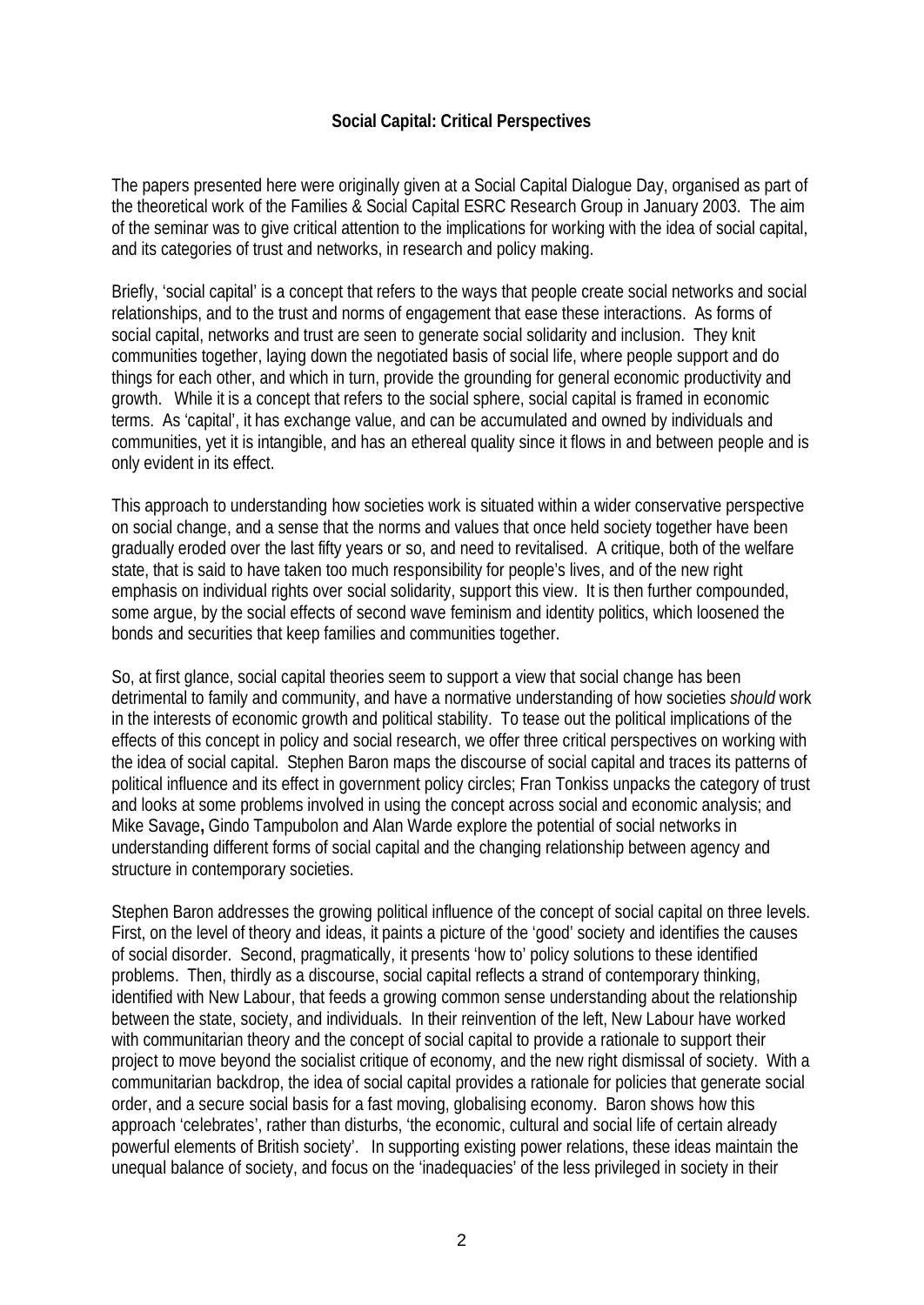ability to access social capital, the resources that would initiate their social mobility and economic success. Thus, in this view, communities with 'good' social capital will thrive, with low crime rates, and high levels of membership of local associations, political participation and economic prosperity. Through an analysis of the work of the Prime Minister's Strategy Unit, and the Office for National Statistics, Baron traces the microphysics of power that generate this discourse and points to the class based, power infused assumptions that lie behind the invention of the concept. Working with the ideas of Iris Marion Young, he highlights one of the many ambiguities of contemporary political rhetoric and practice, that social capital theories can just as easily suggest possibilities for participative democracy, as they can contribute to a new authoritarian style of politics.

In social capital theories, it is understood that the dynamics of individual and social lives are mediated through trust, a central factor in building cohesive and integrated communities, the 'glue' that holds society together. Its presence is seen to have a positive impact on the ways individuals act towards each other and its absence, evident in the breakdown of social and institutional relationships. As Fran Tonkiss points out in her paper, however, working with the concept of trust in theory and research is problematic. Its common sense meaning alone will be different for each of us, according to our experience and the quality of our relationships with others. To add to the complexity, the concept of trust has a range of meanings across economics, political science, sociology and psychology. Tonkiss shows how this is further complicated by the ways that social capital theorists work with trust as an instrumental, clearly defined economic concept, yet hold on to the moral or normative quality of the word as it is understood in everyday language. To overcome this, she argues, we need to isolate a more precise definition, drawing attention to its possibilities and limitations. She clarifies the difference between 'trust' as a normative social concept, and trust as 'confidence' in economic terms. Trust, she argues, is expressed as a feeling, and operates on an informal level, affecting social action and interaction, and, most importantly, allows us to live with and tolerate uncertainty. Confidence, meanwhile, belongs to the formal, contractual arrangements set up to take the personal out of everyday exchanges. Unlike trust, which enables people to live with uncertainty, confidence works to edit out, reduce or restrict risk. To illustrate how they work differently, Tonkiss looks at the choices families make about child care. Choices as to whether we rely on family or people we know, relationships based on trust, *or*, we pay qualified strangers to look after our children, which brings the confidence of professional, contractual care. Taking people on trust, we hold on to a degree of responsibility, so that the choice is infused with a sense of uncertainty, carrying emotional risk. In paying for child care, we transfer the risk to others. We can ask more questions, interfere legitimately, and have more certainty or confidence around the ability of professionals to care adequately.

In her focus on trust and social interaction, Fran Tonkiss highlights the way that, on the surface, social capital theory works with trust as a common sense idea, whilst in effect confusing instrumental and normative definitions. She is concerned to clarify how different relationships of trust influence how people act and make choices in the context of uncertainty. In their paper on social networks, Mike Savage, Gindo Tampubolon and Alan Warde address the dynamic between social action and social structure. In social capital theory, society is made up of a horizontal system of interwoven networks, as opposed to the vertical structures of class and other social identities. These networks are in turn the sum of a range of social interactions built on trust and reciprocity, that can facilitate social mobility and individual access to social, economic and political opportunities and resources. The authors argue that this picture of how society works has limitations, but suggest that a more sophisticated understanding of social networks has the potential to reveal the diversity of human interactions that shape and are shaped by social structures. Savage and colleagues develop a network analysis which, they argue, gives visibility and space to the *dis*trust, conflicts and power struggles generated in social relationships, as well as to the ways that people come together and develop trust and reciprocity. This is illustrated in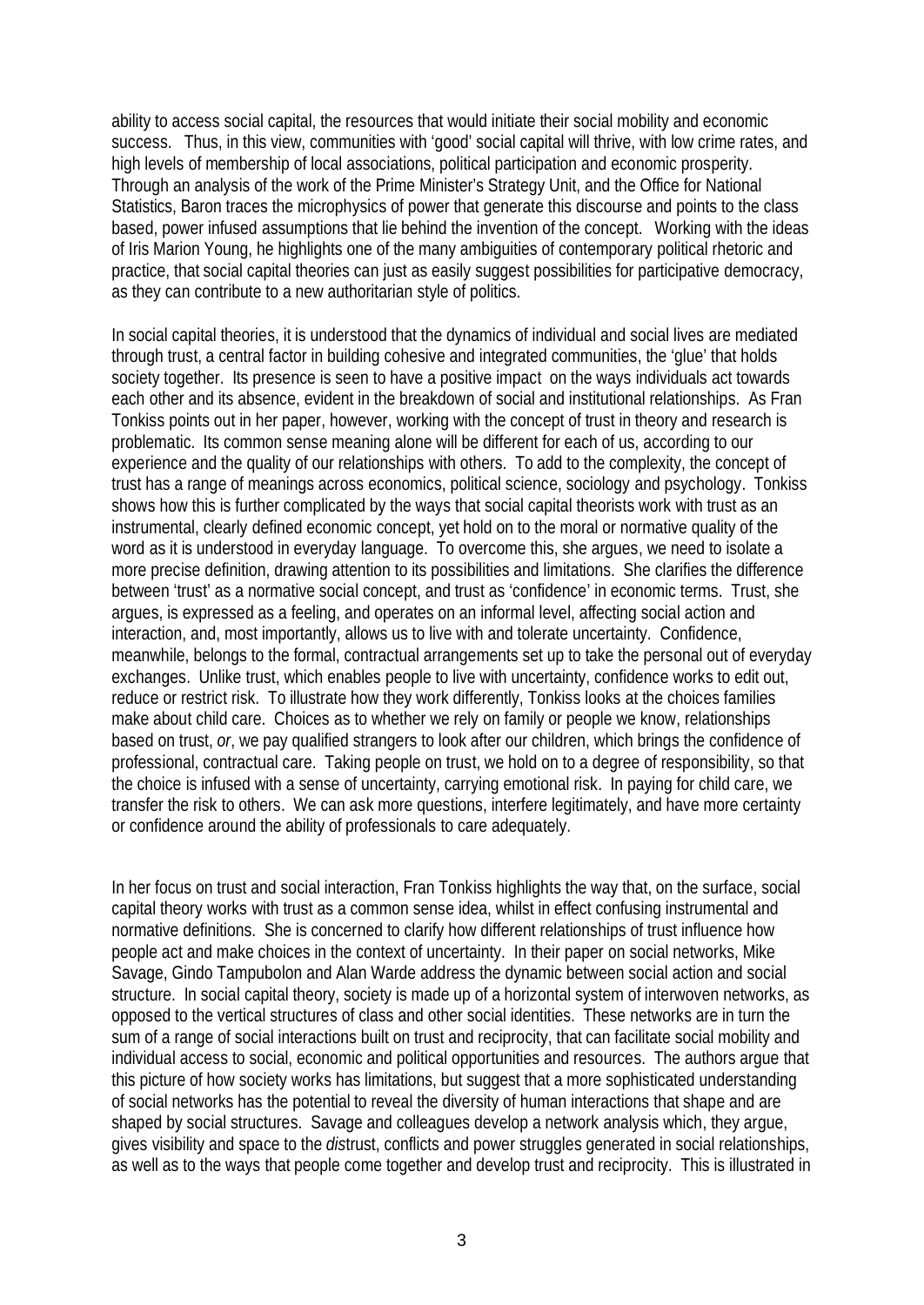the presentation of their analysis of levels of activism and cooperation in two organizations, one a political party, one a conservation group. In its nuanced form, they argue, network analysis has the potential of opening up the multiplicity of interactions that contribute to social networks, and leads to a more complex understanding of those kinds of networks that might facilitate trust and activism and those which do not.

By placing the idea of social capital in a wider political, theoretical and empirical context, the authors of this working paper point to the implications of using its concepts and categories in policy and research. They have shown how social capital resonates, and has emerged in parallel with, current political paradigms and so cannot be presumed to be neutral; how a common sense understanding of trust as social capital can hide a confusion of moral and economic assumptions; and how social networks can be shaped just as much by conflicting as by reciprocal social relations. Working with 'social capital' in research and policy development therefore, calls for a critical methodology, precise definition of terms and a broader understanding of social change.

**Jane Franklin** Families & Social Capital ESRC Research Group London South Bank University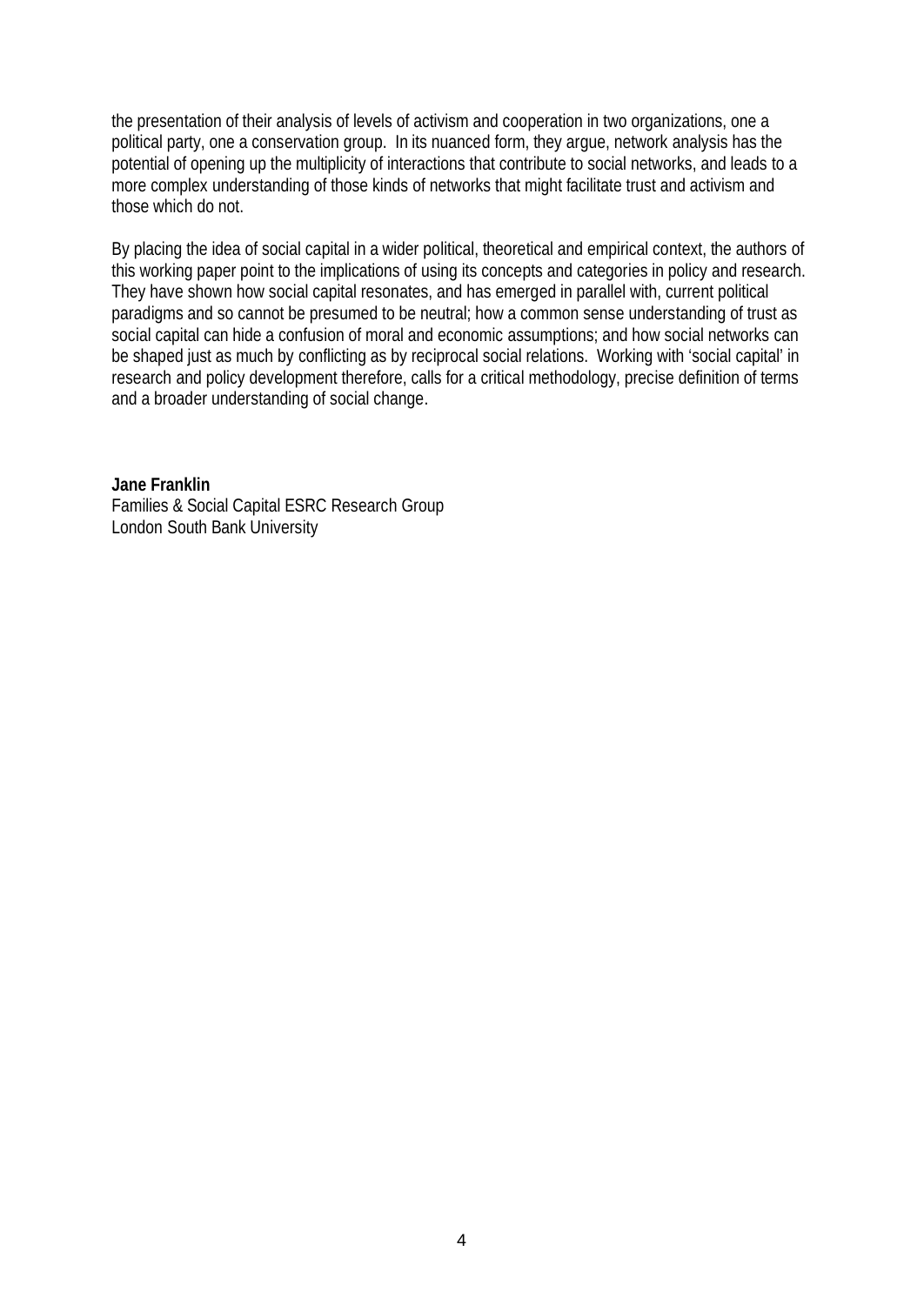#### **Social Capital in British Politics and Policy Making**

#### **Stephen Baron University of Glasgow**

#### **Introduction**

This paper is in three parts: First I will trace the root in British 'New Labour's' thinking from the communitarianism of the 1990s to the emerging reliance on social capital in the first years of the new century; secondly I will give a reading of these tendencies in terms of two contrasting government initiatives, the Strategic Futures Project on the Prime Minister's Strategy Unit in the Cabinet Office and the detailed technical work of the Office for National Statistics in seeking measures of social capital in fifteen pre-existing surveys commissioned by departments across government (or otherwise publicly funded) and thus developing the Social Capital Question Bank. Finally I will discuss the implications of the first two parts through analysing the inflections to participative democracy (Young 2000) and to a new authoritarianism which the New Labour use of social capital may entail.

Before embarking on these analyses it is important to outline something of the history of the concept and its take up into politics and policy making (Schuller, Baron & Field 2000). Although the latter trace references to 'social capital' back at least to the 1950s, its current usage can be said to start with the work of Pierre Bourdieu in the late 1960s and 1970s. Here 'social capital' was initially defined as the old boy network, one of a myriad of 'forms of capital' which helped enable the dominant class to dominate. In an essay of that name in 1983, Bourdieu argued that capital can appear in three forms (economic; cultural; social) with economic capital being the root of the other forms in the last instance. Social capital was defined as

the aggregate of the actual or potential resources which are linked to possession of a durable network of more or less institutionalised relationships of mutual acquaintance and recognition. (Bourdieu 1997:51)

As we have noted elsewhere

the use of the concept is often metaphorical rather than analytically disciplined. When applied by Bourdieu to empirical research the substantial problems of operationalizing the concept make this important theoretical corpus appear ill-founded. (Schuller, Baron & Field 2000:5).

More influential in developing the concept, and moving it into the policy arena, was the work of James Coleman in the USA during the 1980s and the 1990s (Coleman 1988; 1994). Where Bourdieu had focused on social capital as a mechanism of the dominant, Coleman first developed it as an explanation, the continuity of values and network between home and school, of how certain underprivileged groups in Catholic schools produced higher levels of attainment than would otherwise have been predicted. Where Bourdieu drew from a Marxist intellectual tradition, Coleman worked within the framework of rational choice economic theory where he wanted to add social capital as the fourth standard term in econometric equations (alongside physical, financial and human capitals).

It was Coleman's work which Robert Putnam, the single most influential theorist of social capital, acknowledged when he introduced the concept, late and in a relatively minor way, to help explain the differences in regional government in Italy. From this relatively abstruse beginning Putnam turned the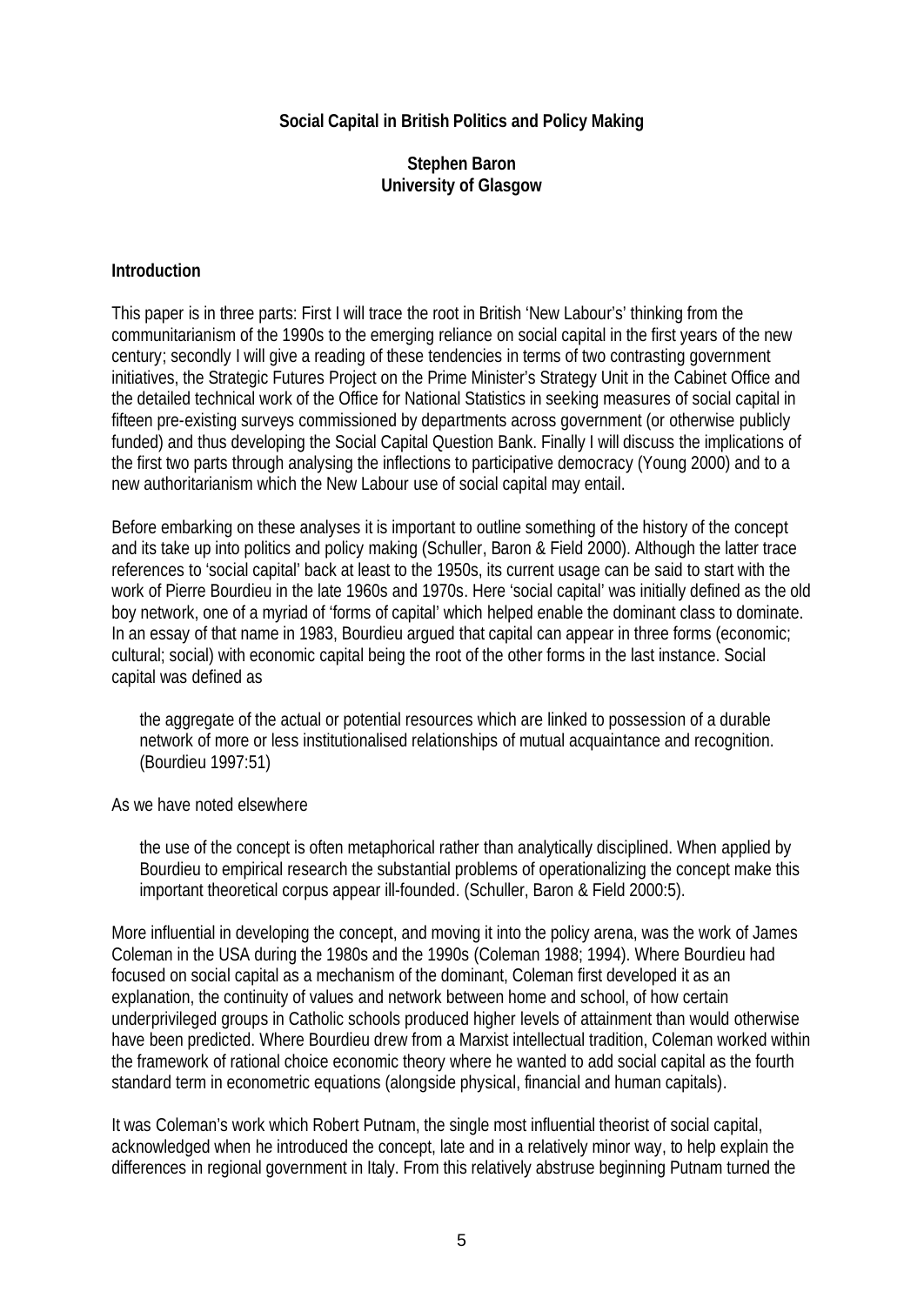concept onto his native country, the United States of America, arguing that, following a long period of social capital formation from the late nineteenth century, the baby boom generation had neglected to maintain its inheritance and that the current Generation X had developed anti-civic perspectives. His major text *Bowling Alone* starts with a picture of a youthful Putnam with his (multiracial) 1955 bowling team and traces, relentlessly, through multiple measures, the decline of social capital in the USA particularly in the former slave states. Putnam, however, is no missionary pessimist in that he envisages (and works tirelessly for, through the *Saguaro Seminar: Civic Engagement in America*1 to help initiate) a vigorous new period of social capital formation adequate to the new century and its social order.

It is this rather varied intellectual legacy which has passed, unevenly I shall argue, into the thinking of 'New Labour' and its policy processes. This rise of social capital in politics and policy thinking is relatively recent in Britain. The first hint of this rise was in a speech by Margaret Hodge while still in opposition warning about a Blade Runner future for Britain's cities. This note of loss and social crisis was complemented by a paper in *Renewal* in 1999 by Simon Szreter which argued that social capital could provide the new political economy for New Labour, underpinning its politics with a technical economics. In 2001 the Office for National Statistics initiated its development of measures of social capital (now an international effort); in 2002 it set up a cross government working group, with the Prime Minister's Strategy Unit beginning to explore the issue in 2002. Concomitantly the Home Office has established the Active Communities Unit to develop policies based on social capital and held its own seminar on the issue in 2002. When the Economic and Social Research Council Research Seminar, *Social Capital: Developing the Research and Policy Agenda*, started in 2000 it met with little interest from policy makers. By the time the final seminar was held in 2002 staff from five different governmental organisations were present, constituting one third of the participants. At the Social Capital Dialogue Day organised by the Families & Social Capital ESRC Research Group at London South Bank University in January 20032, there were representatives of the Cabinet Office, the Sure Start Unit, Office for National Statistics and HM Treasury present. How has this come about?

**New Labour: From Communitarianism to Social Capital**

In developing the New Labour repertoire in opposition, and indeed during its first term of office, the Labour party explicitly drew from the communitarian movement in the USA. Deliberately mirroring the language of the Founders of the American Constitution, Amitai Etzioni, the foremost communitarian writer, claims a series of self evident truths which define the need for 'a new moral, social and public order based on restored communities, without allowing Puritanism or oppression' (Etzioni 1993:2). The core of this new order was defined in his opening words of the Preface to the 1995 British edition of *The Spirit of Community*:

Communitarians call to restore civic values, for people to live up to their responsibilities and not merely focus on their entitlements, and to shore up the moral foundations of society. (Etzioni 1995:ix)

This appeal to duty and moral order provided the basis for his definition of community ('communities are social webs of people who know one another and have a moral voice' (Etzioni 1995:ix)). As ever (Williams 1983) 'community' was largely defined by Etzioni by its negation: 'increasing rates of violent crime, illegitimacy, drug abuse, children who kill and show no remorse and, yes, and political

 $\overline{a}$ 1 Named after a Cactus which survives for long arid periods only to burst forth in flower when seemingly dead.

<sup>2</sup> A preliminary version of this paper was presented at this event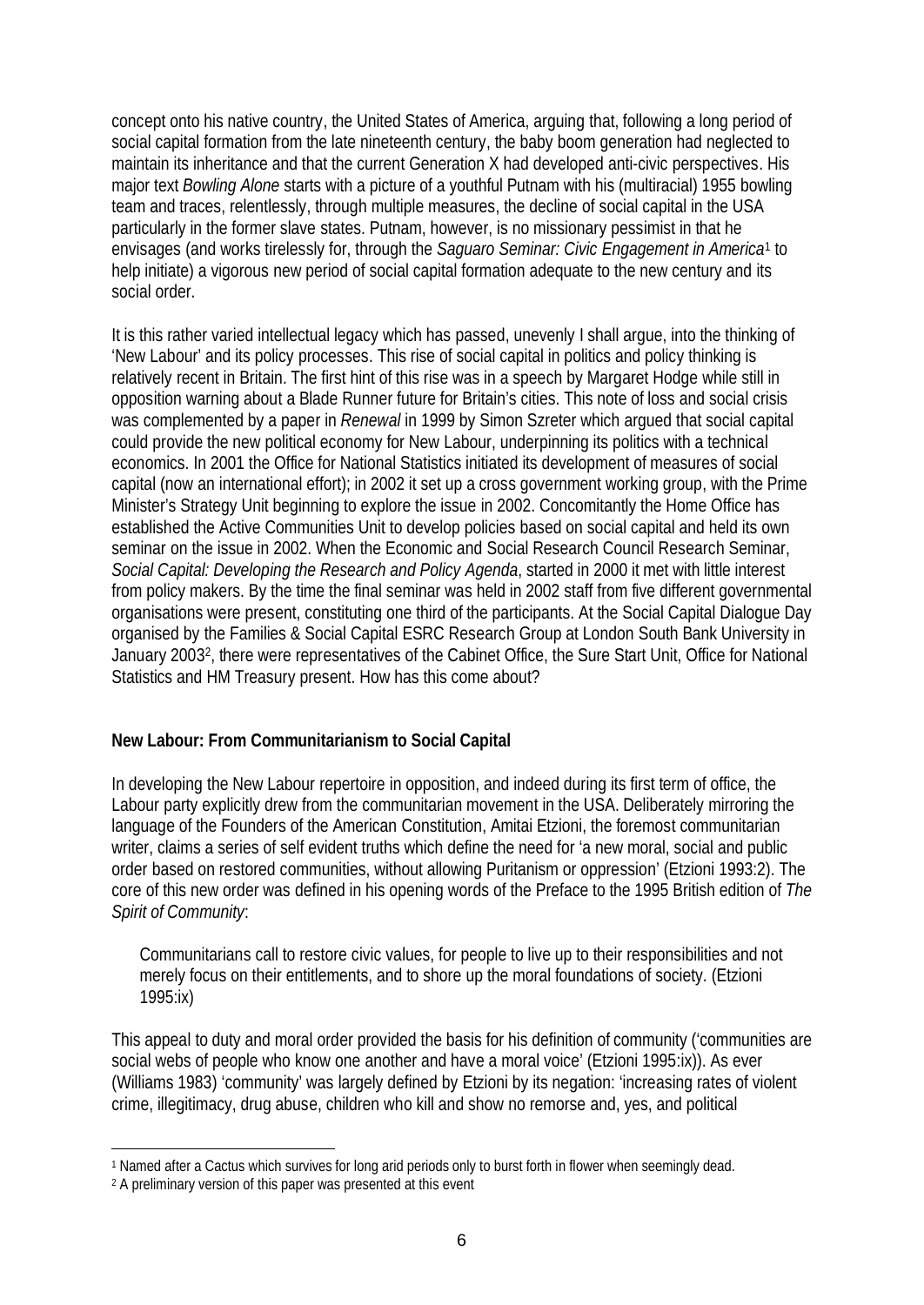corruption', with America being seen as subject to 'moral anarchy and the crumbling of social institutions (Etzioni 1995:x).

The communitarian agenda was rapidly adopted and adapted in Britain by the Labour Party after its traumatic 1992 General Election defeat. In 1994 a collection of essays *Reinventing the Left* was published (edited by David Miliband, now Minister for Schools' Standards) seeking to re-launch the Left which 'needs a radical and new identity if it is to do more than rail against the (many injustices) of the present' (Miliband 1994:2). One of the key essays was by Gordon Brown (now Chancellor of the Exchequer) who proposed *A New Agenda for Labour* (Brown 1994).

The new popular socialism proposed by Brown was to rest on four foundations: a redistribution of power away from 'entrenched interests and unjust accumulations of power and privilege'; an enabling state 'showing that the true role of government is to foster personal responsibility and not to substitute for it'; a new economic egalitarianism based on 'enhancing the skills of everyone'; a new constitutional settlement between individuals, their communities and the state – 'I believe to re-invent government we must first reconstruct the very idea of community' (Brown 1994:114).

Traditional definitions of community were seen as having broken down (and having thus enabled the individualistic attack of the Right): the stable territorial base of communities had disappeared, as had stable individual identities and life-styles, through the impacts of globalisation. For Brown such definitions of community were in any case superficial, concealing the true, and continuing, base of community – interdependence.

From the four foundations Brown drew two major political imperatives in communitarian fashion: individuals must take more responsibility for their own welfare (broadly conceived) as monolithic state bureaucracies are disaggregated (and become providers of last resort); the re-structuring of responsibilities must be balanced by a major new cluster of rights (the right to develop individual potential).

At root our objective is that individuals should have the opportunity to realize their potential to the full – that individuals should have the opportunity to bridge the gap between what they are and what they have it in themselves to become. (Brown 1994:113)

It is this latter imperative which drove Brown beyond the Etzionian framework and towards the idea of social capital. Brown re-interpreted the history of socialism's struggle to control the means of production, distribution and exchange ('the old agenda' 1994:114) as a struggle for the realization of human potential underpinned by three ethical principles:

First, a belief that individual potential is far greater than can be realized in a *wholly* capitalist society; second, a belief that individuals are *not just* self-centred *but also* co-operative; and third, a belief not only that individuals thrive best in a community and that the potential of the individual is enhanced by membership of a community but also that a strong community is essential for the advancement of potential. (Brown 1994:115, emphasis added)

Brown's qualifications highlighted in the quotation above signalled the shift (in the new agenda) to engagement with the market economy not as temporary pragmatic necessity but as an ethical and economic good:

The key question is not whether we abolish markets but how we set standards, or regulate, in a way that ensures that markets work in the public interest. (Brown 1994:116)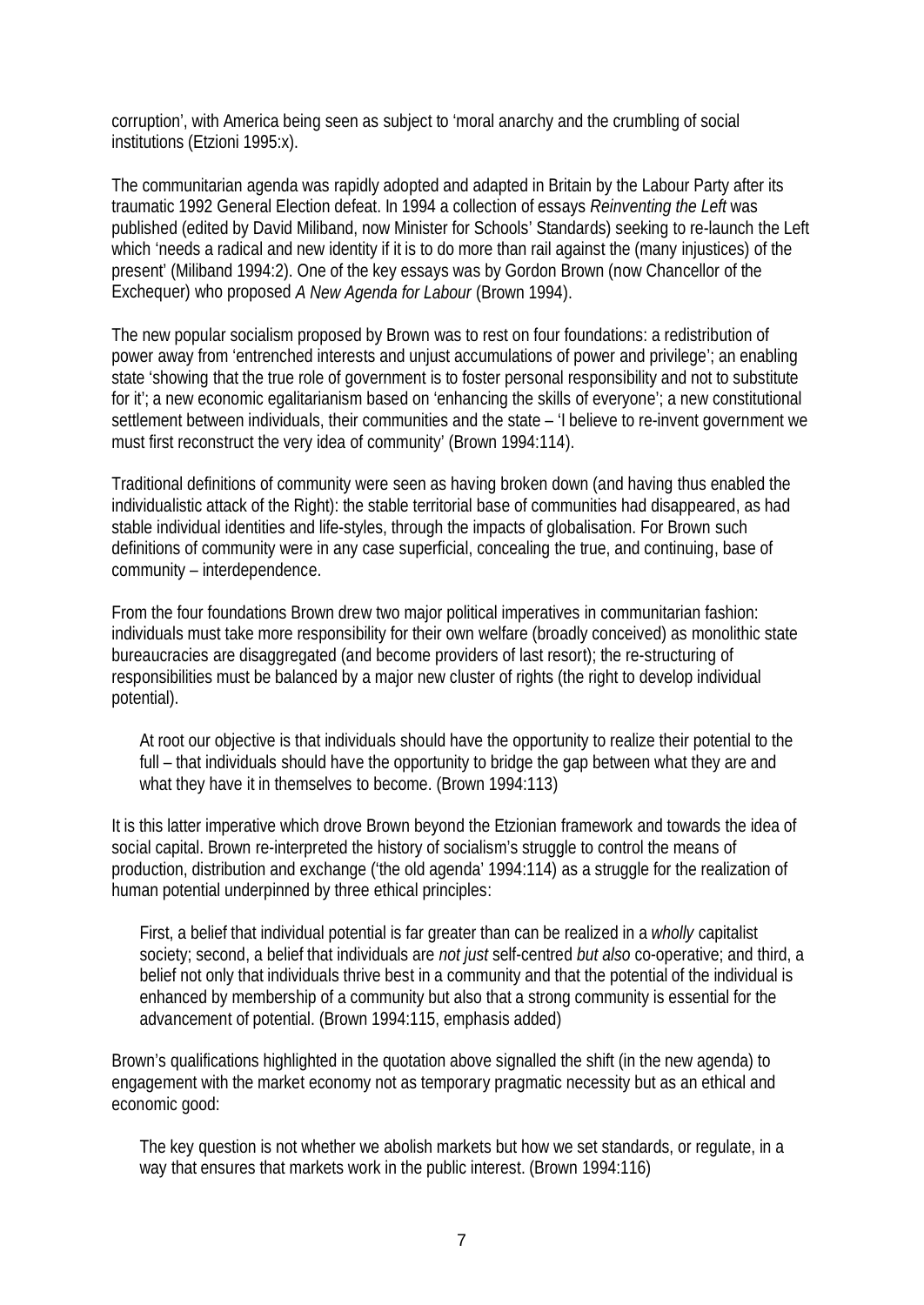The changed nature of markets, through globalisation and the alleged skills revolution, meant, for Brown, that 'individual liberation arises from the enhancement of the value of labour rather than the abolition of private capital' (Brown 1994:116). The realization of individual potential (now largely interpreted as 'skills' saleable in the market, with the ability to choose from a multiplicity of public services a distant second) could only take place in a new form of 'co-operative community'.

In developing this reasoning Brown clearly moved beyond communitarianism: the reliance on the idea of one moral community remained (together with the key assumption that New Labour is the expression of it) but the lack of economic reasoning in communitarianism demanded a further intellectual framework to theorize the link between individual, community and the global market economy. Social capital helped provide this. The work of Coleman both produced a model of increasing the realization of potential in disadvantaged groups and provided a link into rational choice economics. In order for both of these to be operationalized into policy making there was a need for what Schuller has called a 'technomethodology' (Schuller, 2000). It was a model of this which the voluminous work of Putnam in *Bowling Alone* offered: twenty pages of Appendices (Putnam, 2000: 415-435) are devoted to specifying the data sources for the ninety-six Figures and 9 Tables of the main text (a rate of one every four pages). This work was ground breaking not only for its provocative political thesis but also for its operationalization of social solidarity as social capital in a way which had largely eluded theorists of 'community' (its predecessor).

The Banquo at this new policy feast was, of course, Bourdieu. There is little sense in Brown's vision of the social and cultural mechanisms by which dominant classes maintain their dominance and how these power processes articulate with economic power.

In order to explore how the communitarian themes of moral community and individual responsibility have combined, in the politics and policy making of New Labour, with the re-worked socialist ethic of the realization of human potential, with the re-definition of community as interdependence and with rational choice economics, I turn now to analyse the microphysics of two contrasting government initiatives: the 'blue skies' thinking of the Prime Minister's Future Strategy Unit and the use of existing, and the development of new, questionnaire items in social surveys commissioned by government departments.

**Social Capital and the Cabinet Office's Strategic Futures Project**

The Prime Minister's Strategy Unit is a section of the Cabinet Office whose aim is 'to improve Government's capacity to address strategic, cross-cutting issues and promote innovation in the development of policy and the delivery of Government's objectives' (Cabinet Office 2003a). It was set up in 2002 as an amalgamation of the Performance and Innovation Unit, the Prime Minister's Forward Strategy Unit and parts of the Centre for Management and Policy Studies. The Cabinet Office's work on social capital straddles the former and the current office organisation and, for the sake of clarity, will be discussed in terms of the current structures.

The Strategy Unit proclaims four main roles: long term strategic reviews of major areas of policy; studies of cross-cutting policy issues; strategic audits of government performance; promoting strategic thinking across Whitehall (Cabinet Office 2003a). The Strategic Futures team within the Strategy Unit runs a series of Strategic Thinkers seminars 'to promote the consideration and discussion of strategic cross-cutting issues with a broad audience from Government, Academia and Industry' (Cabinet Office 2003b). To date, fifteen such seminars have been initiated on topics ranging from specific policy areas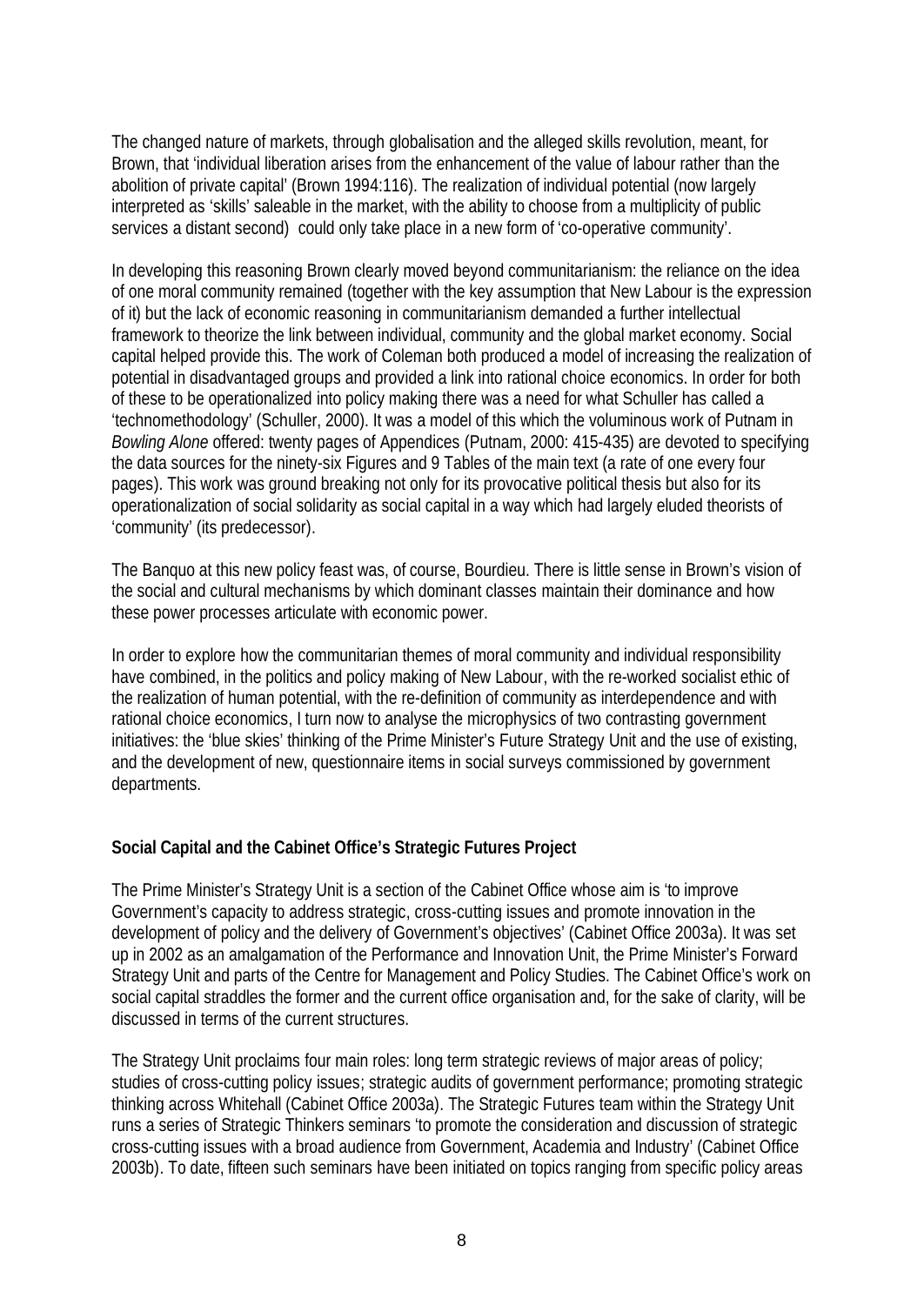(for example, transport, energy, workforce development) to more abstract issues underlying several policy areas (for example, life satisfaction, creating public value, geographic mobility).

The Strategy Unit's work on social capital was part of one of these latter seminars. Two sources are here used to explore how the concept of social capital is being realized into British policy thinking: a paper by David Halpern (a Cambridge academic seconded to the Strategy Unit to lead on the social capital work) read to the final Economic and Social Research Council (ESRC) Research Seminar, *Social Capital: Developing the Research and Policy Agenda* in March 2002; and a Discussion Paper of April 2002 prepared for the Strategic Thinkers seminar by Stephen Aldridge, David Halpern and Sarah Fitzpatrick of the Strategy Unit.

The Discussion Paper (Aldridge et al. 2002) is an extensive (eighty page) review of literature addressing questions of the definitions, determinants and measurement of social capital before seeking to draw out trends and the potential for policy interventions. It is strict in recognising that social capital can have 'downsides' as well as its much publicised benefits. The paper nods in the direction of Bourdieu: the *Forms of Capital* paper is in the References but it is not referred to in the text; the possibility of 'old boy networks' is recognised (Aldridge et al. 2002:32) as is potential fungibility between forms of capital.

| Level/Timescale | <b>Current Policy</b>           | <b>Future Policy</b>                      |
|-----------------|---------------------------------|-------------------------------------------|
| Individual      | <b>Millennium Volunteers</b>    | Parenthood education                      |
|                 | <b>Experience Corps</b>         | Parenting for the disadvantaged           |
|                 | Mentoring                       | <b>Social Capital Credits</b>             |
|                 | Connexions                      | <b>Entitlement to Guidance</b>            |
|                 | Welfare to Work                 | Sponsor a child                           |
|                 | <b>Employment Zones</b>         | Sponsor a class                           |
|                 |                                 | New approach to offenders                 |
|                 |                                 | Transfer Social Capital benefits of       |
|                 |                                 | Higher Education to non-HE contexts       |
|                 |                                 | Volunteering                              |
| <b>Meso</b>     | Homezones                       | Devolution & Regional policy              |
|                 | Surestart                       | <b>ICT Networking</b>                     |
|                 | School clusters                 | Compulsory purchase of back gardens       |
|                 | Neighbourhood Regeneration      | <b>Experimental layouts</b>               |
|                 | <b>Education-Business links</b> | Street/café culture                       |
|                 | Partnership Fund                | Reading groups                            |
|                 | Devolution                      | Dispersal of social housing               |
|                 |                                 | Recruitment chains from disadvantaged     |
|                 |                                 | areas                                     |
| Macro           | Citizenship Education           | Citizenship Education: Shared norms &     |
|                 | 14-19 Matriculation Diplomas    | mutual respect                            |
|                 | <b>Compulsory Volunteering</b>  | Community Credit Schemes: LETTS;          |
|                 | Reform of Honours System        | <b>Timebanks</b>                          |
|                 | Reducing inequality             | Gift & fungible economy: reciprocal care; |
|                 |                                 | child endowments                          |
|                 |                                 | Citizens' Juries & deliberative polls     |

The policy suggestions which are derived from the concept tell another story. The following Table of possible policy initiatives is derived from Halpern 2002:

Source: David Halpern, Senior Policy Adviser, PIU, ESRC Social Capital Seminar, London, 14/3/02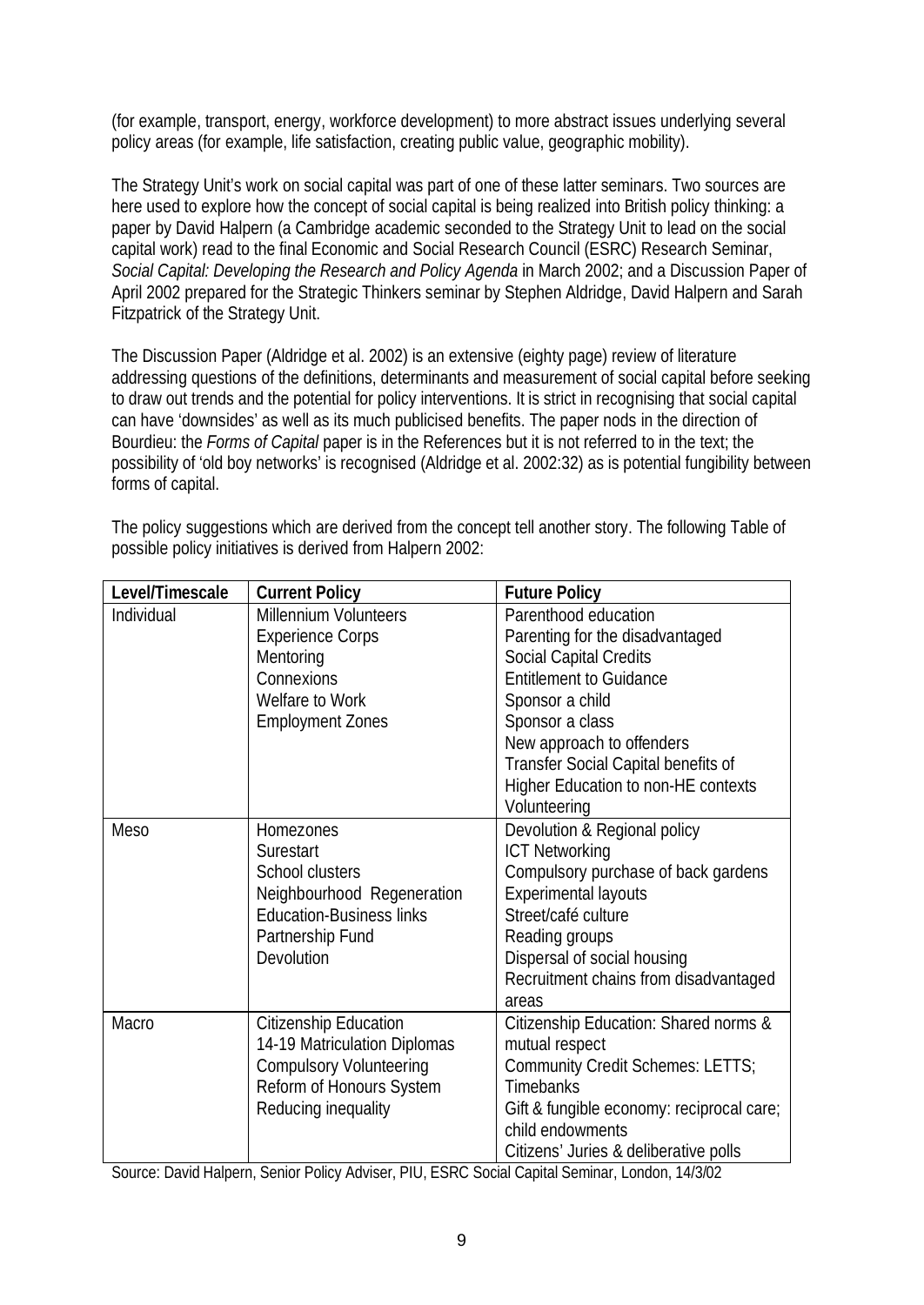These policy futures may appear as a rather random admixture of themes from Etzioni and from Putnam. Some of them are new: for example, the compulsory purchase of parts of back gardens to form enclosed neighbourly space (no doubt for Putnam reading groups); Child Endowments; Social Capital Credits. The discourse of the majority of these policy suggestions (realised or proposed) is, however, very familiar from the succession of 'community' policies tried (and, I suggest, found wanting) in the deprived parts of Britain from the late 1960s onwards: for example, early years education; parenthood education; area based physical, economic and employment regeneration initiatives. Some of the policy suggestions are strikingly Orwellian in tone: Entitlement to Guidance and Welfare to Work herald a punitive approach to unemployment; Citizenship Education for shared norms assumes the unitary moral community (as expressed, of course, in New Labour)<sup>3</sup>; Compulsory Volunteering simply takes us deep into Double-Speak.

Despite the disparate appearance of these policy suggestions there are underlying consistencies: the focus for social capital policies is to be the poor, especially the young poor, of Britain; the mechanisms of social capital formation, deployment and transmission of dominant groups are to remain unaddressed; the articulation of existing forms of social capital with economic and cultural capital is similarly to be undisturbed (except to insert the poor into the current structures). While there is an explicit commitment to reducing inequality there is little sense of its structural, rather than personal, origins. The conceptual schema underlying such policies is, I suggest, rather simple: there is good social capital, there is bad social capital, there are parts of Britain which are devoid of social capital, with government being the agency which can define, measure and change these dimensions. Evidence for this contention may be adduced from the work of the Office for National Statistics' *Social Capital Project* which started in 2001.

#### **The Office for National Statistics'** *Social Capital Project*

 $\overline{a}$ 

The Social Capital Project was initiated in 2001 as a pan-Government effort 'to develop an operational definition of social capital in conjunction with a framework for measurement and analysis' (ONS 2003a). Following the OECD definition ONS treat social capital thus:

Individuals, families and communities potentially can benefit from social capital and its key indicators include social relations, formal and informal social networks, group membership, generalised trust, mutual reciprocity and civic engagement. It has well established relationship with several areas of policy interest, including economic growth, social inclusion, educational attainment, levels of crime, improved health and more effective government. (ONS 2003)

To date the project has completed a literature review, set up a cross-departmental Social Capital Working Group, participated in the international Siena Group on Social Statistics, developed a Social Capital Question Bank and, since the London South Bank Dialogue Day, published the lead article in *Social Trends* 33 (Stationery Office 2003). It is on the latter two that I shall focus.

Faced with a political imperative quickly to produce consistent measures and trends of social capital, ONS identified twenty one different governmental and non-governmental surveys which included 'some aspects of social capital' (ONS 2002:3). While some of the surveys had modules or questions

<sup>3</sup> One mischievous participant in the final ESRC Social Capital Seminar suggested that soon the Social Capital Police would be formed to deal with areas of low social capital. It would seem that this is under active discussion in Blunkett's Home Office.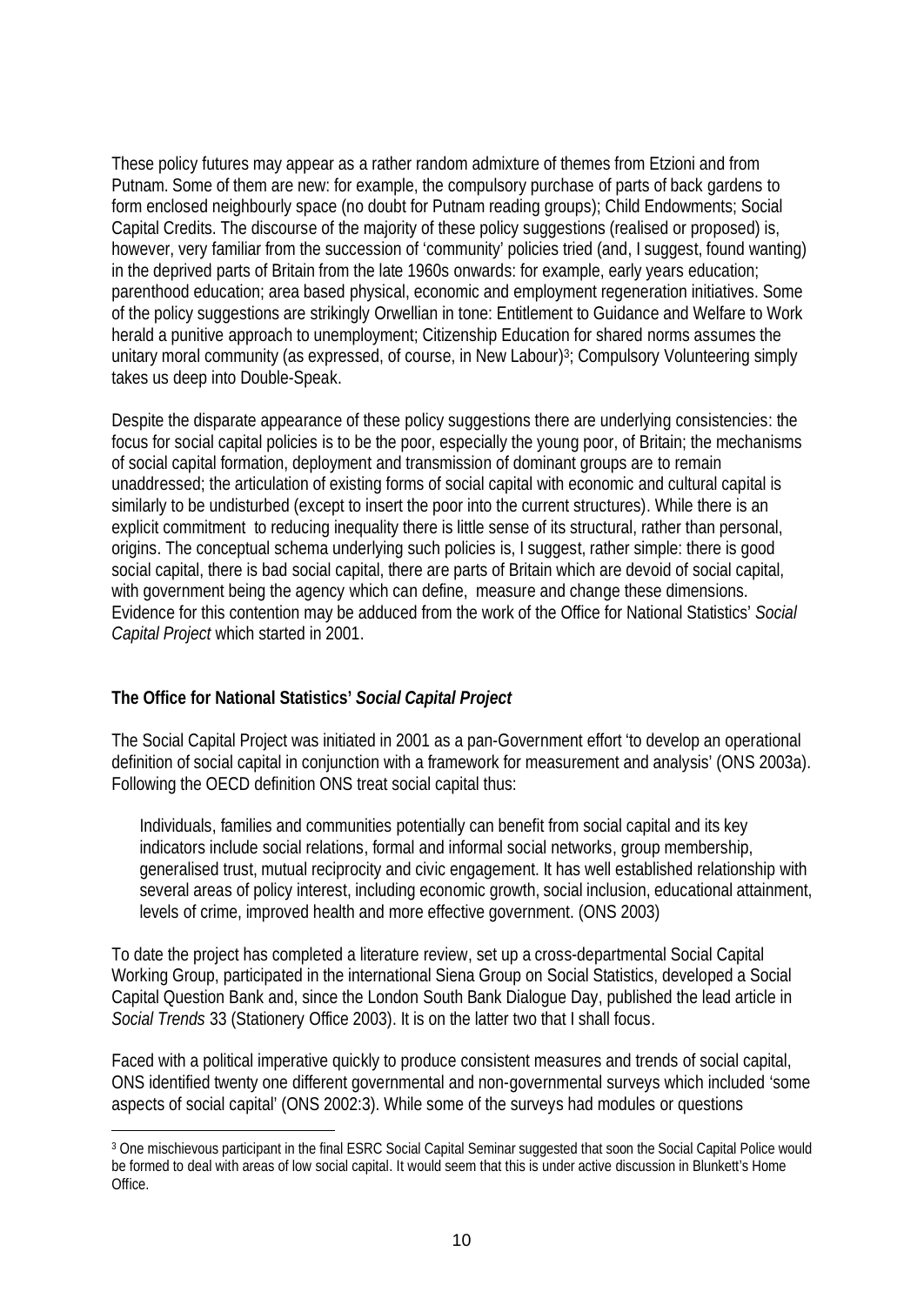specifically designed to measure social capital (ranging, for example, from the 2001 Citizens Audit Questionnaire whose focus was almost exclusively on social capital or its proxies, through the 2001 Home Office Citizenship Survey in which social capital had a major focus, to the Health Survey for England which had social capital as its 'guest' module in 2000). In other cases ONS was forced to infer social capital into existing surveys such as the British Crime Survey, the British Election Study or British Household Panel Survey.

The items from this disparate set of surveys were then mapped onto a matrix developed from that of Blaxter in the Health Development Agency study of older people and social capital (ONS 2002:15).

| Theme                                                        | Number of Sub- | <b>Number</b> |
|--------------------------------------------------------------|----------------|---------------|
|                                                              | <b>Themes</b>  | of Items      |
| Participation, social engagement & commitment                |                | 88            |
| Control & self efficacy                                      | 8              | 39            |
| Perception of community level structures and characteristics | 12             | 109           |
| Social interaction, social networks & social support         |                | 74            |
| Trust, reciprocity and social cohesion                       |                | 50            |
| Totals                                                       | 48             | 360           |

This complex array of themes, sub-themes and items was then made available as an interactive Social Capital Question Bank. Analysis of the discourse underlying this Bank suggests that, in ONS practice, social capital slides from being defined in terms of the literature's triad of networks, trust and norms into an ever expanding metaphor for 'social problems'. This elision can, in the context of this paper, be best discerned through (ideal typical) portraits of the Good Social Capitalist, and of her shadowy alter egos, The Bad Social Capitalist and the Social Proletarian (dispossessed of social capital and *sans everything*) implicit in the various items of the Question Bank and, secondly, through analysis of the stimulus examples used in the Citizens Audit Questionnaire of 2001.

The Good Social Capitalist is in paid employment and enjoys frequent contact with a wide range of friends, workmates, family and neighbours. She is active is organized leisure pursuits and formally constituted voluntary organisations (of which she is probably an office bearer). She lives in a stable residential area of owner occupiers in which she feels safe. She feels in control of her life and health and has confidence in the public services necessary to meet her needs. She votes regularly and engages in lobbying when necessary, having confidence in political and public institutions.

The Social Proletarian is the inverse of the Good Social Capitalist: economically deprived and/or unstable and living in a physically poor neighbourhood where social contacts are restricted and fears for safety predominate. She feels out of control of many aspects of her life, and that public and political institutions will do little to help address the issues which dominate her life.

The Bad Social Capitalist lurks in the shadows of ONS. He is young with few educational qualifications and little involvement in the legitimated economy. He is alienated from public institutions and political processes. He has a strong, but limited, social network of similar young men. They hang around on the streets, and are responsible for many of the fears of the Social Proletarian, there gaining a sense of self efficacy by 'having a laff'.

If we complement these ideal types with an analysis of the Citizens Audit Questionnaire 2001 (funded by the Economic and Social Research Council and conducted by the University of Sheffield) then the microphysics of power generating this discourse becomes more clear. Asked to record their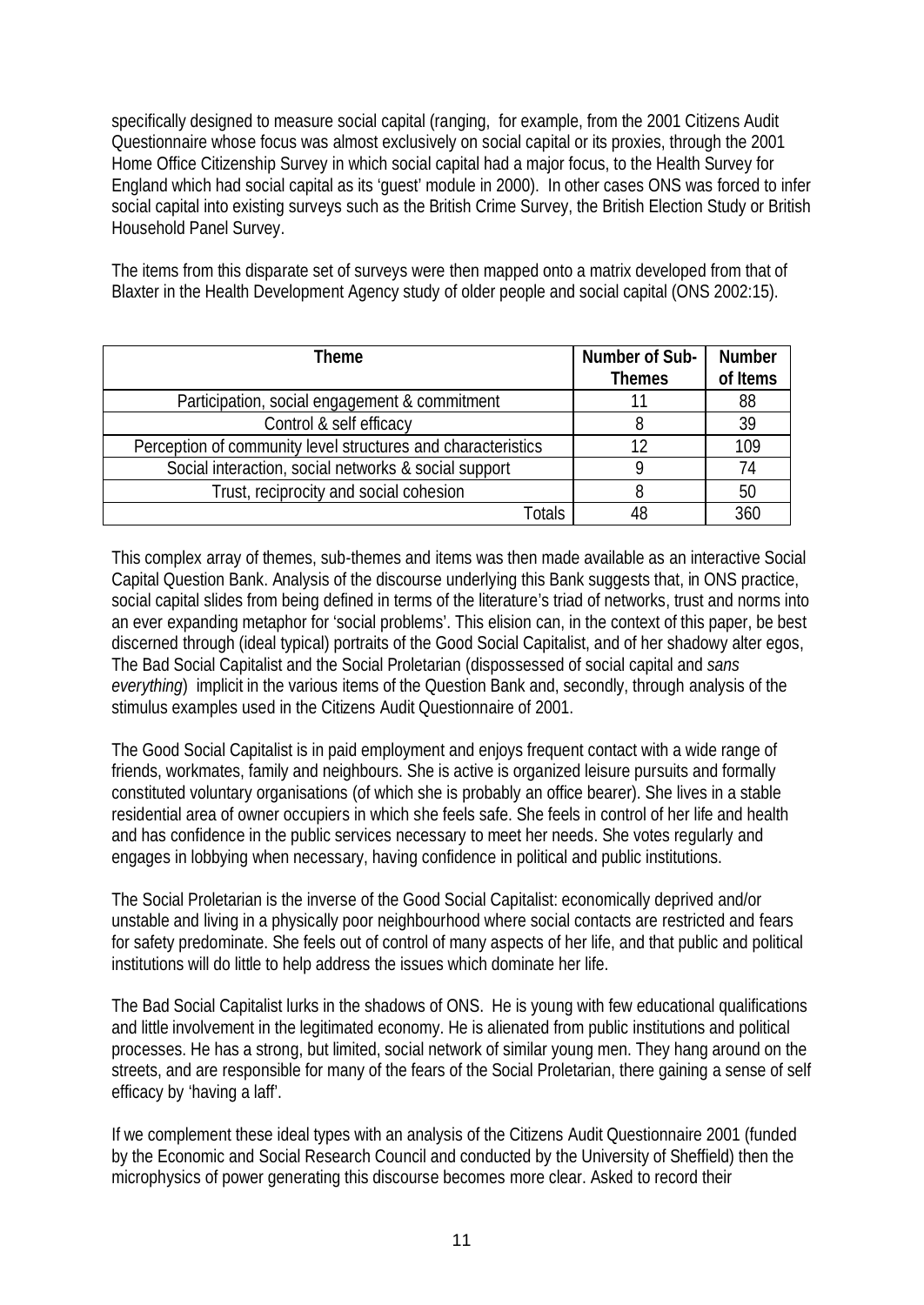involvement in 'local groups' participants (3,500 interviewees and 10,000 questionnaires) were given stimulus examples of what was meant by 'local groups' (ONS 2002:10-11). Variously these were:

- The Scouts
- Greenpeace
- The National Trust
- The Royal Society for the Protection of Animals
- Campaign for Nuclear Disarmament
- Amnesty International
- Shelter
- British Heart Foundation
- Royal National Institute for the Blind
- Help the Aged
- Royal British Legion
- UNISON
- British Chamber of Commerce
- British Medical Association
- The Consumers Association
- Stamp Collecting Group
- Automobile Association
- Neighbourhood Watch
- Black Resource Centre
- Women's Institute
- Working Men's Club

It does not take a great leap of imagination to realise that such examples of a 'local group' (and thus who is a Good Social Capitalist, and who is a Social Proletarian or, perhaps, a Bad Social Capitalist) is heavily inflected with age, class, ethnicity, area, employment, nation and gender. It is no accident, for example, that the Baron household (middle aged, white school librarian and an academic) is (or has been) variously involved with Greenpeace, The National Trust, The Royal Society for the Protection of Animals, Campaign for Nuclear Disarmament, Amnesty International, Shelter, British Heart Foundation, Royal National Institute for the Blind, Help the Aged, UNISON and AA (Automobile Association). As a girl Jane Baron could not join the Girl Guides (notably absent from the stimulus list) as her family of origin could not afford the uniform while, the saving grace in this shameful tale of social conformity, as a teenager Stephen Baron was rejected by The Scouts as being of the 'wrong type'.

This reading of the ONS Question Bank was empirically verified after the Dialogue Day with the publication of the lead article in ONS's *Social Trends 33* (Stationery Office 2003). In this Haezewindt (2003) provides an elegant overview of the findings on social capital from ONS and other surveys (principally the General Household Survey module). As part of the discussion of the benefits of social capital towards the end of the paper he provides Table A.6 (reproduced below) in which the Good Social Capitalist and the Social Proletarian are defined: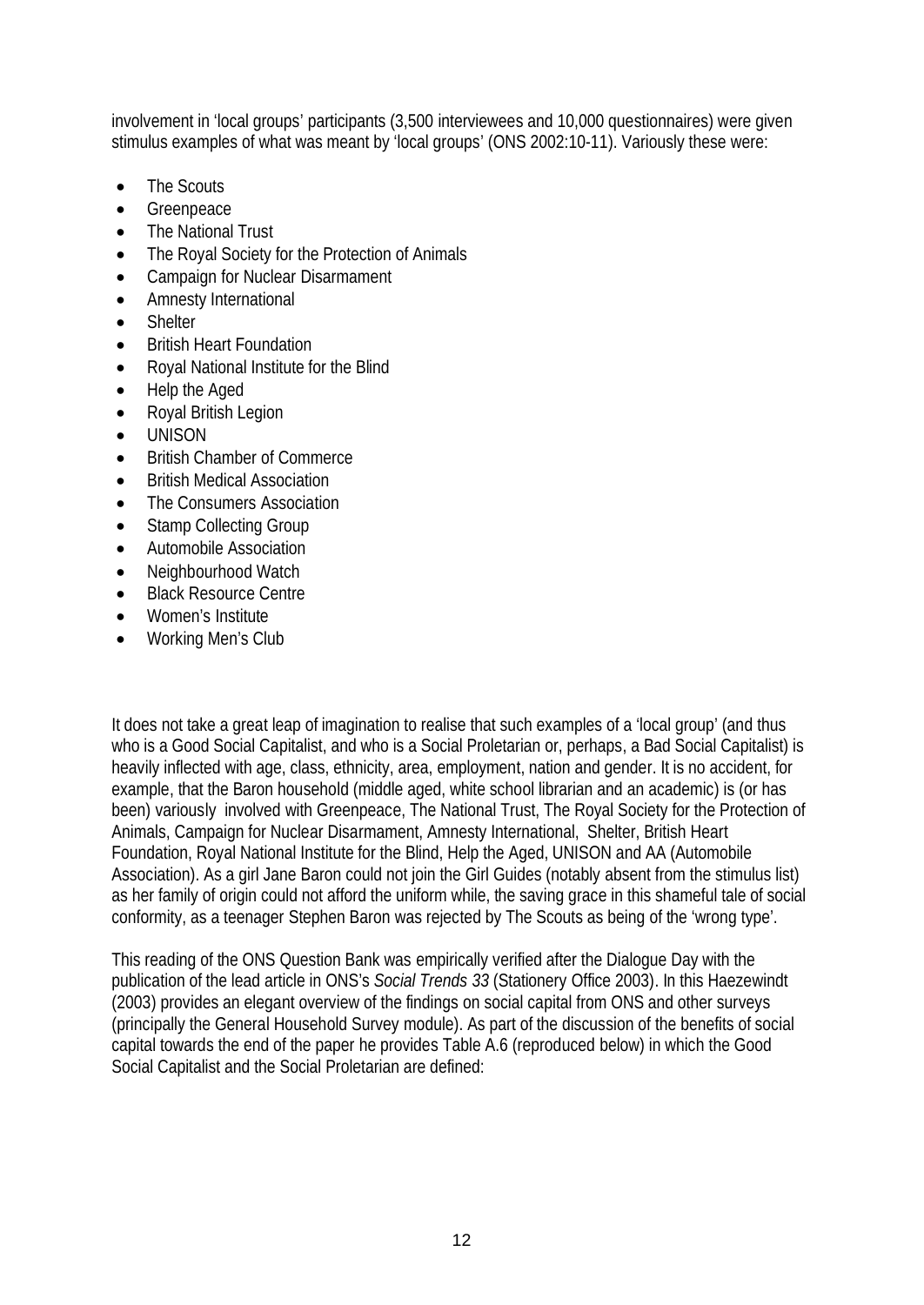| Characteristics of people with high and low social capital |                        |  |  |
|------------------------------------------------------------|------------------------|--|--|
| <b>High Social Capital</b>                                 | Low Social Capital     |  |  |
| Lives outside London region                                | Lives in London region |  |  |
| Aged 30 and above                                          | Aged 29 and below      |  |  |
| Women                                                      | Men                    |  |  |
| Married                                                    | Single                 |  |  |
| Highly educated                                            | Little/no education    |  |  |
| Higher income                                              | Lower income           |  |  |
| Employed                                                   | Unemployed             |  |  |
| Least deprived area                                        | Most deprived area     |  |  |
| Homeowner                                                  | Private renter         |  |  |
| 5+ years residence                                         | 0-4 years residence    |  |  |

Source: *Office for National Statistics from the General Household Survey, 2000/01*

Although not tabulated, the Bad Social Capitalist appears in the *Social Trends* analysis. Variously we learn that:

criminal gangs are often characterised by strong internal social capital … a cartel is an example of how a group of businesses may join forces to limit competition ... in strongly sectarian societies, high levels of social capital may be found within groups, but very little social capital may be found between them. (Haezewindt. 2003: 25-26)

Significantly absent from the *Social Trends* analysis of high, low and bad social capital is ethnicity - the Social Proletarian of ONS's analysis (deprived young male with little or no education {itself an interesting concept} living in the London region) is disproportionately likely to be black<sup>4</sup>.

What may we conclude about ONS's emerging work on social capital? For the avoidance of doubt, the critique in this paper is not of ONS staff, who are exceptionally competent and thoughtful, but of the context where ONS is being expected both to map a concept, in retrospect, onto instruments not designed for the purpose and to develop new measures already imbued with well formed political imperatives. At heart the Good-Low-Bad social capital continuum underpinning ONS's work already contains its political conclusions. The assumptions of what constitutes social capital: celebrate the economic, cultural and social life of certain, already powerful, elements of British society (the Good Social Capitalist/ONS High Social Capital holder); misunderstand other, less powerful, elements (the assumed absence of social capital of the Social Proletariat/Low Social Capital holder) by not recognising the dynamics of their lives; and demonise the lives of the Bad Social Capitalist/Low Social Capital holder. The structural similarities between the Bad Social Capitalist of the early years of the 21st century and the 'mugger' of the early 1970s are striking. As Hall et al. (1978) argue, the image of the mugger was potent in initiating a period of social authoritarianism under Heath's Conservatives. Is social capital becoming thus potent under Blair's New Labour? It is to this question which we turn by way of conclusion.

 $\overline{a}$ 

<sup>4</sup> This omission is occasioned by the sampling strategy of GHS which does not produce a sample large enough to disaggregate in terms of ethnicity. Other surveys have 'booster' samples from ethnic minorities to address this problem.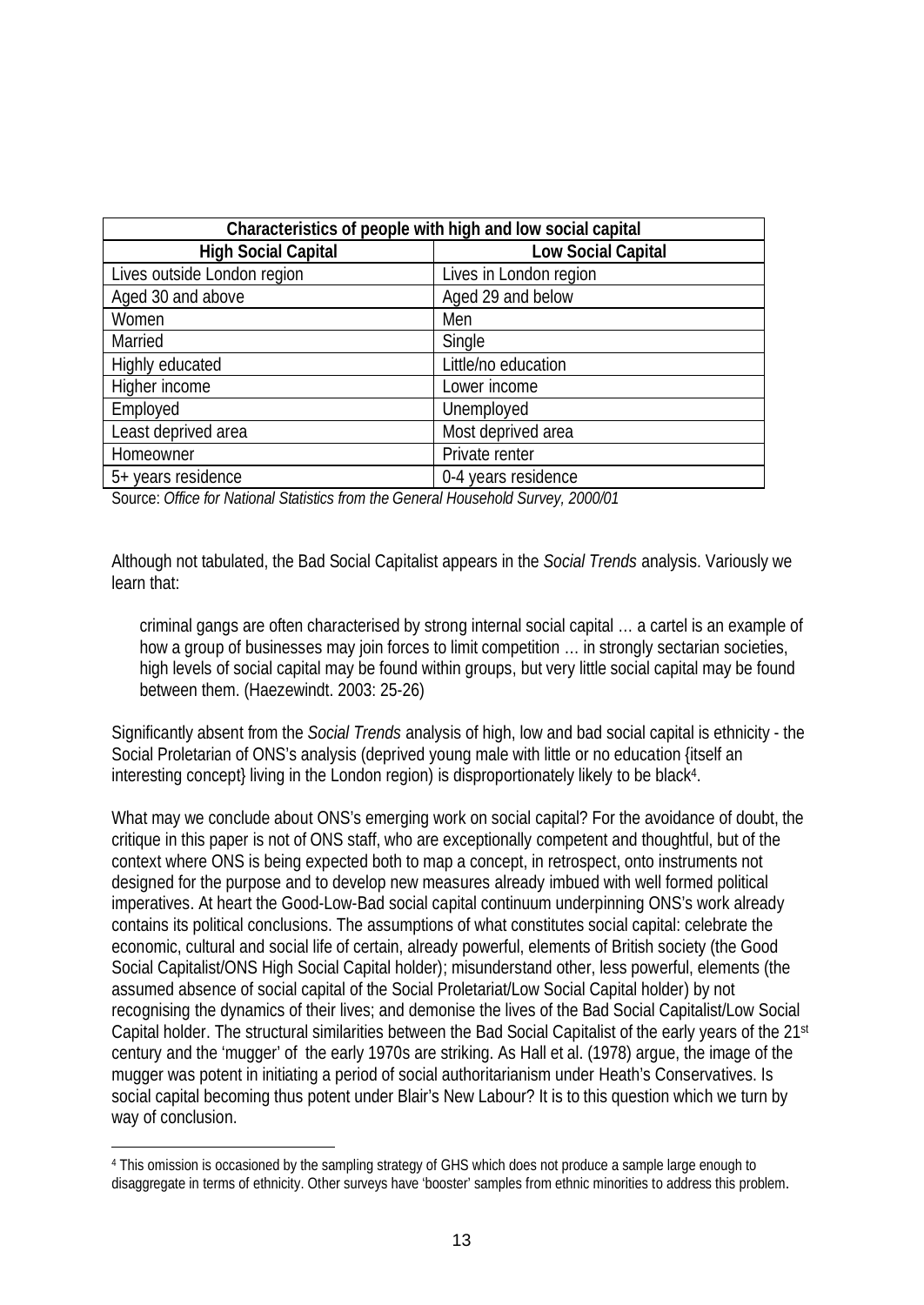**Social Capital: Inflection to participative democracy and inflections to new authoritarianism**

In the past decade political philosophers have increasingly questioned the sustainability of what has been termed 'aggregative democracy' both in terms of its inherent weaknesses and its suitability for rapidly changing social and cultural orders. 'Another model lies in the shadows', deliberative democracy, of which Iris Marion Young is a leading exponent (Young 2000:22).

The aggregative model of democracy is defined by Young thus:

Individuals in the polity have varying preferences about what they want government institutions to do. They know that other individuals also have preferences, which may or may not match their own. Democracy is a competitive process in which political parties and candidates offer their platforms and attempt to satisfy the largest number of people's preferences … Assuming the process of competition, strategizing, coalition building and responding to pressure is open and fair, the outcome of both elections and legislative decisions reflects the aggregation of the strongest or most widely held preferences in the population. (Young 2000:19)

Young offers four major criticisms of this model: it takes political preferences as given, formed outwith the political process and incapable of comparative evaluation; it can develop no sense of a public realm; it entails 'a thin and individualistic form of rationality'; it cannot develop claims to moral legitimacy beyond the preferences of the majority (Young 2000:20-21).

Young counter-proposes a model of deliberative democracy based on four principles: Inclusion so that all affected by a political decision are included in that process of decision making; Political Equality so that all have the effective right to be included on equal terms in decision making; Reasonableness so that decisions are made through a process of negotiation aiming to reach a consensus; Publicity so that decisions are made in a public realm in which reasonableness can be exercised and people held to account for their views (Young 2000:23-25).

There are considerable areas of consonance between Young's model of deliberative democracy and a politics based on social capital, particularly bridging social capital, understood as norms, networks and trust. Spontaneous social networks can provide the mechanism through which disparate groups can be included in political discourse in conditions which are conducive to their participation. This is particular true of marginalised groups for whom existing political institutions and the mechanisms of interest group politics have little to offer. Such networks can also provide grounds for engagement on terms of political equality so long as Young's condition of freedom from domination is met. This means that there should be no prior political judgment about which are legitimate networks and norms and which are not (except if the network rejects the processes of deliberative democracy). The criteria of reasonableness and publicity can be met through the building of bridging social capital between spontaneous social networks through deliberative processes whereby the rationality of apparently very different perspectives is explored in public debate.

If we put New Labour's approach to a politics of social capital against this template then we can see a little movement in the direction of deliberative democracy. Several of the initiatives which Halpern (2002) suggests aim to develop bridging social capital between marginalised groups and, principally, the economy (for example, mentoring and sponsorship schemes, recruitment chains). Furthermore, he suggests explicitly non-aggregative mechanisms in terms of citizens' juries and deliberative polls.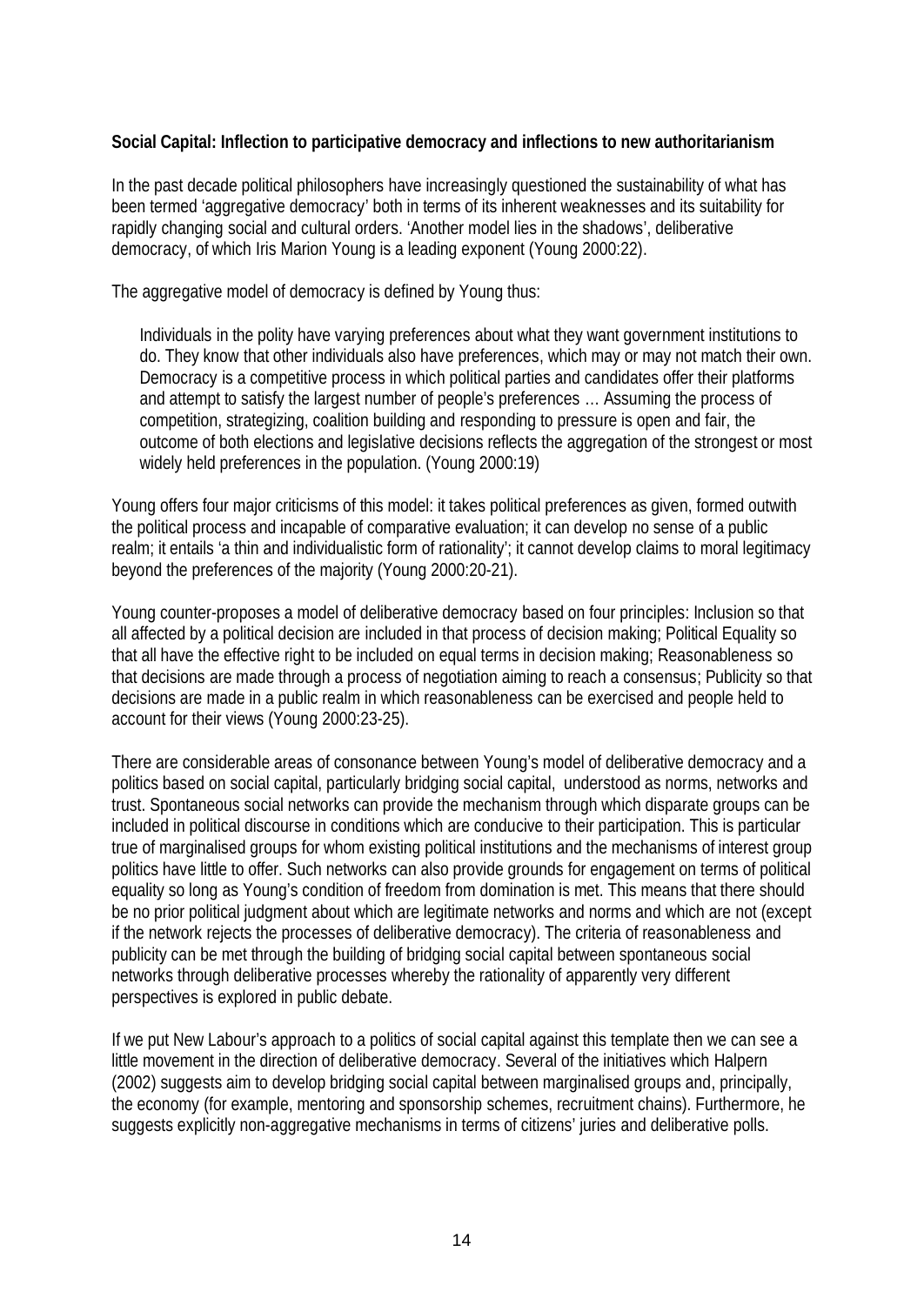These modest moves towards a deliberative democracy of social capital are overshadowed by the consequences of marrying a partial reading of the concept onto an aggregative democratic model and an unquestioning commitment to capitalist markets and rational choice economics. The formal political equality of aggregative democracy in the context of structural economic, cultural and social inequality at best limits the reduction of such inequality and, following Bourdieu (1977), at worst serves to reproduce it. As formulated by the Cabinet Office Strategy Unit and by the ONS Question Bank, social capital is based on the implicit claim by government to be the moral voice of an unitary community which has the right and capacity to define good, deficient and bad forms of spontaneous social life. In part this reproduces the thirty year old policy discourse of deeming people, particularly young people, in structurally impoverished areas as being socially, culturally and psychologically pathological. In part this represents the extension of this thirty year old discourse further into the realms of personal life and spontaneous social networks, opening these up for more intrusive surveillance and intervention through new 'soft policing' methods5. The wag at the 2002 ESRC Seminar, speculating on the formation of the Social Capital Police, may have been signalling a fundamental truth. These tendencies are, I suggest, sufficient to speak of the emergence through social capital discourse of a 'new authoritarianism' similar to that heralded by the 'mugging' moral panic of the early 1970s.

**References**

Aldridge, S., Halpern, D. & Fitzpatrick, S. (2003) *Social Capital: A discussion paper*, London: Cabinet Office.

Bourdieu, P. & Passeron J. C. (1977) *Reproduction in Education, Culture and Society*, London: Sage. Bourdieu, P. (1997) [1983], 'The Forms of Capital', in Halsey, A.H., Lauder, H., Brown, P. & Wells, A.S. (eds), *Education: Culture, economy and society*, Oxford: Oxford University Press.

Brown, G. (1994) 'The Politics of Potential: A new agenda for Labour' in Miliband D (ed), 1994, *Reinventing the Left*, Cambridge: Polity Press, 113-122.

Cabinet Office (2003a)<http:///www.number10.gov.uk/output/Page77.asp>, accessed 3/7/03.

Cabinet Office (2003b)<http:///www.number10.gov.uk/output/Page3767.asp>, accessed 3/7/03.

Coleman, J. (1988) 'Social Capital in the Creation of Human Capital', *American Journal of Sociology* 94/Supplement: S95-S120.

Coleman, J. (1994) *Foundations of Social Theory*, Cambridge, MA: Bellknap Press.

Etzioni, A. (1995) *The Spirit of Community*, London: Fontana Press.

Hall, S. et al,(1978) *Policing the Crisis: Mugging, the state and law and order*, London: MacMillan.

Halpern, D. (2002) Paper to Economic and Social Research Council Research Seminar, *Social Capital: Developing the Research and Policy Agenda*, London, 14th March 2002.

Haezewindt, P. (2003) 'Investing in each other and the community: the role of social capital' in Stationery Office, 2003, *Social Trends 33*, London: The Stationery Office, 19-27.

Miliband, D.,(ed), (1994) *Reinventing the Left*, Cambridge: Polity Press

ONS (Office for National Statistics) (2003)<http://www.statistics.gov.uk/socialcapital>, accessed 3/7/03. ONS (Office for National Statistics) (2002) *Social Capital Matrix of Surveys*, London: Office for National Statistics.

Putnam, R. (2000) *Bowling Alone: The collapse and revival of American community*, London: Simon & Schuster.

Schuller, T. (2000) 'Human and Social Capital: The search for appropriate technomethodology', *Policy Studies* 21(1): 25-35.

Schuller, T., Baron, S. & Field, J. (2000) 'Social Capital: A review and critique', in Baron, S., Field, J. & Schuller, T. (eds) *Social Capital: Critical perspectives*, Oxford: Oxford University Press, 1-38. Stationery Office (2003) *Social Trends 33*, London: The Stationery Office.

 $\overline{a}$ 

<sup>5</sup> I am very grateful to Miriam David for this point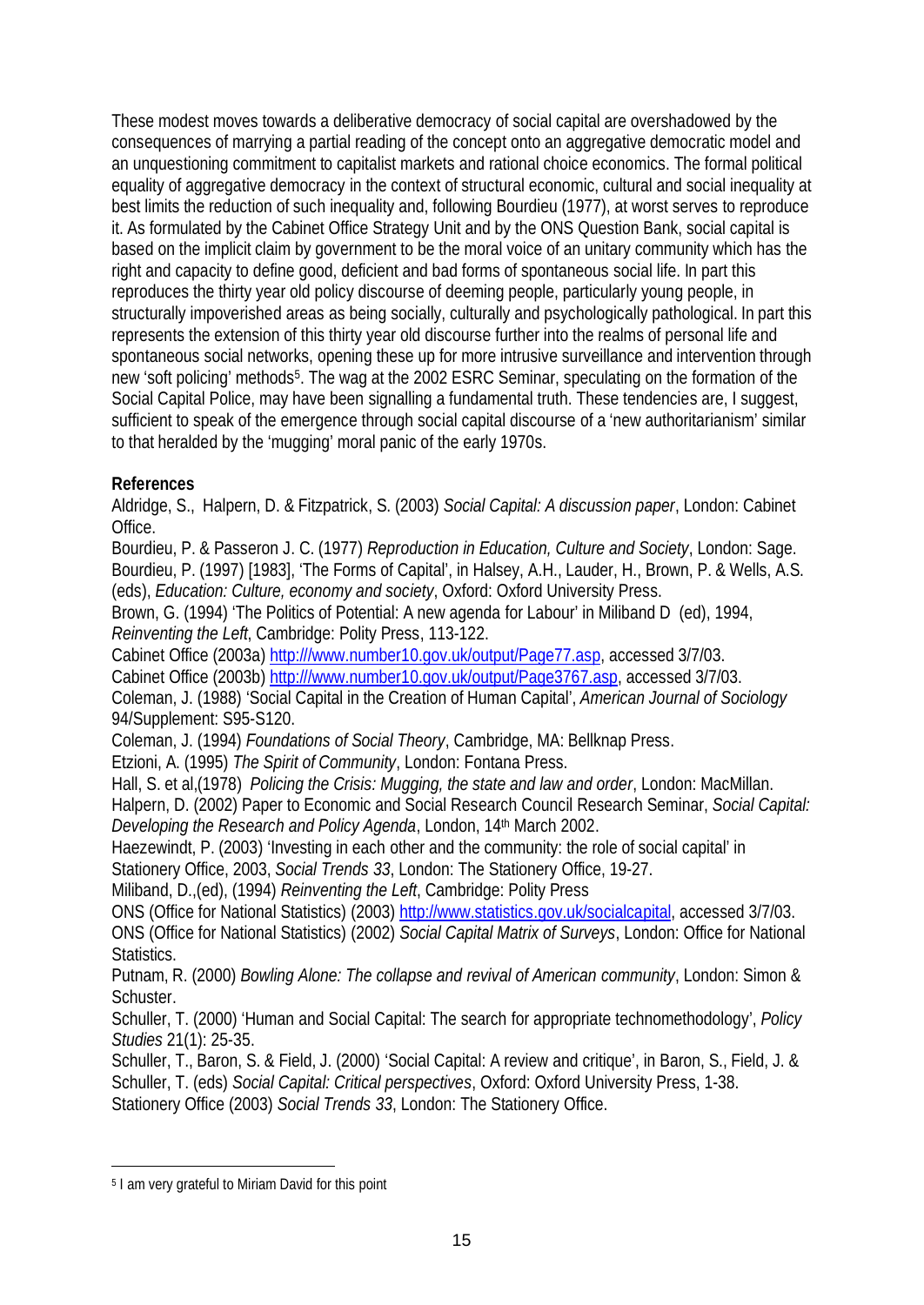Szreter, S. (1999) 'A New Political Economy for New Labour: The importance of social capital', *Renewal* 7(1): 30-44.

Williams, R. (1983) *Keywords*, London: Fontana.

Young, I.M. (2000) *Inclusion and Democracy*, Oxford: Oxford University Press.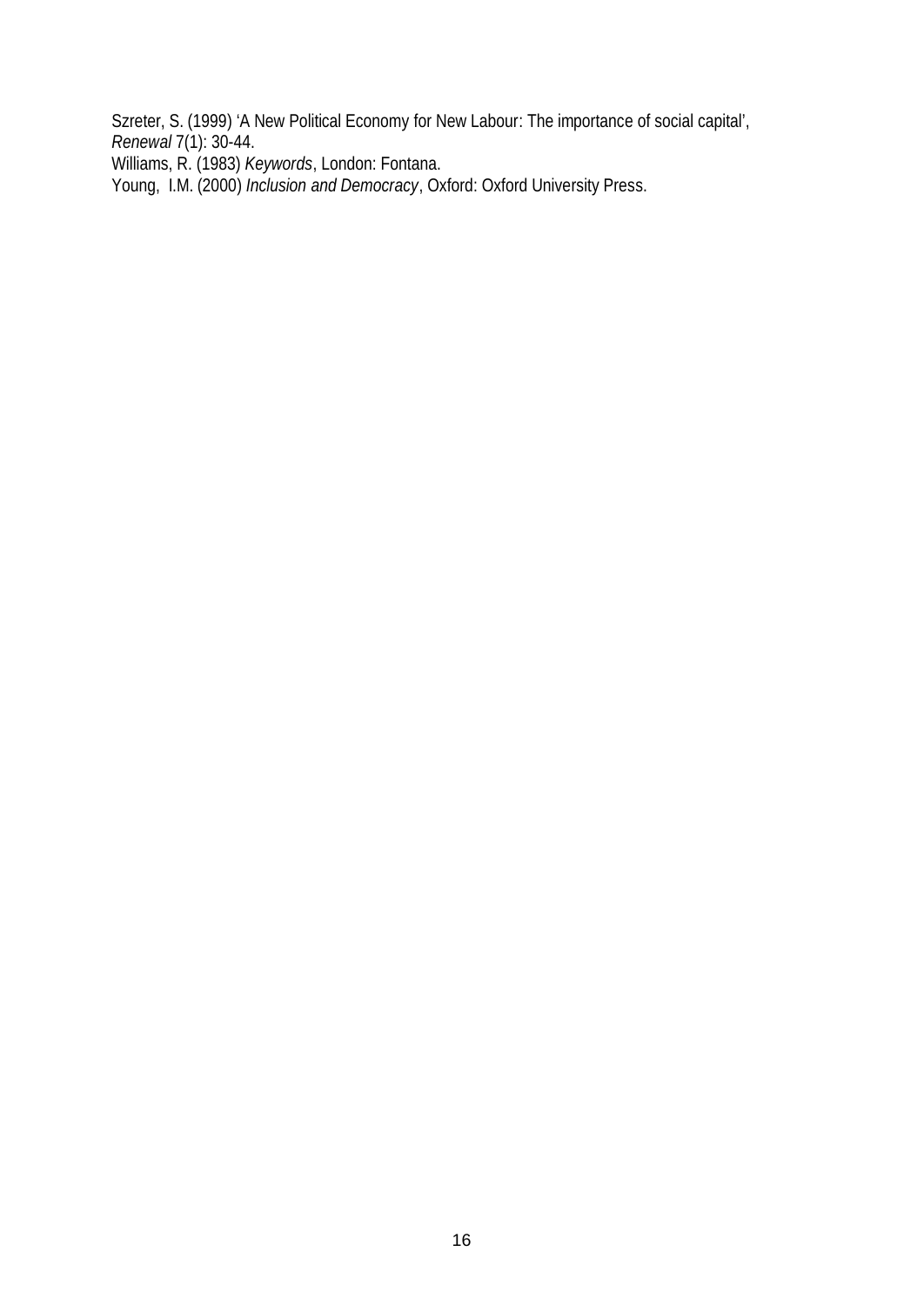### **Trust and Social Capital**

#### **Fran Tonkiss Goldsmith's College, University of London**

Concepts of trust and social capital appear to offer a social take on a range of current problems: from economic development and educational attainment, to crime and fear of crime, political disaffection, health outcomes and social mobility. Each term carries a freight of meaning - as well, it might be said, as a weight of expectations - but also tends to be variable or at least smudgy in definition. The category of trust, for one, is complicated by its relevance to quite different economic, legal and moral contexts, as well as its more everyday meaning within social and personal relationships. And while social capital is no longer the 'unanalysed concept' identified by James Coleman (1988: S101), there remains serious debate as to its analytic value - not least in terms of the normative claims that hang around it. The aim of this paper is firstly to outline key terms of definition for trust and social capital, and the relation between the two. It goes on to sketch out certain ways they might look in relation to families, and concludes with some problems involved in using notions of trust and social capital in social and economic analysis.

#### **Trust and social capital**

The idea of trust may be a notable feature of recent social and political debates, but it frequently operates within them as an analytic shorthand - catching at certain social relations and social norms rather than as a theoretical concept that itself requires definition. Much of the public debate in this area has been informed by social attitude surveys, tracking expressed levels of trust in a range of actors and institutions (see Passey and Tonkiss 2000). While responses over time to a statement such as 'most people can be trusted' (the wording comes from the World Values Survey) says something about comparative and changing public attitudes, on another level they say rather little about the nature and limits of trust itself. Talk about trust has a kind of commonsense resonance, but does not necessarily get at the way respondents understand or *act on* trust: what someone means when they say they trust their neighbour or their doctor or a police officer - or, perhaps more importantly, how these trusting or untrusting attitudes shape their behaviour.

Trust plays a critical but variable role, too, in the literature on social capital. We can take two wellknown examples here. For Fukuyama (1995) trust is both the condition for, and the effect of, the forms of social capital - collective values, social networks and cultural mores - that underpin social cohesion and shape economic growth. Trust is defined as,

the expectation that arises within a community of regular, honest and co-operative behaviour, based on commonly shared norms. (1995: 26)

In a somewhat circular argument, it follows that 'social capital is a capability that arises from the prevalence of trust in a society or in certain parts of it' (ibid.). Robert Putnam, in contrast, sees trust in less general terms as one element of social capital - one of those 'features of social organization', along with norms and networks, 'that can improve the efficiency of society by facilitating coordinated action' (Putnam 1993: 167). It seems clear in each case that an interest in trust is part of a contemporary engagement with the collective action problem which has concerned social theorists for so long. It offers some sort of answer to the question of how individuals manage to get their collective acts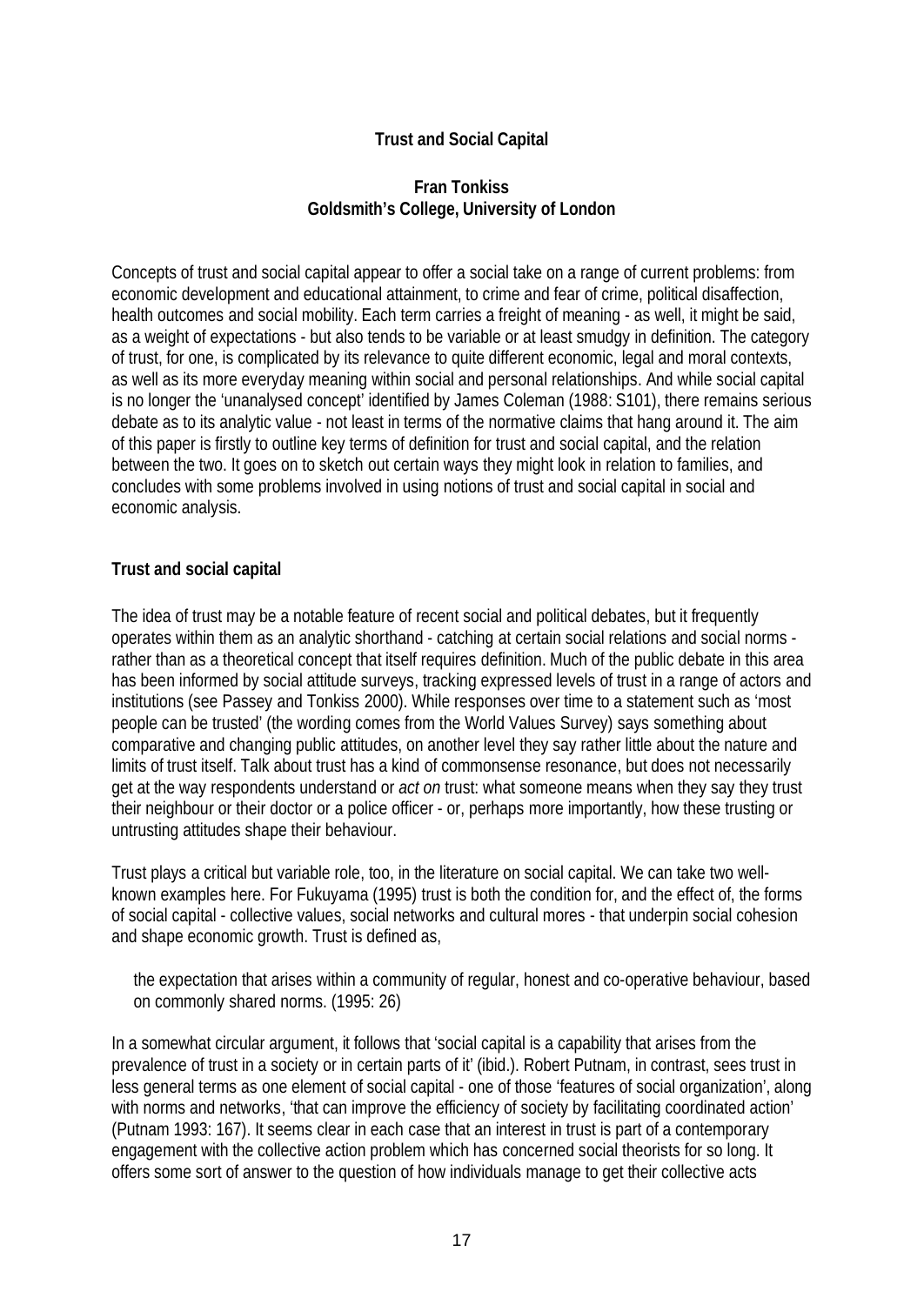together for common or at least mutual ends. Trust provides the oil for social interaction and associations, and in turn is a product of them (or, at any rate, of some of them).

What we might note is the extent to which these conceptions of trust are already *publicised*; that is, they are taken to operate in a collective and indeed an impersonal context. By framing his definition on this scale, for instance, Fukuyama is able to distinguish 'high-trust' from 'low-trust' societies based on people's general readiness to form associations outside the obligations of family or the compulsion of the state. Under this scheme such apparently different societies as the United States and Japan are both seen as 'high-trust' given their propensity for forms of voluntary association, including (and especially) private businesses. They contrast on one side with current or ex-Communist states, or even those liberal democracies - France is the primary culprit here – where Fukuyama sees social organisation as shaped more by the state than by informal norms of association. They differ on the other side from societies – China or Italy, say - where family networks have endured as the basis not only of social but of economic life. Fukuyama (1995: 98) notes that these generalising schema need to be qualified in various ways, but his argument is intended to work at a macro-scale, where levels of trust indicate a broad social (in fact, national) character. Robert Putnam, whose work otherwise is quite different from Fukuyama's, has worked at a similarly macro-level of analysis, particularly in tracing a national malaise in trust and civic participation in the United States (see Putnam 1995a; 1995b, 2000).

Trust is treated in these accounts as a kind of social fact, a feature of collective action that is effective and - in principle - measurable in comparative terms. At the other end of these large-scale analyses, however, or on the other side of the social attitudes survey, stand individuals who trust some people, in some situations, some of the time. There is a clue in British survey findings that show respondents are more likely to say they trust their own general practitioner or a schoolteacher than the health service or teachers in general (see Tonkiss and Passey 1999). At the sharp end, that is, questions of trust turn on relations between individuals. And it is not always obvious how these particular interactions relate to general accounts of social trust. Rather, they chime with theoretical approaches to trust that begin with freely chosen and essentially private interactions, as on the model of friendship or love (see Rorty 1996; Seligman 1997). While friendship provides the ideal, this conception of trust can be applied more broadly to interactions between individuals that are not secured by contract or enforced by law, from those who are closest to us to those who are strangest. We rely on trust, simply, in situations of uncertainty with others: trust is a means of mediating the risks of social interaction (see Luhmann 1988). At the most mundane social level, then, trust is the assumption that 'those one does not know and those who do not know you… are nevertheless not dangerous' (Seligman 2000:17). It is this type of low-level trust, in the good faith or the tolerance or even simply the indifference of others, that makes everyday social action and interaction possible – that allows us to get on the underground everyday, or to walk down the street after dark. Trust in this sense is both generalised and highly situational; one draws on resources of trust routinely and often unconsciously, but always in the context of specific settings and social encounters, however glancing. It is clear, of course, that this form of trust is uneven and fragile: for those who are or feel vulnerable to sexual or racial harassment or violence, trust in the harmless intentions of strangers is often insecure. (And in this connection it's *not* clear how high rates of gun ownership square with Fukuyama's characterisation of the US as a 'high-trust' society, although one assumes that these vivacious joiners do not always take their guns to meetings.)

Trust, in this reading, is one means of responding to uncertainty in our interactions with others. It lets us feel the fear, as it were, and do it anyway. An alternative is to reduce uncertainty through forms of contract and regulation. These latter can be understood as securing relations of *confidence*, in contrast to those of trust (Luhmann 1988; Seligman 1997; see also Tonkiss and Passey 1999). Relations of confidence tend to be based on clearly-defined social roles, formal contract or well-established obligations. I can, mostly, hold pretty rational expectations regarding my relation with my employer,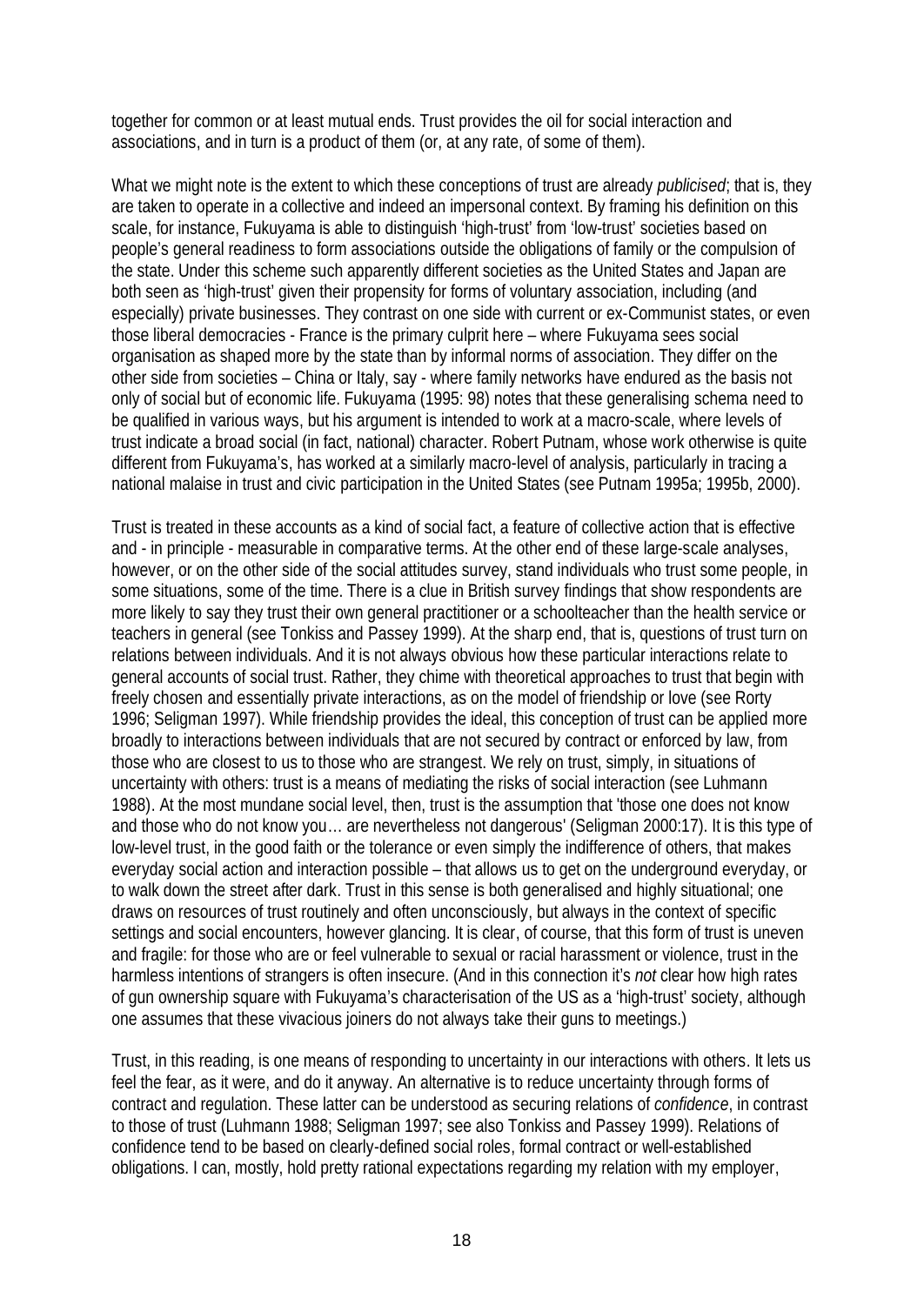governed as it is by contract, law and forms of sanction. I am in the (perhaps fortunate) position of not having to 'trust' my employer, because our relationship is sufficiently constrained, the contract - at least for now - sufficiently secure, to clearly formalise our interaction. Indeed, it might be said that I don't really know who my employer *is*. Relations of confidence work to depersonalise exchanges, to reduce uncertainty and manage risk, whereas trust relations live with uncertainty, take on risk. Clearly this distinction between trust and confidence is simplified for the sake of definition - the overlap between norms, obligations, contract and trust is more complicated than such a model would suggest, and as the example of the employment relation might indicate. However separating out these concepts can be helpful in thinking about the basis on which different social relations and interactions are entered, sustained and reproduced.

#### **Trust, social capital and the family**

One critical area in which the boundaries of trust and confidence become especially blurred is in respect of families. Family relations are a complex (and changeable) mix of trust, duty, law, contract, norms and convention. Trust relations in this context tend to involve a stronger sense of mutuality than the minimal assumption that the other person means you no harm. Family interactions rarely are (or, at least, rarely feel) 'freely' entered. The forms of contract and law that institute the family as a legal entity are overlaid with strong moral and affective investments. Neat-ish separations in theory between voluntary relations based on trust and formal relations governed by confidence are hard to apply to a social form that leads multiple lives as an economic unit, a legal subject, a policy object, a domestic arrangement, and a moral and emotional tie. This is why the efforts of rational choice theorists to analyse family relations via an economic model of cost and utility always look a bit funny, even if they work fine as technical explanations (see Becker 1976, 1981; Becker and Murphy 2000). The economics of the family is morally charged, and does not reduce in any simple way to questions of rational interest, formal contract, and degrees of confidence, no matter how calculating family members at times can be.

While one would want to be confident, for instance, about the services offered by individuals and agencies responsible for the care of one's children or elderly parents, confidence might not seem enough in these cases. It is difficult (and this includes the marriage contract) to enforce a contract that someone should *feel* a certain way; should like, or love or care *about* one's child or parent, as distinct from taking care *of* them to a specific standard. Even so, confidence costs; trust is usually cheaper. Formal childcare is expensive; having family members help out with childcare is comparatively cheap. Trust reduces both the social costs (searching for information, looking for care provision, securing and maintaining the contract) as well as the money costs of this social exchange. But of course the failure or breakdown of trust, in this as in other cases, can involve a very, very high price.

Family policy tends to get caught in this margin between trust and confidence. The categories, it should be stressed, are not clearly distinct: rather they mark different degrees of formality and informality, of contractual and voluntary ties. At a formal end, we might think of policy measures to compel absent parents to contribute to the care of their children, financially if not in other ways; at the other end lie intermittently popular ideas about mobilising a 'Mums Army' in schools, as a fairly informal and certainly relatively cheap way of addressing issues of educational provision. (The gendering of these examples is, of course, interesting in itself.) A great deal of policy anxiety is generated around programmes to impose norms of family conduct - from child curfews and initiatives on truancy, to parenting classes and child support; even more where public authorities take on the duty of care or the legal responsibilities otherwise assumed to rest with the family.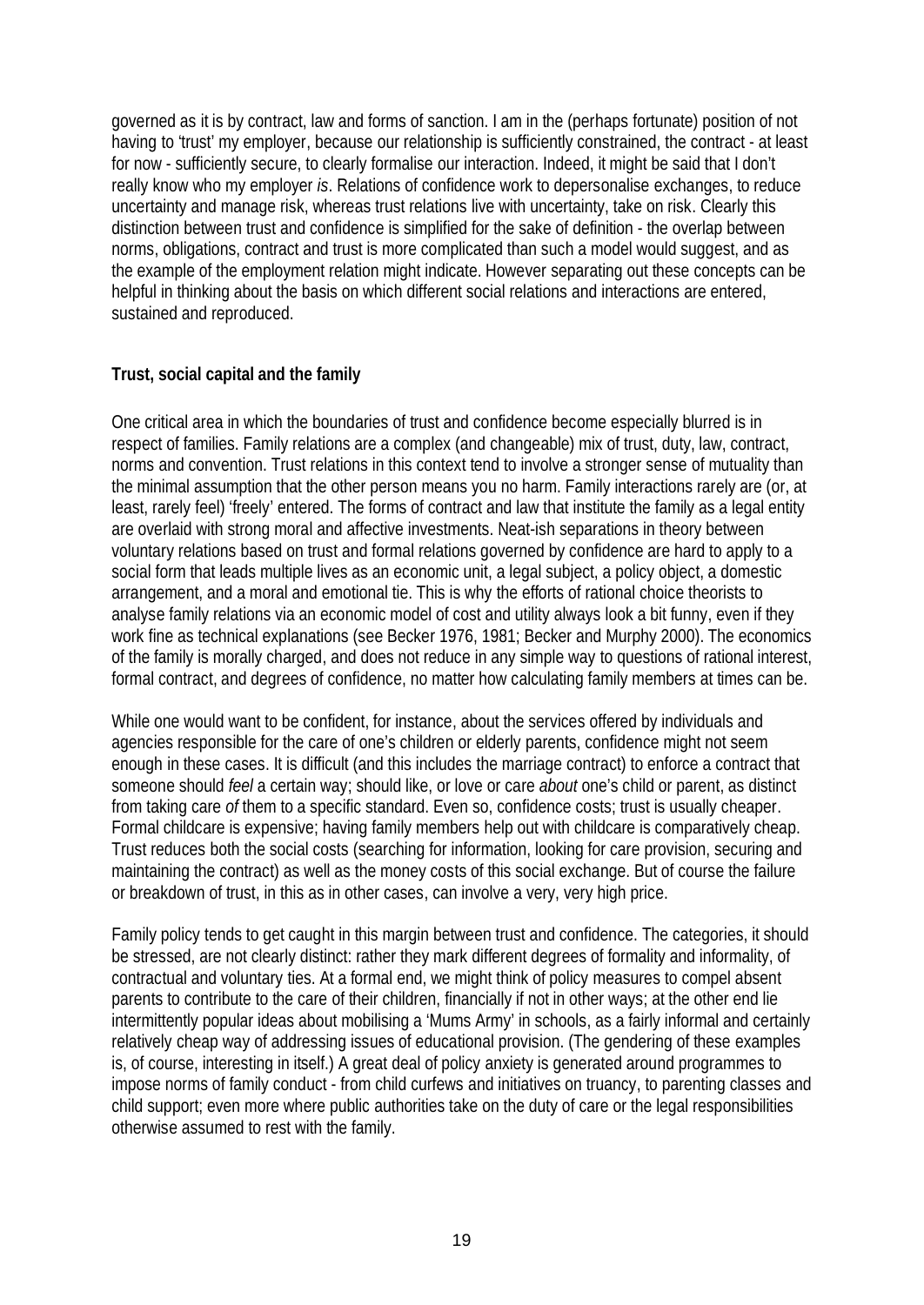Some of this complexity lies in the gap between the family as an ideal social form and an untidy social reality. It is not always easy to translate between general or normative models of the family - in theoretical debates or in policy rhetoric - and its many empirical versions. This is especially pronounced within accounts of trust and social capital, where the figure of the family plays a critical role. Familial relations represent an exemplary source of trust, and the family is a basic unit of social capital. Beyond these generalities, however, the relation of the family to trust and social capital is more complicated. For one thing, thinking about trust within families puts into question the notion of trust as essentially *voluntary* (as in Seligman 1997). Seligman would say that familial ties are not, exactly, trust relations, given that they are constrained by strong obligations, clear role expectations and compelling norms. Fukuyama, too, sees family relations as distinct from those kinds of voluntary association that rely on and are productive of trust (Fukuyama 1995: 26). Retaining a concept of trust, however, can be important both in indicating how far (and for whom) the 'obligations' of family are voluntary, and for addressing the issue of power within families. In a very basic sense, the less powerful members (especially children) can only *trust* that others will act out their duties, play their role, be susceptible to social norms. Trust in this context is an ambivalent social good, its meaning lying closer to dependence than to voluntarism or freedom.

This ambivalence is typical of how trust plays in approaches to social capital, particularly in terms of its status as both a social or moral good and an economic resource. Trust can be seen, after all, as an end in itself, as well as a 'lubricant' for social and economic action (Luhmann 1988). Taking an instrumental view of trust as an element of social capital is however to think about how trust can be *capitalised*. That is, how are relations of trust used to mobilise resources, including financial capital, and to access opportunities? Feeling able to trust people might be a good thing, but what else do you get out of it? James Coleman (1988) uses an example that has often been cited, but one that gets at the overlap between trust as a social relation and as quasi-economic capital. He takes the case of the wholesale diamond trade in Brooklyn, up to the 1980s at least, and the role of Jewish family and community networks in instituting and regulating that trade. His argument is that the social, cultural and family ties that operated in this local trade provided a form of security for exchanges within it, and thereby did away with the need for costly forms of contract, surveillance or sanction. Individuals could take valuable items away for inspection, and hold them during the course of an exchange, without imposing real risk on the seller. Trust, here, is a means of mediating economic risks (and reducing associated costs) by way of social relations and shared norms. The traders' social networks are productive of a kind of trust that is neither simply 'cultural' nor strictly economic in character. This is indicative of how social capital – family, community and neighbourhood ties in Coleman's example – involves forms of trust that can facilitate economic exchange, be used to access economic opportunities, or mobilise economic resources, especially in the absence of formal contracts or access to 'mainstream' economic institutions.

#### **Problems in using trust and social capital**

If accounts of trust and social capital have the effect of 'socialising' economic analysis, the downside of this can be a sort of halo effect where anything vaguely social is seen as good for you. This final part of the discussion points to some of the critical problems such a normative tone can stumble into. I referred earlier to the kind of moral charge carried by the economics of the family. In this respect, families bring into focus one of the key problems in analysis of social capital: the way in which economic and normative arguments can become confused. Drawing on resources of trust, utilising social networks and contacts, is economically beneficial when it allows someone to access work or finance, save money or minimise other costs, obtain information or an inside edge. There is not necessarily anything 'moral' about any of this. Economic benefits and social goods are not the same things, although they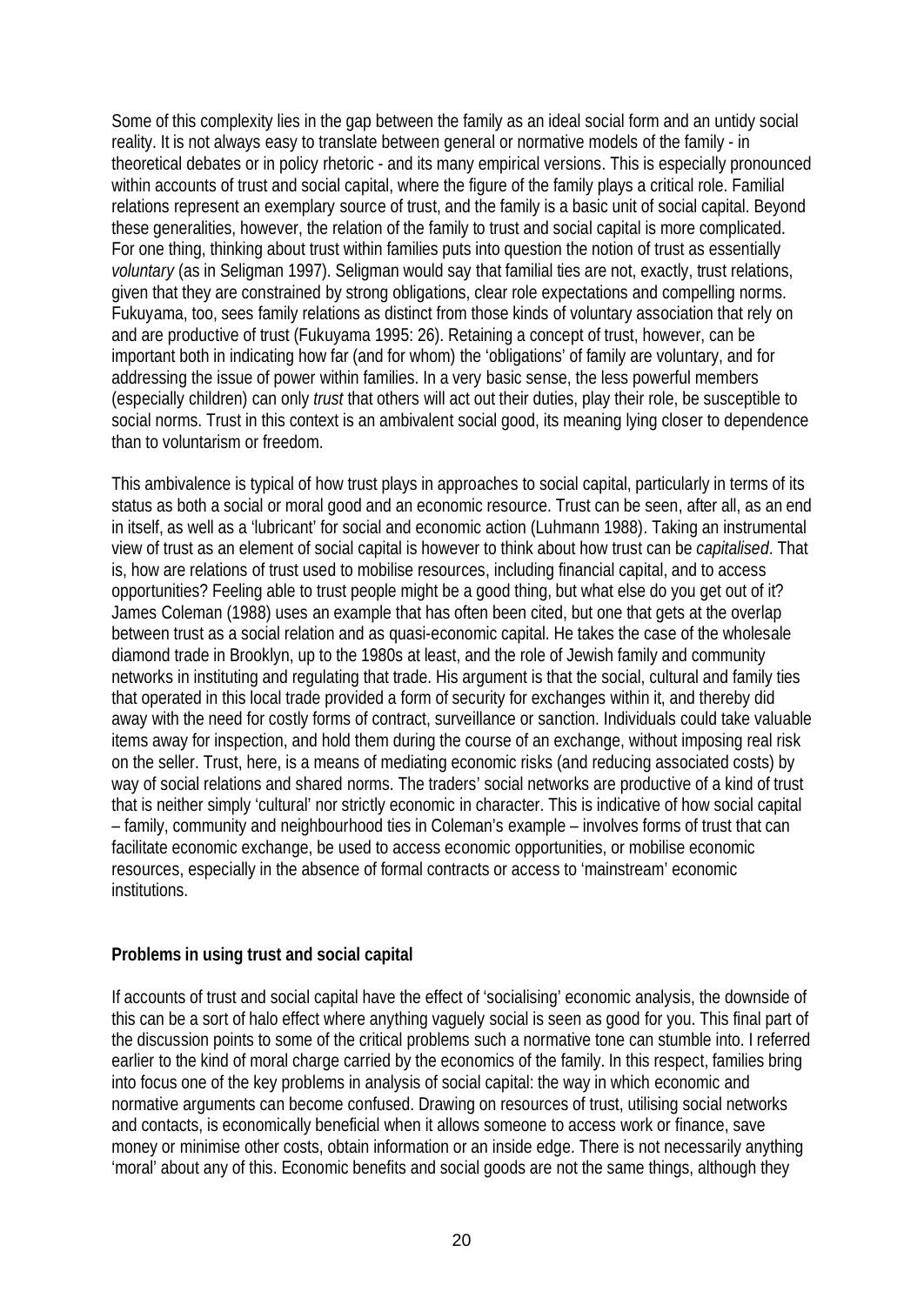can coincide. To return to the example of childcare: say a working mother draws on her social capital to obtain childcare – her mother or her aunt comes daily to her house to provide free or low-cost care for her child while she is working. Clearly, there is economic benefit for the woman in question; she saves (a lot of) money and time. Whether or not she or her child also receives *better* care is a somewhat separate matter involving different kinds of calculation, although the two evaluations often are run together. It is worth stressing that it is the family context that makes things so fuzzy, here. If the same woman had got her job partly on the basis of a good word from an influential former colleague or a wellplaced friend, the 'value' of social capital in that case would be much less ambiguous.

The economic value of social capital, then, is in large part an instrumental question. Its social value – for families, networks or communities – is less straightforward. But while I would argue that an instrumental approach is analytically useful in thinking about social capital in economic terms, there is also a danger in simply importing economic assumptions into such an analysis. Social capital is a good metaphor, but it does not translate directly into economic models. Perhaps the most dicey economic assumption to borrow in this context is that of 'choice'; indeed perspectives on social capital offer critical insights into just how constrained actors' economic choices can be. I have presented the preceding example, for instance, as a fairly straight choice between paid, formal childcare (using economic capital) and unpaid or low-paid family childcare (drawing on social capital). Assuming a simple basis of choice in such a case, though, is to assume rather a lot. The example of childcare points to the way that actors' range of choice is often very limited, as well as the way that economic and non-economic calculations tend to fall over each other.

Social capital is a good metaphor in part because it provides a fresh label for talking about things we already know. In looking for a job, for example, good contacts can be useful things to have. Families can be a lender of first or last resort. Simple points, but important ones – and arguments that theories of social capital might help to capture, but certainly do not invent (cf. Granovetter 1973). Moreover, we can call these economic effects of social capital, but we also can call them nepotism, favouritism, corruption, insider dealing – or simply 'class' (see Bourdieu and Passeron 1990). Exploiting social capital can be a means of accessing opportunities, but also of closing them off: think of the way that social networks (including trade unions) at times have worked to keep women or black workers out of certain jobs. The closure of social networks and the restriction of trust have particular relevance to families as sources of social capital. Granovetter's critical argument, for instance, was that social ties were important resources for people seeking work, but that 'weak ties' to acquaintances were often more valuable in this respect than the strong ties of close friendship and family, given their potential for accessing information and opening up new contacts outside a person's own circle. This simple but very central argument in the sociology of networks is picked up in the distinction between 'bonding' social capital (which might be seen as typical of families) that knits groups together, and forms of 'bridging' social capital (typical of looser networks) that can create links between and across groups (see Putnam 2000). It also recalls longstanding arguments on the effects of 'familism' – where trust is confined to family networks – in impeding exchanges with outsiders, and stunting economic and social development at the level of communities or even regions (see, classically, Banfield 1958; see also Putnam 1993). Similar accounts have been used to explain problems in sustaining and expanding family businesses over time without recourse to external capital or expertise (see Fukuyama, 1995). Families have a dual edge as primary sites for the formation of trust and social capital, and as potential curbs on their development. Where trust is limited to an in-group - and families are exemplary in-groups - the negative effects can fall not only on excluded others, but at the cost of those on the inside.

The categories of trust and social capital are valuable in drawing attention to the social features of economic action and economic relations. It is a fairly short step from there, however, to suggest that social factors can *explain* economic outcomes. In considering the systematic economic disadvantage of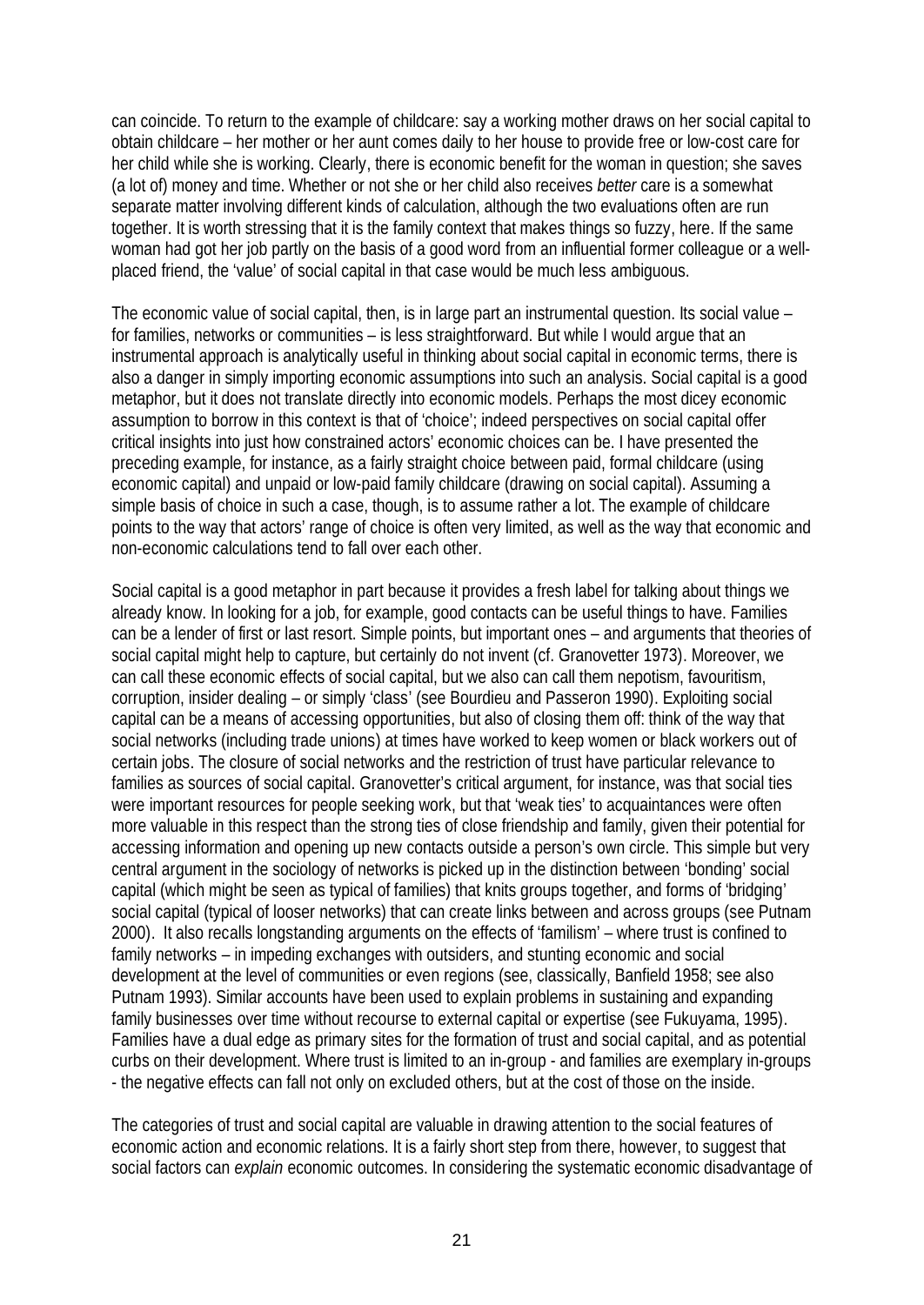certain African-American populations, for instance, Fukuyama proposes a 'causal linkage between inability to cohere socially and poverty' (1995: 303). Such reasoning appears in a watered-down version in notions of 'network poverty' that point to the economic and other disadvantages of having weak or limited social capital. These kinds of explanation – about cultures of poverty – are not at all new, even if they might carry the relatively novel label of 'social capital'. But we also need to look at the problem from the other direction: to address the ways in which having to rely on trust is an index of a relative lack of the social or economic power to secure binding 'contracts' in their various forms; or the ways in which social networks (however 'rich' in other respects) do not necessarily open up access to resources or opportunities. Social capital is not always or easily substitutable for forms of economic capital; networks do not of themselves create jobs; not all families can double as banks. In this sense, it is important to note the sanitising effect of terms like trust and social capital, where these function as proxies for talking about issues of exclusion, inequality and discrimination. The analysis of social capital, otherwise, can boil down to the conclusion that one should choose one's friends carefully – and you should be even more careful when choosing your family.

**References**

Banfield, E. C. (1958) *The Moral Basis of a Backward Society*. Glencoe: Free Press.

Becker, G. S. (1976) *The Economic Approach to Human Behavior*. Chicago: University of Chicago Press.

Becker, G. S. (1981) *Treatise on the Family*. Cambridge, MA: Harvard University Press.

Becker, G. S. and Murphy, K. M. (2000) *Social Economics: Market behavior in a social environment*. Cambridge, MA: Harvard University Press.

Bourdieu, P. and Passeron, J-C. (1990) *Reproduction in Education, Society and Culture*. London: Sage.

Coleman, J. (1988) 'Social capital in the creation of human capital', *American Journal of Sociology* 94 (Supplement): S95-S120.

Fukuyama, F. (1995) *Trust*. London: Penguin.

Granovetter, M. (1973) 'The strength of weak ties', *American Journal of Sociology* 78/6: 1360-80.

Luhmann, N. (1988) 'Familiarity, confidence, trust: problems and perspectives', in D. Gambetta (ed.) *Trust: Making and breaking co-operative relations*. Oxford: Basil Blackwell. 94-107.

Passey, A. and Tonkiss, F. (2000) 'Trust and voluntary association', in F. Tonkiss and A. Passey (eds) *Trust and Civil Society*. Basingstoke: Macmillan. 31-51.

Putnam, R. (1993) *Making Democracy Work: Civic traditions in modern Italy*. Princeton, NJ: Princeton University Press.

Putnam, R. (1995a) 'Tuning in, turning out: the strange disappearance of social capital in America', *PS: Political Science* 28/4: 664-83.

Putnam, R. (1995b) 'Bowling alone: America's declining social capital', *Journal of Democracy* 6/1: 65- 78.

Putnam, R. (2000) *Bowling Alone*. New York: Simon and Schuster.

Rorty, R. (1996) 'Idealizations, foundations and social practices', in S. Benhabib (ed.) *Democracy and Difference: Contesting the boundaries of the political*. Princeton, NJ: Princeton University Press.

Seligman, A. (1997) *The Problem of Trust*. Princeton, NJ: Princeton University Press.

Seligman, A. (2000) 'Trust and civil society', in F. Tonkiss and A. Passey (eds) *Trust and Civil Society*. Basingstoke: Macmillan. 12-30.

Tonkiss, F. and Passey, A. (1999) 'Trust, confidence and voluntary organisations: between values and institutions', *Sociology* 33/2: 257-74.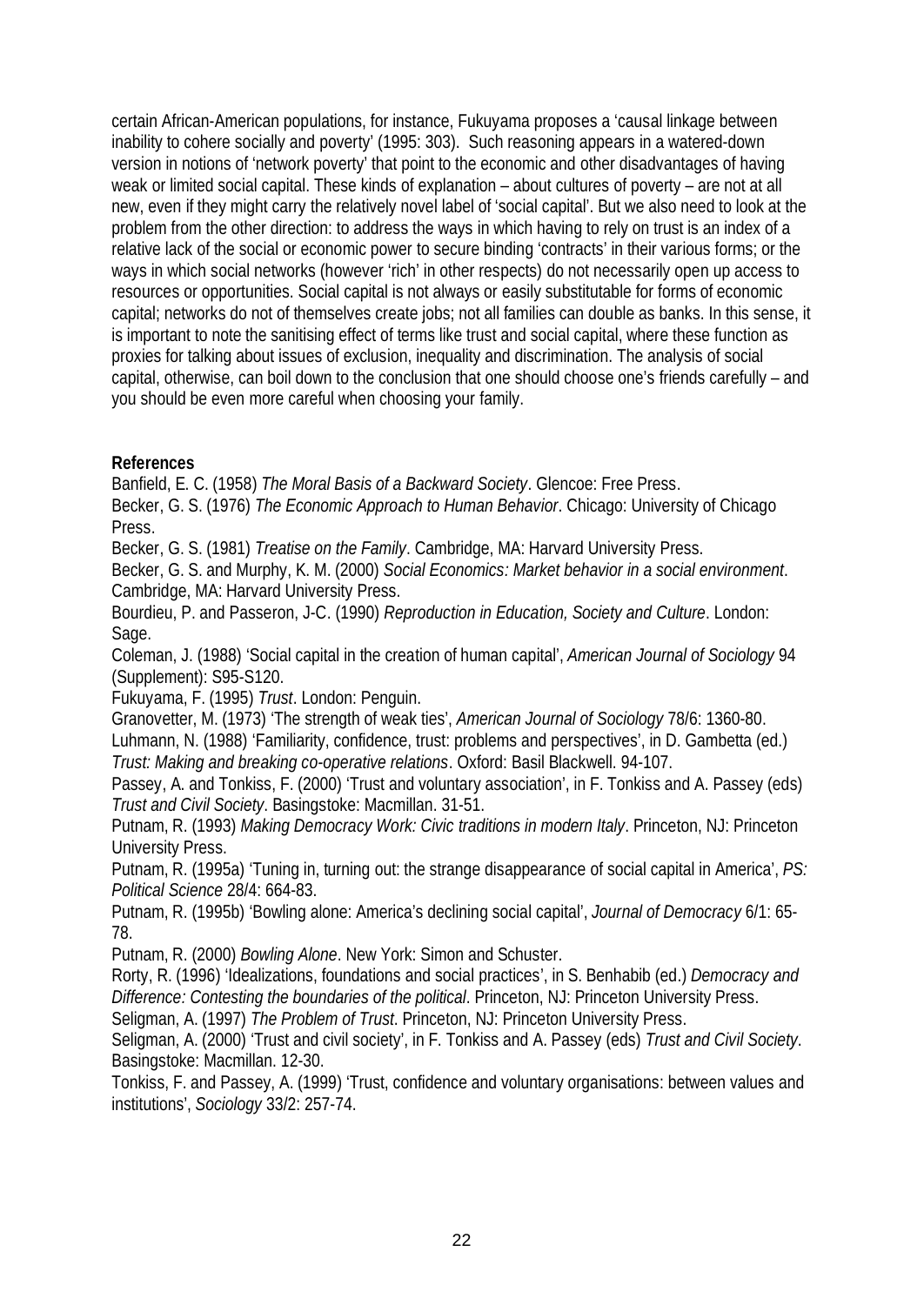#### **Social Capital and Political Activism: A Social Network Approach**

**Mike Savage, Gindo Tampubolon, Alan Warde6 University of Manchester**

#### **1. Introduction**

 $\overline{a}$ 

Over the past decade there has been considerable concern about falling rates of political participation in many democratic nations, with key indicators ranging from declining electoral turnout, falling party membership, increased public cynicism and falling levels of trust. Much of this interest has centered on the arguments of Robert Putnam that these trends are related to a wide-ranging collapse in levels of social capital (Putnam 1995; 2000; 2002). Although Putnam's work is based on evidence from the United States, there is now an increasing amount of comparative research in this area (on the UK, see Hall 1999, Warde et al.2003, and Li et al. 2002). Much of this research focuses on aggregate trends in membership of voluntary associations and in reported levels of civic engagement. The concept of social capital gestures, also, to the significance of social networks, for instance in Putnam's definition of social capital as 'features of social organization such as networks, norms, and social trust that facilitate coordination and cooperation for mutual benefit' (1996: 67), yet network approaches continue to be under utilized in current research on social capital.

Our paper considers the potential of network approaches for showing how social capital may be generated through associational membership. Existing research has not explored which kinds of associations may be likely to generate trust and social capital. We show how the internal social networks of organizations can be conducive or non conducive to the construction of social capital. We report on our network analysis of two similarly sized political groups to explain why one (a local branch of the Labour Party) appears able to generate more activism and involvement from its members, whilst another (a local branch of a conservation group), fails to generate systematic involvement. This comparison allows us to redeem the promise held out that social network analysis can systematically advance our understanding of social capital (Lin 2000; Portes 1998).

Some of our endeavour involves developing an appropriate mode of application of social network analysis. Here we distinguish two ways of operationalising network approaches. One way, which is close to more conventional studies of political activism, sees networks as an asset or resource that aids mobilisation. Thus, in the famous study of Granovetter (1973), people having larger numbers of contacts who they did not know very well ('weak ties') were better able to find jobs than those people who had a smaller number of contacts who they knew better ('strong ties'). In this vein, Snow (1980) shows that prior contacts with members encourage entry to organisations. This kind of resource-based approach can be linked fairly to individual survey data and can be seen as an extension of conventional, resource based approaches to political mobilization (for instance, that of Parry et al. 1992).

However, our main concern is with a second, broader, approach to networks. This emphasises the value of networks as a means of empirically unpacking the relationship between structure and agency (Emirbayer and Goodwin 1994; Diani 2002). We see network methods as a valuable heuristic which

<sup>6</sup> Send all comments to Mike Savage, Department of Sociology, University of Manchester, Manchester, M13 9PL, M.Savage@man.ac.uk. The research upon which this paper is based was funded by the ESRC as part of its Democracy and Participation Research Programme.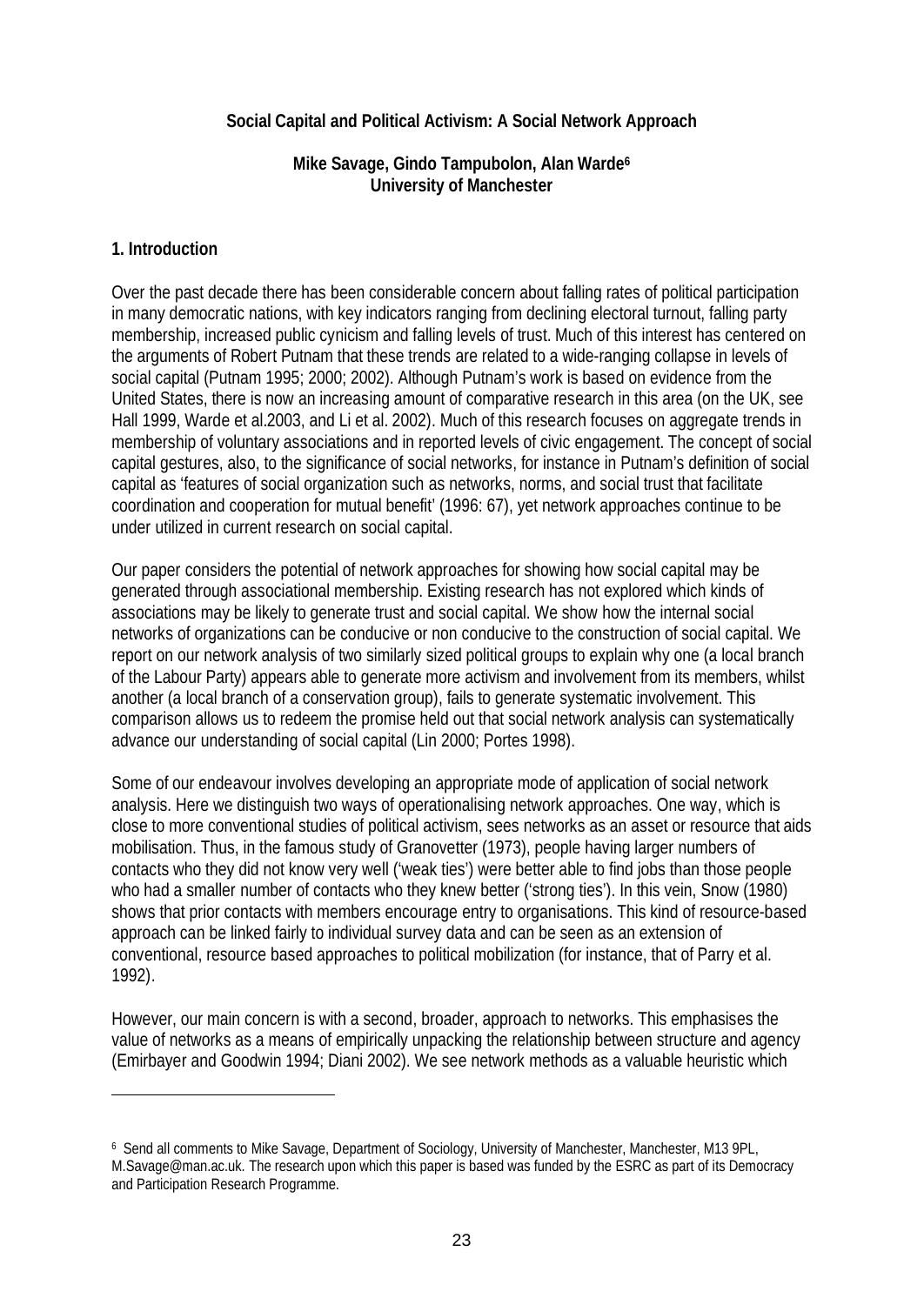enables us to understand the kind of network structures which may facilitate trust and activism, and those which do not. Within this broader approach we are not only interested in how social ties act as personal resources, but also how 'structural holes' (Burt 1992) and the whole web of associations may generate particular kinds of social capital. We thus couch our approach within the structural approach to social network analysis developed by White, Breiger, Burt, and others.

In section 2 we lay out our theoretical perspective on social capital and social networks. In the third section we outline our case study organisations and explain our research methodology. Here we emphasise the distinctiveness of our research in gaining data on (1) whole networks rather than on samples of individuals and (2) network connections around different intra-organisational functions. The fourth part of the paper examines how activism was orchestrated in each of the organisations. We show that very different amounts of involvement were evident in the two organisations and that these levels of activism cannot be explained in terms of individual attributes of members. We therefore go on to explore network structures as an alternative explanation in Section 5. This examines the nature of cliques in the organisations, where we show important differences in the way that cliques are organised in the cases studied. Section 6 reports the results of block-modelling of the network structures. We show that the Labour Party, which appears to generate most social capital, also has the more partitioned structure.

#### **2. Social capital and social networks**

The concept of social capital gestures towards the importance of social networks. For Putnam (2000: 19), 'the core idea of social capital theory is that social networks have value… social capital refers to connections among individuals – social networks and the norms of reciprocity and trustworthiness that arise from them'. For Lin (2000: 3), the theory of social capital involves exploring 'hierarchical structures, social networks and actors'. Similarly, for Bourdieu (1996: 51), 'social capital is the aggregate of the actual or potential resources which are linked to possession of a durable network of more or less institutionalized relationships of mutual acquaintance and recognition'. Yet, for all this, social network approaches are remarkably under-developed within the study of social capital, the existence and extent of which is usually inferred from other types of data.

This is especially true for the important arguments of Robert Putnam. In his first significant work on social capital, *Making Democracy Work* (1993), Putnam has little direct interest in social networks. Instead, he uses a careful historical analysis to argue that the voluntary associations found in Northern Italy helps explain its greater democratic vitality compared to Southern Italy. Here he elaborates a neo-Tocqvillian approach to the positive social virtues of voluntary associations. In his subsequent work, *Bowling Alone* (2000), Putnam extends his definition to include informal social ties. Nonetheless, the heart of his analysis is centered on this account of trends in associational membership, where he argues that declining membership trends for most types of voluntary association poses worrying problems for the future of democratic cultures. Here he uses survey data on trends in voluntary association membership and skillfully interprets wide ranging trends in membership to claim that there is a general trends towards disengagement in American life. Although he has a chapter on informal social networks of friendship and neighbouring, here he only reports aggregate figures on the amount of informal socializing, and nowhere examines the structure of the relationships involved.

This is a significant limitation because we need to understand the precise mechanisms by which membership of voluntary associations generates social capital. Putnam is clear that some kinds of membership do not convey social capital, and he assumes that locally organized associations generate more 'generalised reciprocity'. But other than a neo-Tocqvillian assumption about how people learn to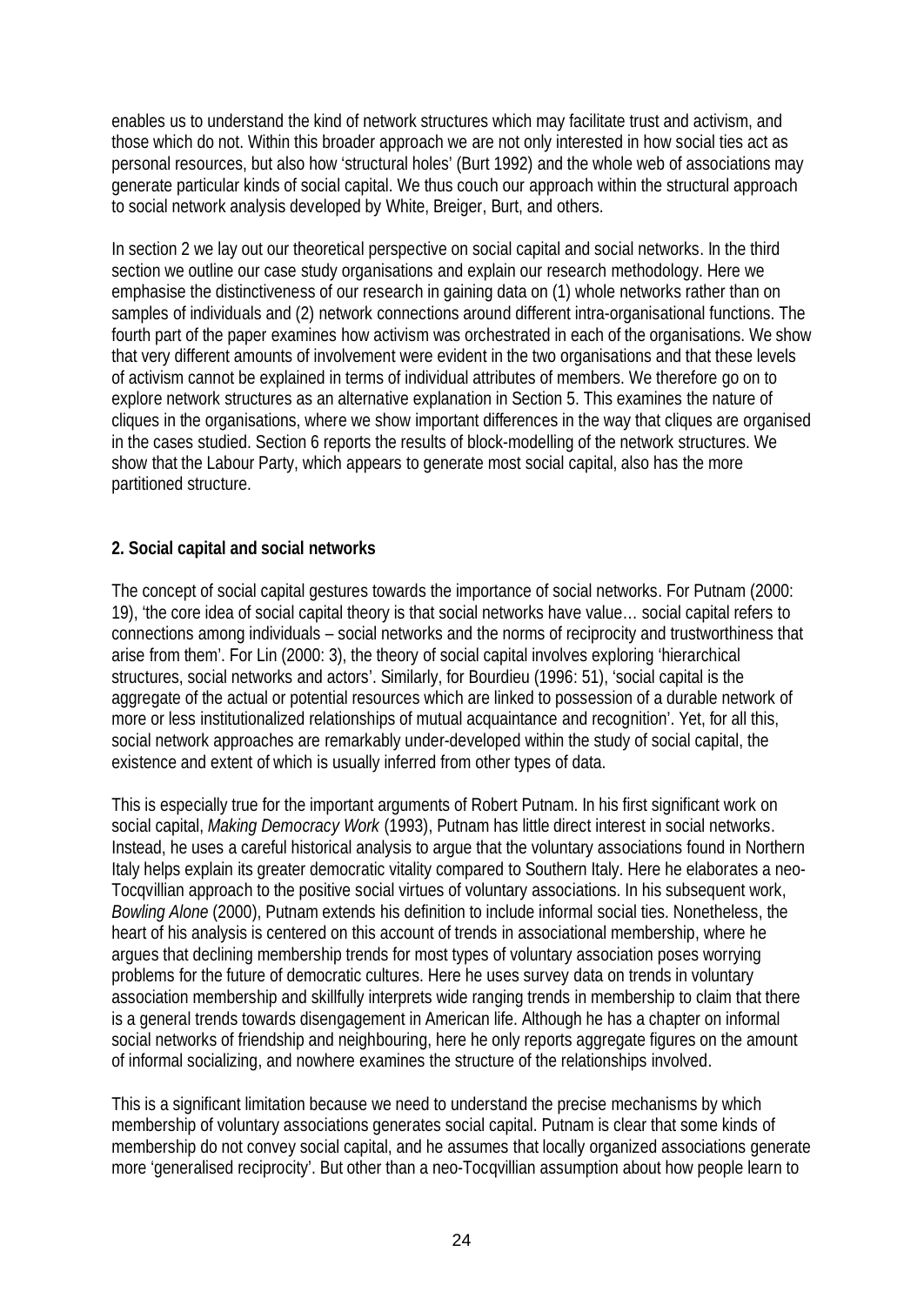relate to others in such settings, it is not clear what creates the virtuous effects attributed to organisational membership. Associations thus tend to figure as a kind of 'black box', the exact mechanics of which are largely unknown. The same is true for numerous other studies of social capital which use only membership of associations as an indicator (Paxton 1999; 2002; Li et al. 2002, 2003). One of the purposes of the paper is to use information about network structure to describe some of the intra-organisational processes germane to the creation of communal social capital.

Pragmatically, of course, there are good reasons why social scientists may need to rely on simple indicators, details of which are collected in reliable national surveys. Yet it is also important to consider how social networks within associations actually work to unravel the precise mechanisms by which networks may generate trust and activism. Here, we can learn to some extent from the rich tradition of social network analysis conducted within the social movements literature. Over the past two decades the study of social movements is one of the relatively few sub-fields of sociology to be strongly influenced by social network methods7. Arguably, only in the area of social movements studies do theoretical interests in networks, represented most famously in the work of Melucci (1989), crossfertilise with strong methodological currents in network analysis, to produce a series of studies that are methodologically robust and which have major substantive importance (see for instance Gould 1995; Bearman and Everett 1993; Diani 1995; Diani and McAdam 2003).

It is possible to trace the development of network approaches from early studies (Snow et al. 1980) couched within a resource mobilization tradition. Here resources were seen as effective for mobilisation within the context of opportunities and constraints imposed by political environments. Rather than emphasizing individual participants' attributes, attention is focused on the 'meso-level' of organisations, institutions and communication networks in the emergence of collective action, so that activism is seen as driven by 'demand' as well as 'supply' (see the overviews by Morris 1997; Mueller 1997; Rudig 1990). Within this context, social networks tend to be seen as some kind of personal resource. People's contacts can allow them to gain knowledge, further contacts, or resources that they can use, such that networks can be seen as a measure of 'social capital' (see generally, Portes 1998)<sup>8</sup>. This was the early dominant interest in networks within social movement studies, where attention has focused on how networks may explain whether an individual is available for participation (McAdam and Snow 1997: 120-1), with a key feature of 'structural availability' being an individual's positioning within pre-existing personal or organisational networks, which operate to facilitate their recruitment into activism (Snow et al. 1980; McAdam 1986; McAdam and Paulsen 1993).

This approach to social networks indicates generally the conditions under which social networks become resources, and hence might generate social capital. But we might also note the elaboration of a broader interest in social networks within social movement studies that has deeper implications for the analysis of social capital. As Diani and McAdam (2003) indicate, in the past decade there has been a growing interest in reconciling American approaches, which tend to be couched within a rational choice framework ultimately reliant on a structural, resources based approach to analysis, and European approaches, more likely to emphasize culture and interested in the agency of social movements themselves (see the discussion in Crossley 2001). In the hands of some network researchers, notably Harrison White (1992), the relational properties of networks are seen as crucial to the formation of identities, with the resulting implication that network approaches offer the potential for reconciling structure and agency. If this is indeed possible, then network approaches might provide the

 $\overline{a}$ 

<sup>7</sup> Other fields where network approaches are strong include economic sociology and urban sociology but in both these areas their application is partial and uneven. See Scott's (2002) four-volume collection for some of the key contributions. 8 The classic demonstration remains Granovetter's (1973) argument that those whose networks are characterized by weak ties (lots of people they do not know well) have greater potential to find jobs compared to those with strong tie networks.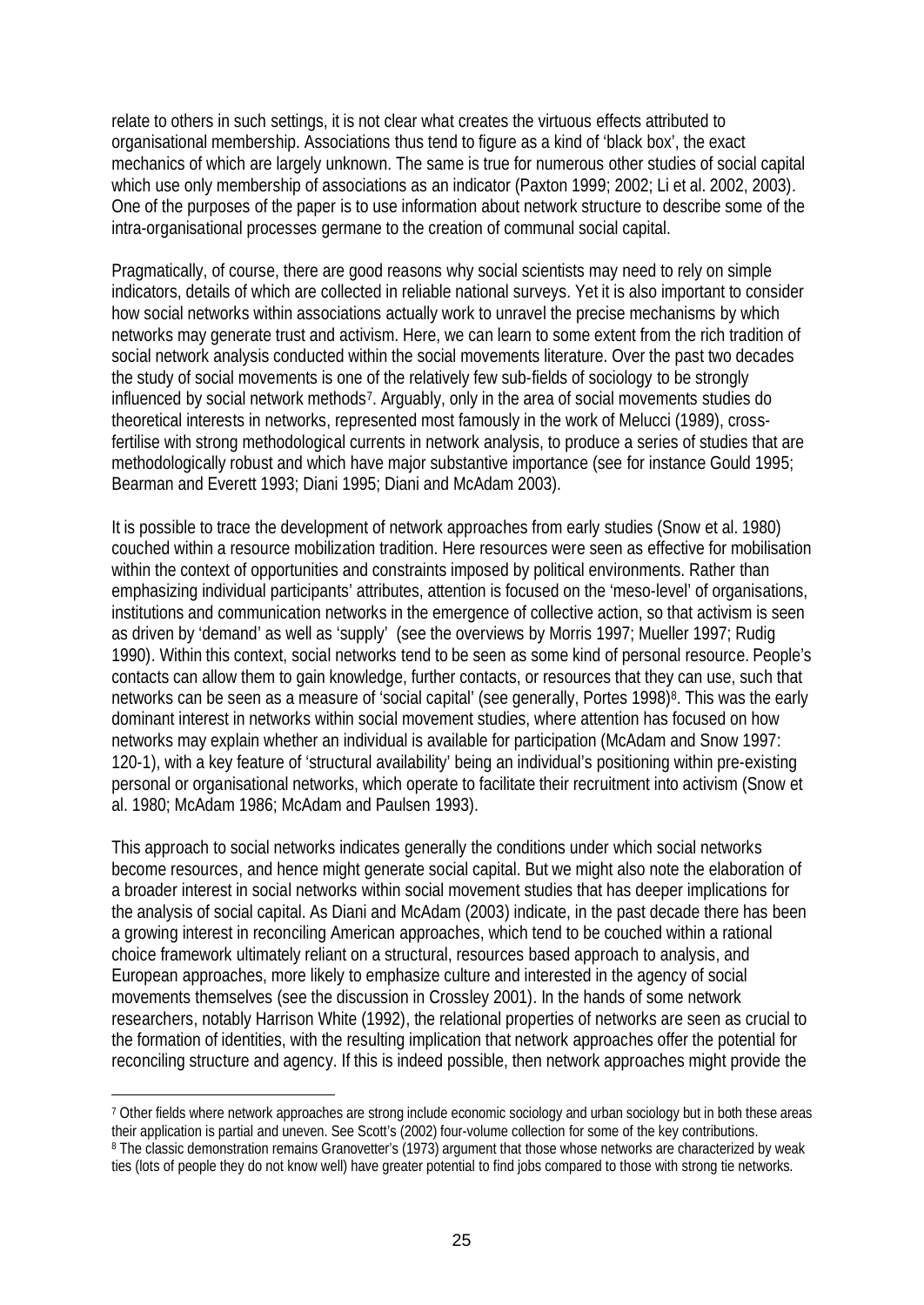prospect of methodologically resolving the major theoretical dispute within the discipline of sociology.

However, there is as yet no coherent and fully-fledged application of this perspective which might stand as exemplar for a new paradigm, but only pointers to what such an approach might entail. This involves not using network methods to show how observed inter-personal ties facilitate mobilization, towards a more structural account of how the holes and absences of ties (Burt 1992; Padgett and Ansell 1993) affect mobilization. Theoretically, this has led some network writers to argue for the need to elaborate a 'relational sociology' (Emirbayer 1997). Although attracted to the orientation of this 'manifesto', we think that the contrast between relational and individualistic approaches evoked in this literature is too simplistic to be of much analytical use. Empirically, whilst rational choice theory is methodologically individualist, its specific applications depend on the structural context in which individuals act, and therefore can lead to structural explanations of social phenomena.9

Rather than just construing social network connections as individual resources, we need also to consider the structural properties of networks to assess what kinds of ties and non-ties might generate the most powerful forms of engagement and activism. It does not follow that successful mobilization depends on the number of ties, but rather the nature of positioning within a broader network structure, as for instance Padgett and Ansell (1993) show with respect to the power of the Medici in renaissance Florence resting on their ability to bridge two separate networks. Methodologically, a key implication for studies of social networks is that for certain purposes it is necessary to focus not on 'ego networks' but on 'whole networks'10. However, within social movement studies most studies of whole networks tend to be of movement organizations, rather than individuals. There are few whole network studies of all individuals within a social movement organization. And to date there have been no studies of the role of whole networks within organizations sustaining, developing or dissuading individuals from action once they have initially joined. Given the volatility of associational membership (see Warde et al. 2003) it is crucial to understand not only why individuals join associations, but also why they persist in membership, and why some people may increase their activism once they have joined, whilst others do not.

These considerations bear upon the analysis of social capital. The term social capital is a somewhat confused one. The confusions have at least two sources: somewhat indiscriminate reference to two different types of social capital; and a tendency to conflate processes and outcomes. First, the literature countenances two types of social capital, what might be called personal and communal social capital. Personal social capital gives individuals special advantages in the pursuit of their private projects – ties produce favours. Communal social capital refers to understandings and norms shared within a group, locality or society which facilitate widespread cooperation and collective goods. Putnam is primarily concerned with this latter group - with the social climate within which individuals are forced to act. For him, the more that climate is characterised by 'mutual support, cooperation, trust and institutional effectiveness', the greater the public good and the private welfare. Such a climate emerges, he contends, from extensive interpersonal interaction in impersonal situations. Thus he looks for its sources in associational memberships, voluntary activities, contacts in public space. As noted above, he considers associational membership particularly important in providing opportunities for contact with diverse persons who are not familiars.

Second, and particularly vis-à-vis communal social capital, it is difficult to separate the cause from

 $\overline{a}$ 

<sup>9</sup> An example would be Goldthorpe's form of class analysis, or Lin's approach to social capital.

<sup>10</sup> This is both a theoretical and technical issue. Whole network analysis requires data on the ties of whole populations so that the networks of these populations in their entirety can be analysed. Ego networks only require data on the ties of samples, so that it is possible to say that particular types of people are more or less likely to have particular types of network (see Scott 1991).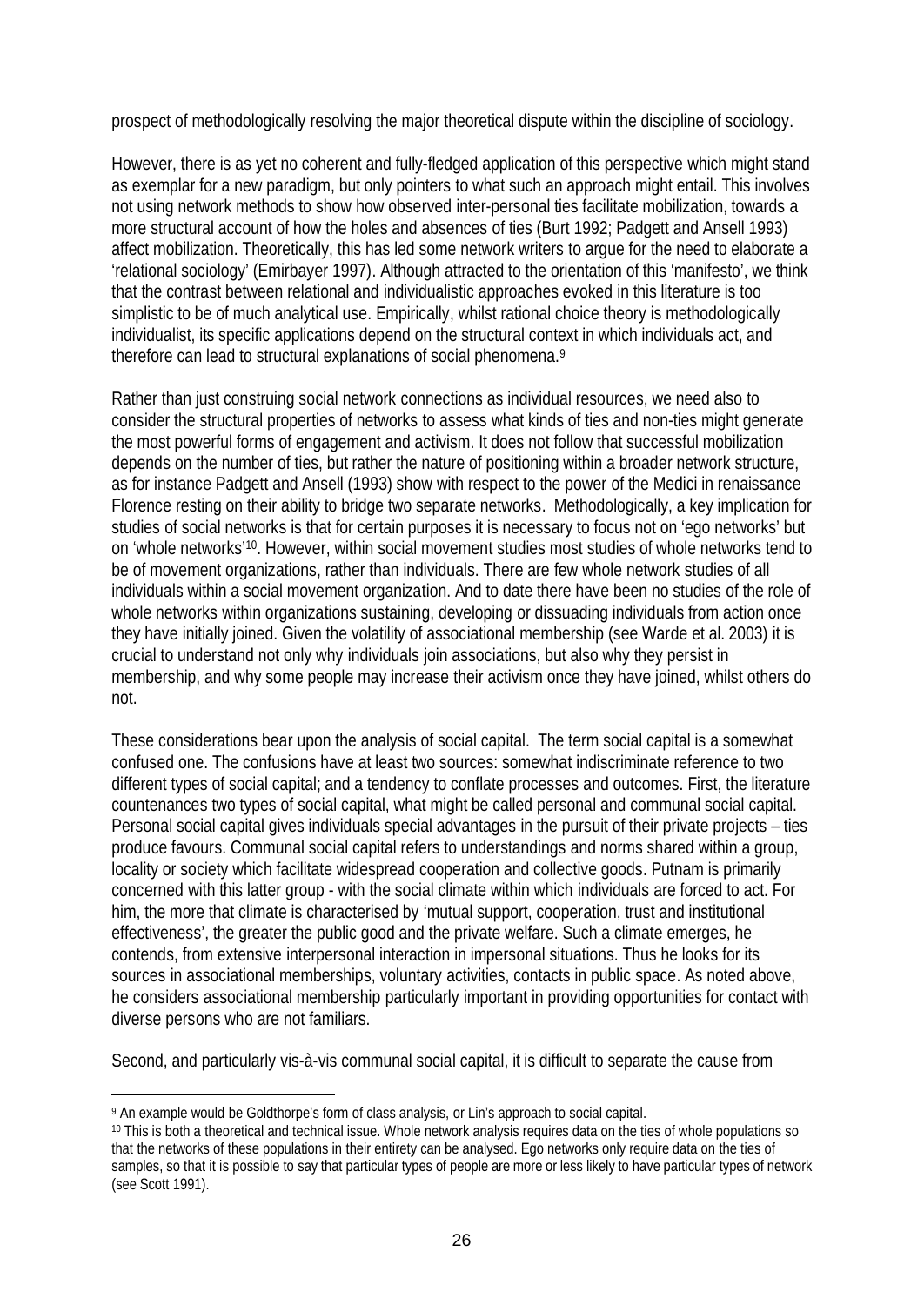consequence, because a fairly simple isomorphism is presumed between the processes occurring within organisations (cooperation, trust, etc.) and the societal effect (cooperation, trust, etc.). Left opaque is the question of whether some organisations generate more social capital than others, and if so why. Our data promises a pioneering investigation of the details of how reliable is the assumption that associations generate opportunities for contact and thus formation of social capital. We are able to show how the 'whole networks' of two case study associations are related to activism within them. We take the interpersonal connections (social contacts reported by members) that are the by-product of intra-organisational activity as the main indicator of the extent and nature of the formation of social capital. We describe the relationship between the characteristics of the networks and reported levels of engagement in activities. We thus consider the possibilities that different kinds of network structure may generate different levels and types of social capital. With this aim in view, we now introduce our case study organizations and research methods

#### **3. Methods and case study organisations**

 $\overline{a}$ 

To re-iterate, most studies of political activism have either used detailed case studies of particular social movements (or social movement organisations) (e.g. Bagguley 1995; Diani 1995; Eckersley 1989; Mueller 1997), or survey analyses examining the characteristics of members or activists in general (e.g. Parry et al. 1992; Hall 1999; Warde et al. 2003; Li et al. 2002)11. The originality of our approach in this paper lies in the fact that we explore the membership characteristics of two diverse social movement organisations, linking them to the network ties of all members, so that we can systematically compare the structure and dynamics of activism between them. Whilst our two case studies cannot be assumed to be representative of the broader picture of associational activity in the North-west of England, or more generally, the cases were deliberately chosen to reflect different kinds of social movement organisation, specifically: an orthodox political party and a campaigning group.<sup>12</sup>

The first case study is a local Labour Party branch, representing a long established participatory organisation in the British political party system<sup>13</sup>. The branch, situated within a strongly middle class area of Cheshire, is relatively active. The branch comprises a number of adjacent wards, which operate together organisationally because of low membership levels. The size of the branch membership at the time of the survey was 128.

Our other case study is a conservation group. This is an example of a traditional nature protection association, engaging in 'pressure politics' through established channels of institutional influence. The organisation began life as a group of locally-based wildlife gardeners, and only later broadened its concerns to the conservation of wildlife within the city as a whole. The group participates in a national network of similar groups, but operates structurally as an autonomous local group. Like many local

<sup>11</sup> The exceptions here include historical studies of social mobilization where it is possible to use archival data to glean information on the characteristics of political activists. See Gould 1995.

<sup>12</sup> Practical constraints necessarily curtailed our choice of case study organisations. The network methods we planned to use required relatively formal organisations, of a similar size, with a clearly defined membership, in order to investigate relations amongst all members of the organisation. We also required strong support from the groups concerned in order to obtain good response rates. Our process of selection began by compiling basic demographic information for over 500 organisations in the Greater Manchester area, then exploring access issues with 60+ groups, and eventually making collective visits to nine organisations, before deciding on the three organisations for the research. We initially gained access to a fourth case study organisation also, but an internal feud between its officers led to us being denied access after our fieldwork had begun.

<sup>13</sup> Both Conservative and Liberal Democrat local constituency parties declined to participate in the research because of concerns regarding data protection and membership confidentiality issues.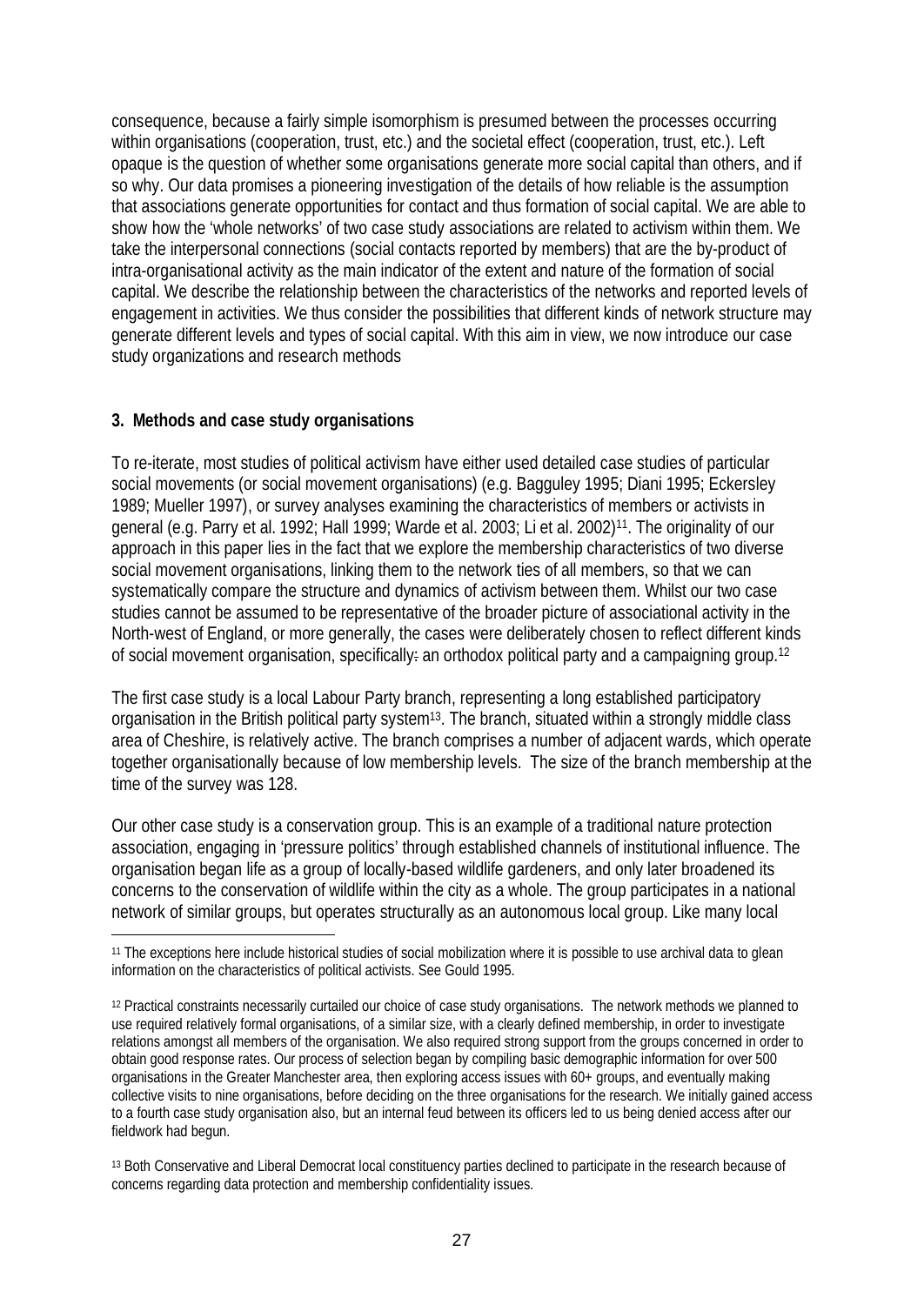environmental groups (see Lowe and Goyder 1983), it seeks to influence the local authority in safeguarding particular sites, as well as influencing general policies on conservation and development. The conservation group was in a quieter phase of a 'protest cycle' (Tarrow 1995) at the time of the research, and its activities were maintained by a small number of key personnel, with a largely passive wider membership. There was a membership of 121 in the group.

A postal questionnaire was sent to all members of each of the two organisations, asking for details on respondents' socio-economic position, the means by which they were recruited to the organisation, and the extent and nature of their participation and commitment14. This postal questionnaire obtained response rates of around 80 per cent but contained only limited information about social networks. At the end of this postal questionnaire, respondents were asked if they would be interviewed face-to-face about their social networks. A follow up interview was held with 108 members of our two organisations, in which full network data was obtained15. Because the collection of second phase network data involved asking respondents to identify, from a roster of named members, who they interacted with in various specified settings it does not matter that response rate is not 100 per cent, though it limits our ability to examine reciprocal ties (ie some of those named by a respondent will not have been interviewed thus we cannot check whether they in turn name the respondent).

A further feature of our methods was that we wanted to investigate network connections with respect to different types of activity. In the first phase questionnaire, we simply asked who people in the organization shared information with. In the more intensive second phase, we asked who they met socially outside the organization; who they got information from, and with whom they discussed organisational matters. In this way, we were able to assess whether social networks were specific to one of these contexts or whether they spanned them. We also tapped people's networks outside the organization, though we do not analyse this data in this paper since it goes beyond our interest in intraorganisational networks.

#### **4. Networks and activism**

 $\overline{a}$ 

A key point of our comparative analysis is that the two organizations differ in the extent of involvement of their members. Table 2 (see appendix) shows that for most types of activity, more members were active in the Labour Party than in the conservation group. Activism in the conservation group was lower overall and required less effort, with the most frequent activity being reading the newsletter. Less than a quarter of the membership attended meetings or wrote letters of protest. By contrast, Labour party members were more likely to attend meetings, were more likely to donate money, sign petitions, and get involved in fund raising, and they were considerably more sociable.

Interesting in the light of the Putnam's arguments, party members were also more trusting than those in the conservation group. Table 3 (see appendix) presents comparison of the means of an index of trust in people in general and in various institutions between the Labour Party and the conservation group (using two-sample *t*-test with unequal variances using Satterthwaite's approximation). The *p*-values in

<sup>14</sup> The third organisation was a branch of an environmental movement. For the purposes of this paper, however, we refer to its characteristics in only one of our calculations. We leave it aside in this paper not because it demonstrates any features inconsistent with the current analysis, but because the pairwise comparison makes the presentation simpler to comprehend and interpret.

<sup>15</sup> Complete response rates were as follows. For the first phase postal questionnaire Conservation Group 78.5%, Labour Party 80.3%. For the second phase face to face interviews, Conservation group 46% of all members (58% of those who had returned postal questionnaires) and Labour Party 41% (52%).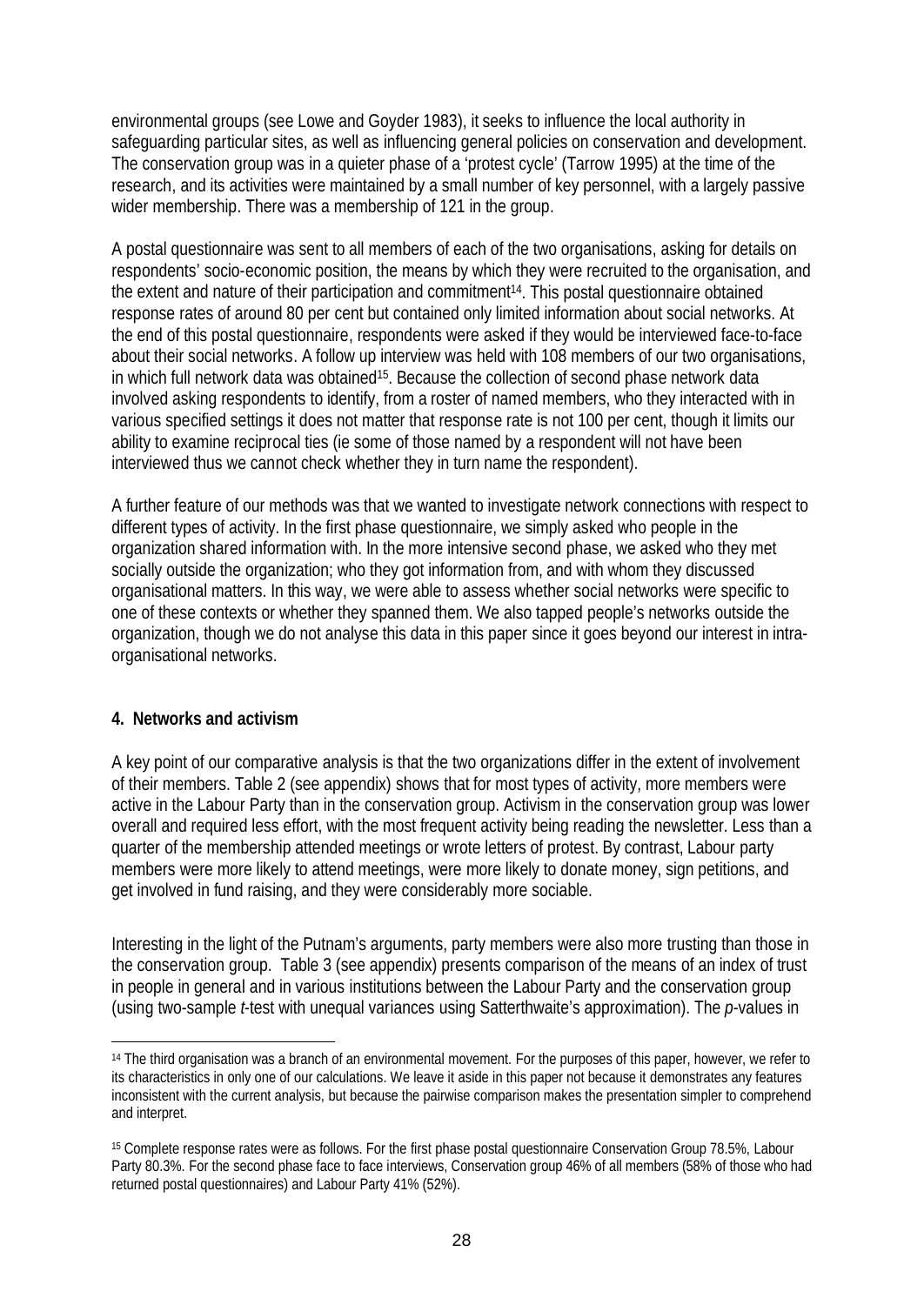the last column in parenthesis show that the Labour Party respondents are significantly more trusting on every item, except for trust in the financial institutions where there is no significant difference. Some of these results regarding institutions might be explained as a result of there being a Labour government in office. But it is interesting that in response to the standard question about trust in people16 there was exhibited a difference at the .01 level of confidence. To the extent that high levels of trust is an indicator of the presence of social capital, we might infer the existence of high levels of social capital within the social circles of members of that branch.

These differences cannot be explained in terms of the different size of the organisations since their numbers are similar<sup>17</sup>. Nor is it obvious that there are any differences in the extent to which the two organisations offer incentives. The Labour Party operated in a 'hopeless' area, where it had never succeeded in seeing any of its candidates elected either as members of parliament or as local councillors. In addition, local branches have very little say in policy making at a national level, with the result that there are very few instrumental reasons for its members to become involved in the Party. If anything, the conservation group offered its members more incentives, in that it had succeeded in opposing planning applications and in lobbying for environmental protection. Yet, as we have seen, this did not mean that its members were more active. The issue, then, is how the Labour Party is able to generate more activism from its members than the conservation group.

One possibility is that the differences reflect individual attributes, with Labour Party members having more of the kinds of attributes that are known to be conducive to activism than the conservation group. Relevant attributes include income (with affluent groups being more active), occupational class (with the professional and managerial service class being more active), educational level (with the highly educated being more active), age (with the middle aged and elderly being more active). Table 4 (see appendix) shows that there were not great differences in the socio-demographic composition of the two memberships. The conservation group members had somewhat lower incomes, were more often found in intermediate white collar occupations, less often in professional positions, but had somewhat higher educational qualifications.

Although the differences appear slight, we did (using pooled data from three organisations) formally model the factors which predispose members to activism. We did this by conducting a factor analysis which showed that there were three, relatively independent, main types of activism. *Collective* activism consists of joining campaigning actions taken in concert. *Individualised* action involves people doing work alone and in their own time, for instance tasks of administration or representation. A third mode involves simply making *financial* donations. Consider how each of these forms of activism are related to characteristics of the members. Figure 1 (appendix) summarises the association between sociodemographic variables, network position, and the three modes of activism. No standard sociodemographic variable such as class, education, age, income, gender, organisational effectiveness, having children, marital status, have major effect. Hence, whilst socio-demographic characteristics are important in pre-disposing people to join associations, there is no evidence that they have significant impact on extent of activism once having joined. Nor do they appear able to explain why the Labour Party generates more social capital than the conservation group. We are therefore able to discount individual attributes as significant factors which might explain why the Labour Party generates higher levels of activism.

 $\overline{a}$ 

<sup>16</sup> The question was, 'Some people believe that most people can be trusted. Others believe you cannot be too careful with people', please rank on a scale of 1 - 7.

<sup>17</sup> We should note that our research also examined a third organization, an environmental group, which reported high levels of activism but which had many fewer members. For the purposes of this analysis we have therefore omitted it.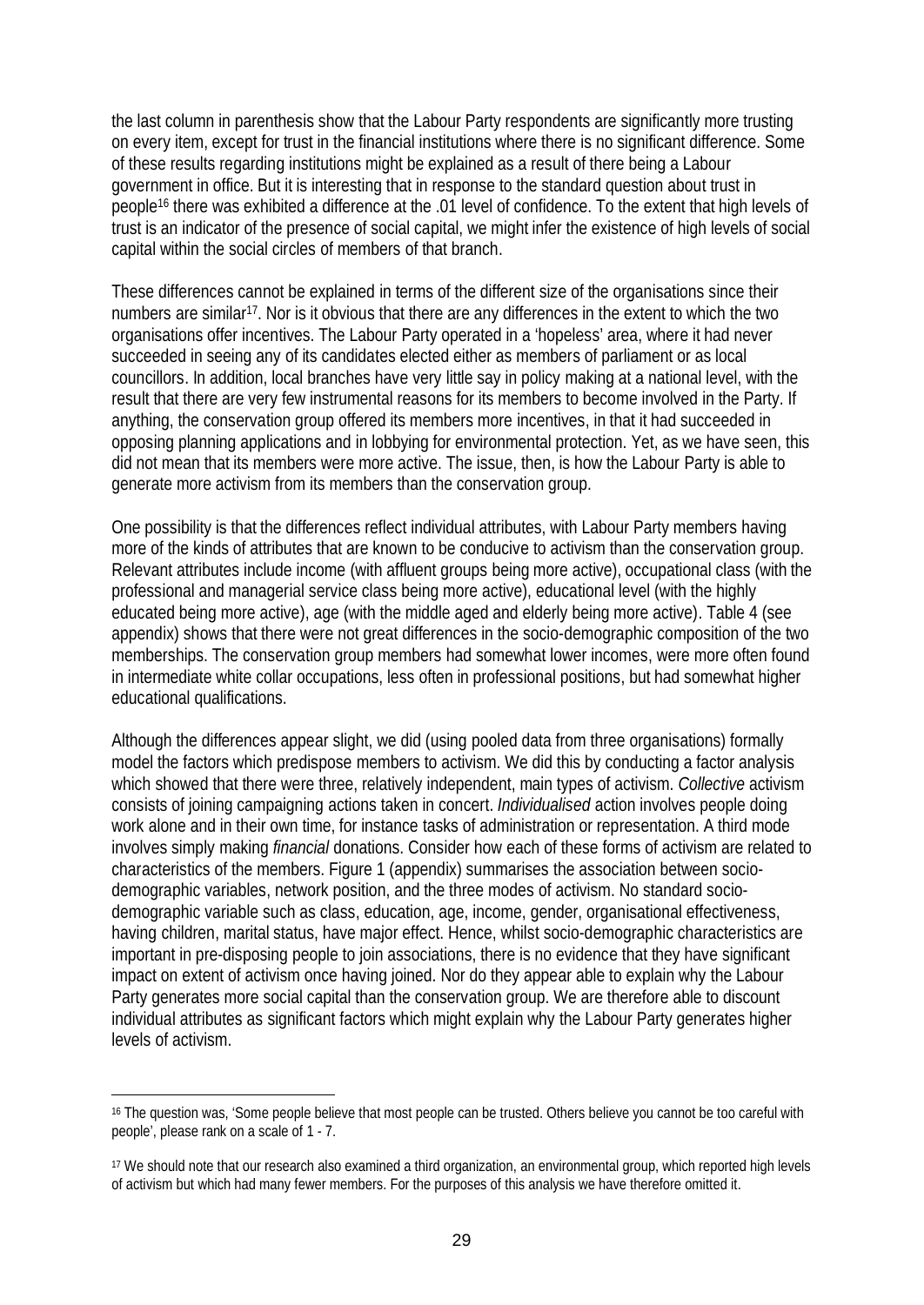Although socio-demographic variables have little significance for activism, Figure 1 shows network position and identification with the organisation are important. Being a core member of an organization (defined here as having 5 or more people with whom one discusses organisational matters within the organization18) is significant, as is identification with the organization. These two forces are shown in further detail in Figures 2 and 3 (see appendices). Figure 2 shows that those who identify with the organisation have higher scores on all 3 activism factors, while those who have no identification have low scores on all 3 factors. There is less variation on factor 2 - the financial factor. Only those who very strongly identify with the organisations score highly on the individualised activism factor. This suggests that a hardcore of members with 'strong identity' do most of the within these organisations, though this is a relatively small number of people (around 10 per cent of the total).

Figure 3 shows the relationship between activism and network centrality. We used first phase questionnaire data to identify patterns of contacts in the branch. *Core* members shared information about the organisation with at least five other members; *peripherals* shared information with between 1 and 4 other members; and *outsiders* share discuss information with no-one. Cores engage in all three forms of activism. Outsiders are unlikely to engage in collective activities or individual ones, but are average when it comes to donations. Peripheral members are average on collective action, but lower than average on the other two types. The striking thing is that the relatively small cores (about 14 per cent) do most of the work and donate most of the cash of the organisations.

We can see *prima facie* evidence that network and identity factors are involved in the generation of activism. Of course this is not itself surprising, and indicates a kind of virtuous circle whereby those who are active are also core members and identify as active. The fact that there is a relationship between respondent's sense of personal efficacy and activism indicates that those people who make more than the usual effort do so because they think they have something to contribute to the organization that might make a difference. Identification with the organization cannot be predicted by any sociodemographic variables, only length of time in the organisation has influence. This suggests that it is more a matter of loyalty and commitment to the local association than personal ambition that sustains the cycle of centrality, identity and activism.

#### **5. Cores, networks and equivalences**

Having established that activism is not a function of the socio-demographic characteristics of incumbents of positions, we now move to explore whether the structure of positions in the organisation per se can offer an explanation. We have seen that being a member of a core increases activism. But does it matter what type of core, or what set of relationships exist between core, periphery and isolates? These questions can be approached through formal network analysis. We examine the precise ways that the social networks of members differ between our two case studies with a view to estimating whether such differences might account for different levels of activism. We do this in three ways. Firstly, we use first phase data to distinguish members according to the number of ties they have with other members. Secondly, using second phase data, we assess whether there is an overlap between ties based on three functional dimensions - obtaining information, discussing organisational matters, and meeting socially outside the organization. This shows significant differences between the organizations in the extent to which there is homogeneity across the types of ties. Finally, we use blockmodels to examine which members are structurally equivalent to each other, a measure of the overall structure of positions in the two organisations, irrespective of interpersonal interaction patterns. These three probes allow us to judge whether the types of networks within associations might be said

 $\overline{a}$ 18 The precise questions was, 'with whom do you discuss things to do with the organisation (for example, activities, issues, strategy)'.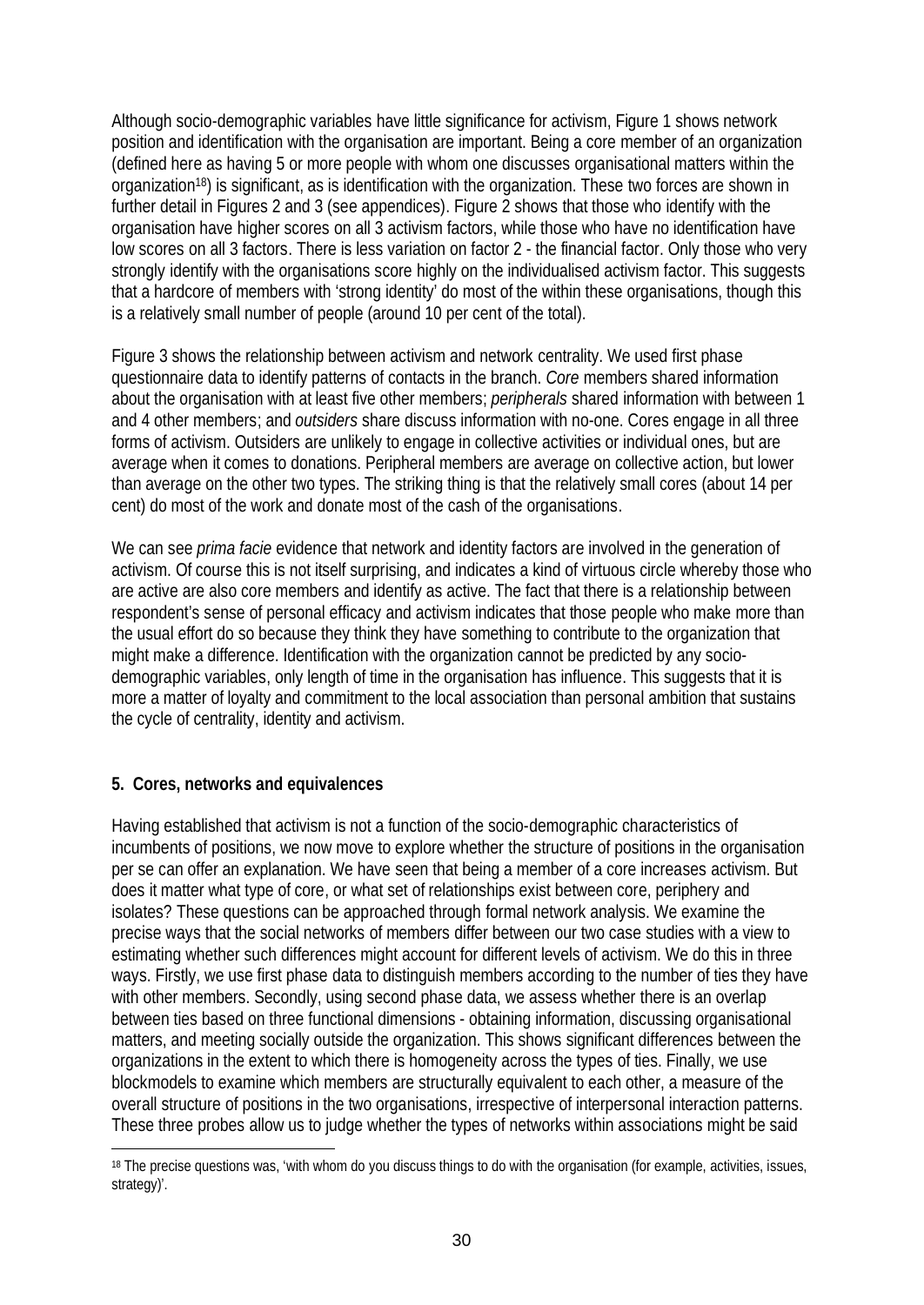to generate activism and, more generally, social capital.

#### *5.1 Cores and peripheries*

Figures 4 and 5 (see appendices) report the social networks of the two organizations, revealing the people with whom the members reported sharing organisational information. Figure 4 reveals a rather high proportion of isolates within the Labour Party, almost two-thirds. The core of the Labour Party network consists of nine people (9 per cent of the total membership) but ties between core members are well developed, as are their links to members of the periphery. Figure 5 shows that just over half of the members of the conservation group are isolates. The core of the group, however, is much smaller, containing only five members (5 per cent of the total membership), with members of the periphery communicating primarily with only two members of the core. Beyond their ties to these two dominant individuals, there are very few other ties between members of the periphery. This is a very sparse network with a small core.

Figures 4 and 5 indicate that the cores of the two organisations are very different. Since there are actually slightly more isolates within the Labour Party, suggesting that perhaps some of its activities are conducted by members without network ties. However, the core group within the party is larger than that of the conservation group. The organization of the core members may be important for understanding their differences. We can explore this specific point using second phase network data.

## *5.2 Types of network and the multiplexity of ties*

The cores described in the previous section were identified on the basis of their having discussed organisational matters with five or more members. But this is just one of many possible dimensions of connection among members arising from the functioning of an organisation. In phase two we asked about three such dimensions along which networks of ties are formed – transfer of information about the organisation, discussing organisational matters again, and meeting members for social purposes.19 It is an empirical question whether any individual has similar contacts across these three dimensions. If so, with networks superimposed one upon the other, then relationships between members would be multiplex and ties perhaps stronger as a result. (It would also mean, for data collection purposes, that in describing the network structure it would be adequate to ask only one such question.) If, on the contrary, social and business networks were independent of one another, the possibility arises that some types of contact are more important than others in determining activism and in creating social capital, as well as having the methodological implication that the question is strategic. As we noted above, our study is well placed to be able to compare the network patterns surrounding different activities.

Figure 6 (see appendix) shows patterns of ties for each of two activities, obtaining information and meeting socially. Obtaining information networks are reported at the top of Figure 6, and meeting socially at the bottom. We might think that obtaining information is a critical aspect of the conduct of business within an organisation. Transfer of information is necessary to generate coordinated activity and without it there could be no meaningful participation by anyone except office holders. The pattern of information flow, in other words, is one way of describing the democratic characteristics of operations. Being sociable, on the other hand, has no direct effect on formal operations, but might be

 $\overline{a}$ 

<sup>19</sup> The questions were:

<sup>&#</sup>x27;which of the people [on the roster] would you get information about the activities of the group?'; 'with whom [on the roster] have you discussed issues to do with the organisation in the last year?'; 'in the last year, who [on the roster] have you met with outside of the activities of the [Group]?'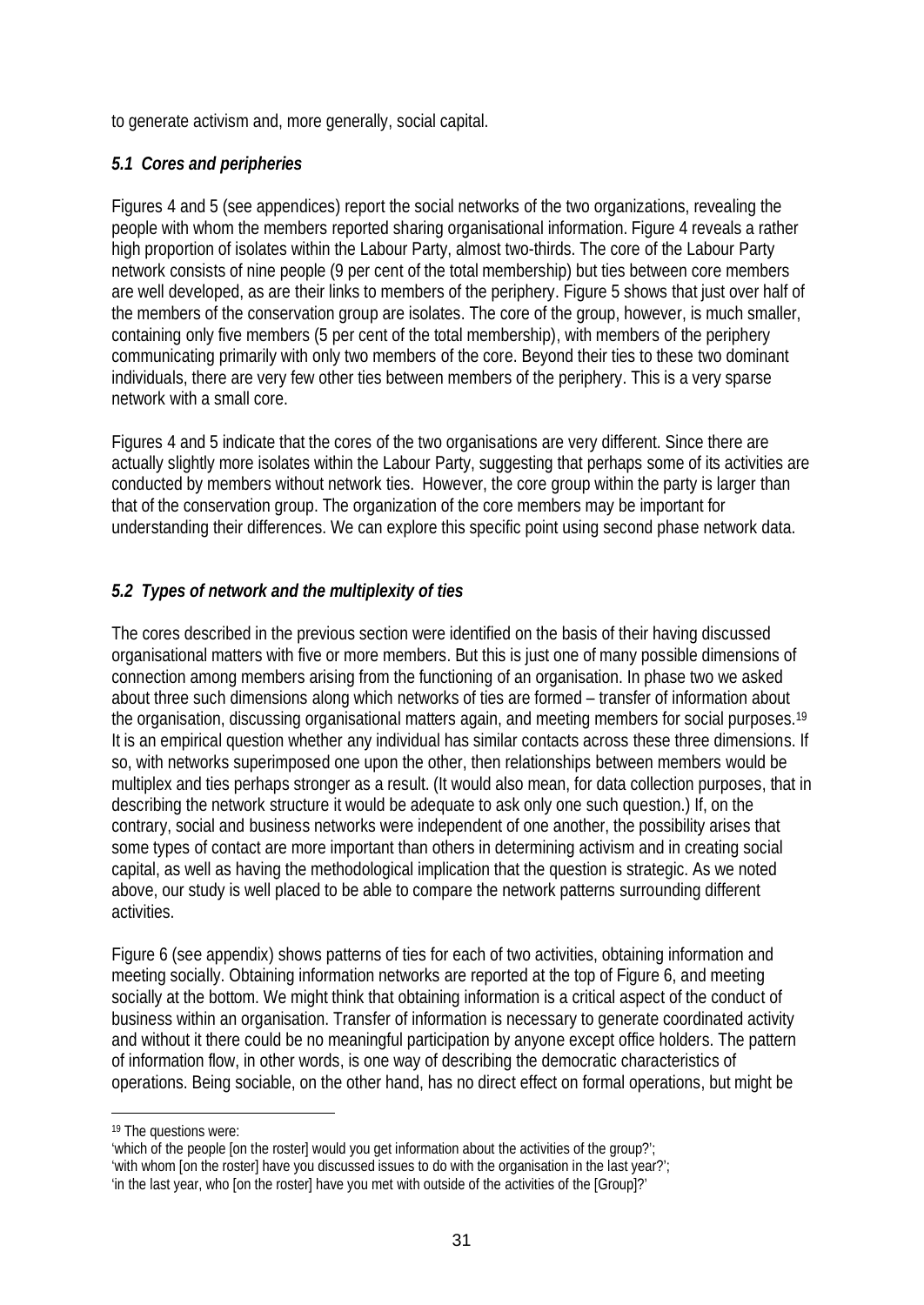seen nevertheless as an important context for the generation and consolidation of social capital, and also in factionalised organisations a means for enhancing factional loyalties. Both, then, are relevant dimensions of the overall network structure of an organisation.

It is clear that the two types of network do not produce overlapping links. In both the conservation group and the party the pattern of relationships is dissimilar. Figure 6 (top right) shows that in the conservation group only two people [17 and 83] are much involved in delivering information. They have many contacts (the size of the circle indicates volume of contacts) and few others have ties other than with them. This appears to be a sparse and hierarchical structure of business relationship. The pattern of sociability (Figure 6: bottom right) is significantly different. A few members have a number of contacts, including the two delivering most information, but the network is not dominated by the latter. There are fewer isolates. But again, there is no sign of factionalism. Figure 6, describing the Labour Party's network, also shows differences between the two network dimensions. There are a large number of people isolated from the information network (Figure 6: top left). Of the remainder, there are more than a handful of individuals involved in exchange of information, with none apparently dominant. The diagram showing sociability (Figure 6: bottom left) indicates a greater degree of mutual engagement, with a significant number of individuals having several associates. By and large, however, it is the same individuals who are at the core of information distribution who are central to the network of sociable ties. The sociable connections are denser than those facilitating information transmission.

It is also clear that the patterns differ between the organisations. The conservation group exhibits a much more hierarchical and sparse set of links for passing on information than does the party, though information reaches a larger proportion of the membership. The party seems to have more decentralised channels of communication, as indeed was implied by the networks of discussion described in Figure 4.

We can also see that the party has more isolates and a greater concentration of ties around particular individuals (there are more large circles on the diagram, indicating multiple connections). Some of the explanation of the difference, derived from data obtained in another part of our study, is that members of the conservation group reported a substantial number of joint memberships with other conservation and environmental organisations and it is their engagement in these other associational activities which produce the dispersed pattern of sociable interaction mapped in Figure 6.

Another way to describe the overlapping relations is shown in Figure 7 (see appendix). This shows the proportion of individuals who were in one, two, or three of the networks investigated in Phase 2. It shows that 52 per cent of the Labour members who reported ties, had ties on all three dimensions, compared to 42 per cent of conservation group members. Consequently, a smaller proportion of Labour members had ties on only one dimension (24 per cent) compared to 34 per cent for the conservation group. This shows once again, lower levels of superimposition of ties for the conservation group who have fewer multiplex ties.

*Prima facie*, these results suggest that it is not ideal methodologically to ask about links with respect to only one type of activity. We should not expect strong superimposition. Substantively we might also suggest that interaction contexts are not equivalent because despite there being fewer isolates in the conservation group, they are less active, probably because not all types of ties increase the sense of reciprocity. We cannot be certain if the Labour Party's higher levels of activism are in any way a consequence of these patterns, but it might be thought, by analogy with a weak ties argument, that the existence of a larger number of core members, with reciprocal links to each other and more diverse connections with the periphery made it possible to mobilise more members more often. Less clear is whether these structural differences make a difference to the ability of the organisation to create greater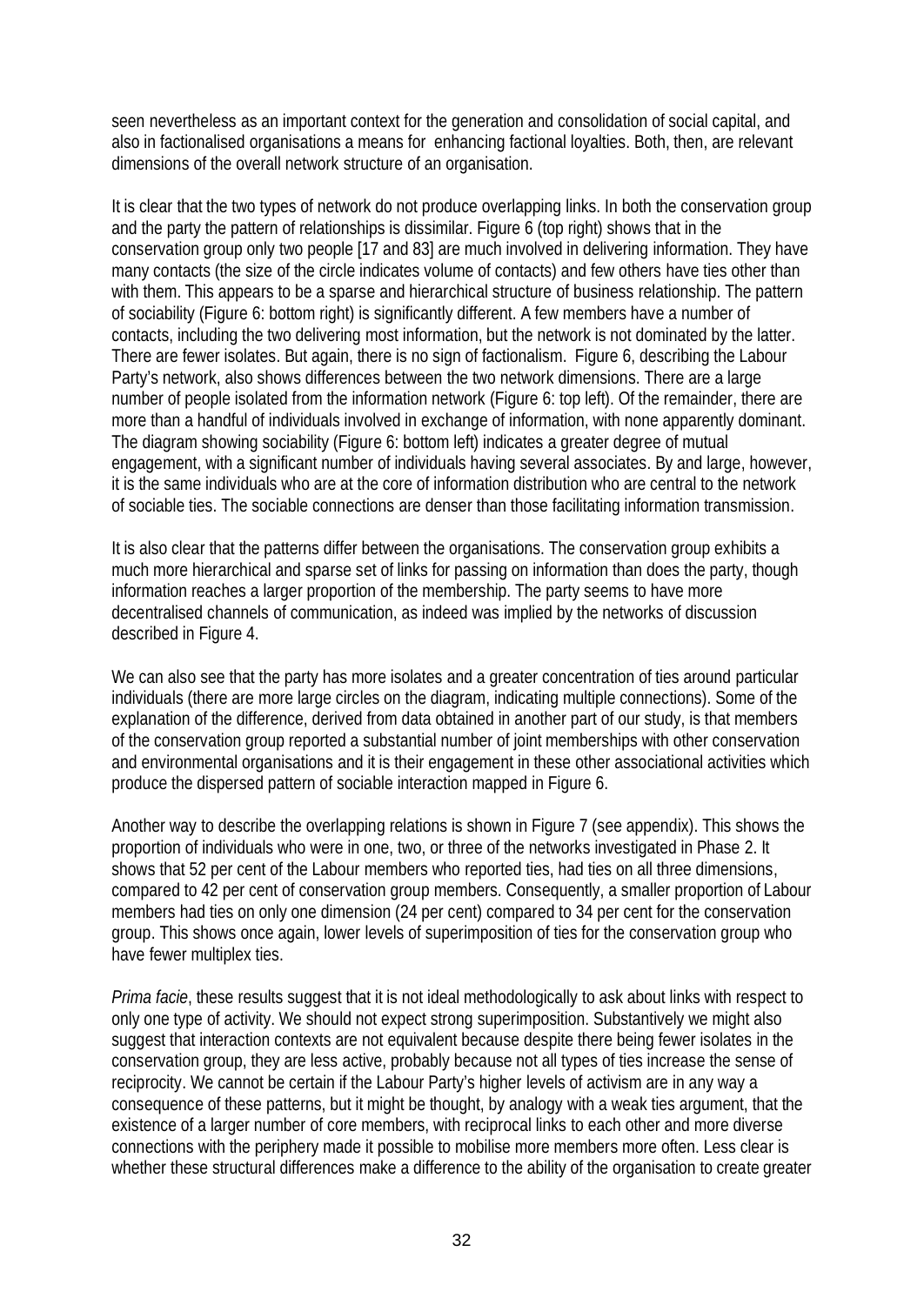social capital. Of course if social capital is measured simply by connections internal to the organisation, then the connections within the Labour Party are more multiplex and differentiated. But if one has Putnam's concerns, for the effects of intermediate associations on the external environment for cooperation and democratic determination, we have no metric for determining for certain whether the party pattern is superior. However, the more extensive connections, the higher level of activism, and the greater degree of trust displayed by members make this a plausible hypothesis and worthy of further investigation.

Thus, we see some differences between the Labour Party and the conservation group in terms of the overlap between their formal and informal social networks. The Labour Party has a significant group of members who are involved in sociable activities, and there is considerable detachment between the sociable networks of the members and their official, formal structure. This is not the case in the conservation group where those active in any way tend to hold formal position. We are left with the indication that the richer and more diverse social networks of the party lies in the differentiation of its networks on several dimensions. In the party there are fewer ties replicated across networks, and thus redundant with respect to the virtues associated with associational membership. The structure of ties in the party is conducive to more ties. This is the type of structure which would be welcomed by Putnam since, all other things being equal, it requires more interaction between (comparative) strangers, more negotiation, and more opportunities for the building of trust from impersonal connections. Associations with structures like that of the Party will contribute more to communal social capital. The issue we address next is whether there is a structural basis (ie a different pattern of roles) for this.

#### *5.3 Blockmodels of network structures*

As developed by White, Boorman, and associates, blockmodels allow a way of assessing the structure of whole networks through assessing the structural equivalence of people within the network. Rather than exploring the ties of particular egos within the relevant population, the focus is on the social network structure as a matrix, so that people are allocated to blocks not on the basis of their personal ties with each other, but on the basis of their having an equivalent position vis-à-vis all other people in the population. It is a measure of their common role relative to all other roles in a given social space. This is a route to describing the structure of ties as a whole within a population. Figure 8 reports the dendrograms and Figure 9 indicates which respondents are in various blocks. (see appendices)

We examine blockmodels for the various dimensions of social networks that we have measured. The top of Figure 9 examines the receipt of information from other members, showing there is evidence of hierarchy within the Labour Party, with block 5 (only one person) delivering information to blocks 2, 3, and 4, (and only receiving from 3). Block 2 and 4 circulate information amongst themselves, but these are only blocks of two people. The key person in block 4 holds a central position in both the discussion and the information networks, but not in the network of sociability elicited from the question 'which other members do you meet outside?'.

In the conservation group there is also a hierarchical structure, with block 3 controlling the flow of the information. This block of one person, interestingly, is in the core of all 3 networks in the conservation group. This is further testimony to the point made above that there is a tighter fit between the formal and informal roles in the conservation group than in the Labour Party.

If we turn to consider the blockmodels for 'meeting outside' (ie for social contacts), (bottom Figure 9) the Labour Party displays considerable interaction between blocks 3-7 who send and receive ties to each other. Only one of the four people in block 3 is in the 'met outside' core, indicating that they do not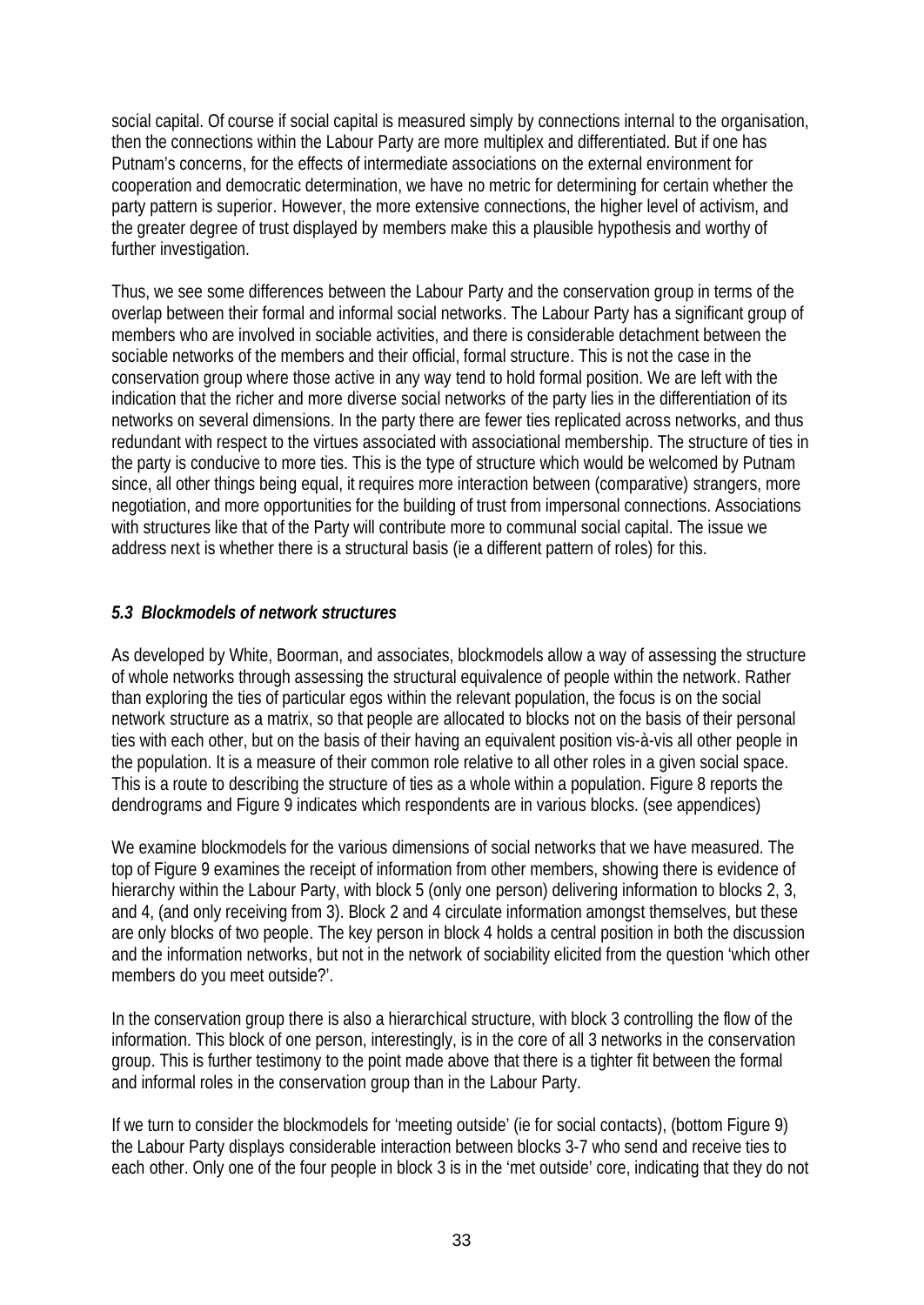have many reported ties, but by meeting with people in block 4 they are connected to the Party. Whilst the two members of block 5 are both in all 3 cores, the single members of block 6 and 7 are in the cores of the met outside and information sharing, but not discussion groups. In short these networks are dispersed and fractionalised.

By contrast, the conservation group has two blocks with reciprocal friendships. These two people are also both members of the cores on all three dimensions. Block 1 has some ties with block 2 whilst block 3 is largely isolated. These observations point to one interesting conclusion. The success of the Labour Party in encouraging activity and thereby generating social capital coincides with the existence of diffuse network structures. People who engage with each other in sociable settings do not necessarily share information or discuss the Party with each other, and *vice versa*. And similarly, the various blocks, defined by the relative importance of their roles in the structure of the organisation, do not map directly onto membership of the network cores. By contrast, the conservation group displays more overlap between spheres, and this appears part and parcel of their lower levels of activism and social capital. A simple way of registering these differences is to note that all the people in the dominant blocks for sending information and meeting socially are also in all three cores of the conservation group, but this is not true for the Labour Party.

#### **6. Conclusions**

In this paper, we have shown that two organisations of similar sizes exhibit different propensities to generate social capital through participation in the organisation's activities. A branch of the Labour Party sustains higher levels of political activism, sees more engagement in sociable activities, and its members display higher levels of trust in other people and in institutions, than does a local conservation group. Why?

We have shown that their differences cannot be explained by the attributes of the individuals in the organisations. The socio-demographic structure of membership is rather similar, and in any case, sociodemographic position has very little impact on activity levels once one has become a member. Our model (Figure 1) shows that the main determinants of activism amongst members was whether one was a core member and whether one identified with the organisation. Of course there is a virtuous circle at work here, since these features are likely themselves to be a consequence of being active: those active are likely to become core members by virtue of being active, and being active is likely to increase identification with the organisation. The key issue is whether we can go beyond describing this virtuous circle in order to determine why the Labour Party was better able to generate higher levels of aggregate involvement.

To address this issue we firstly looked at the networks within the two organisations to examine the nature of the cores of each organisation and the multiplexity of their ties. We saw that the structure of the networks did appear to be different in that the Labour Party's cores revolved around seven interlocked people, whereas in the conservation group there was one key member, and another slightly less central. The networks of the conservation group are both more sparse and more centralised around two dominant positions. This pattern applied both to formal and informal interpersonal ties. It was also confirmed by our block modelling exercise.

One of the interesting features of this analysis is to speculate whether, since organisations produce interpersonal contact of different kinds, all are equally valuable in generating social capital. The evidence here might suggest that the social capital generated within the party may be greater because its various component networks are not superimposed upon one another. Rather than the Labour Party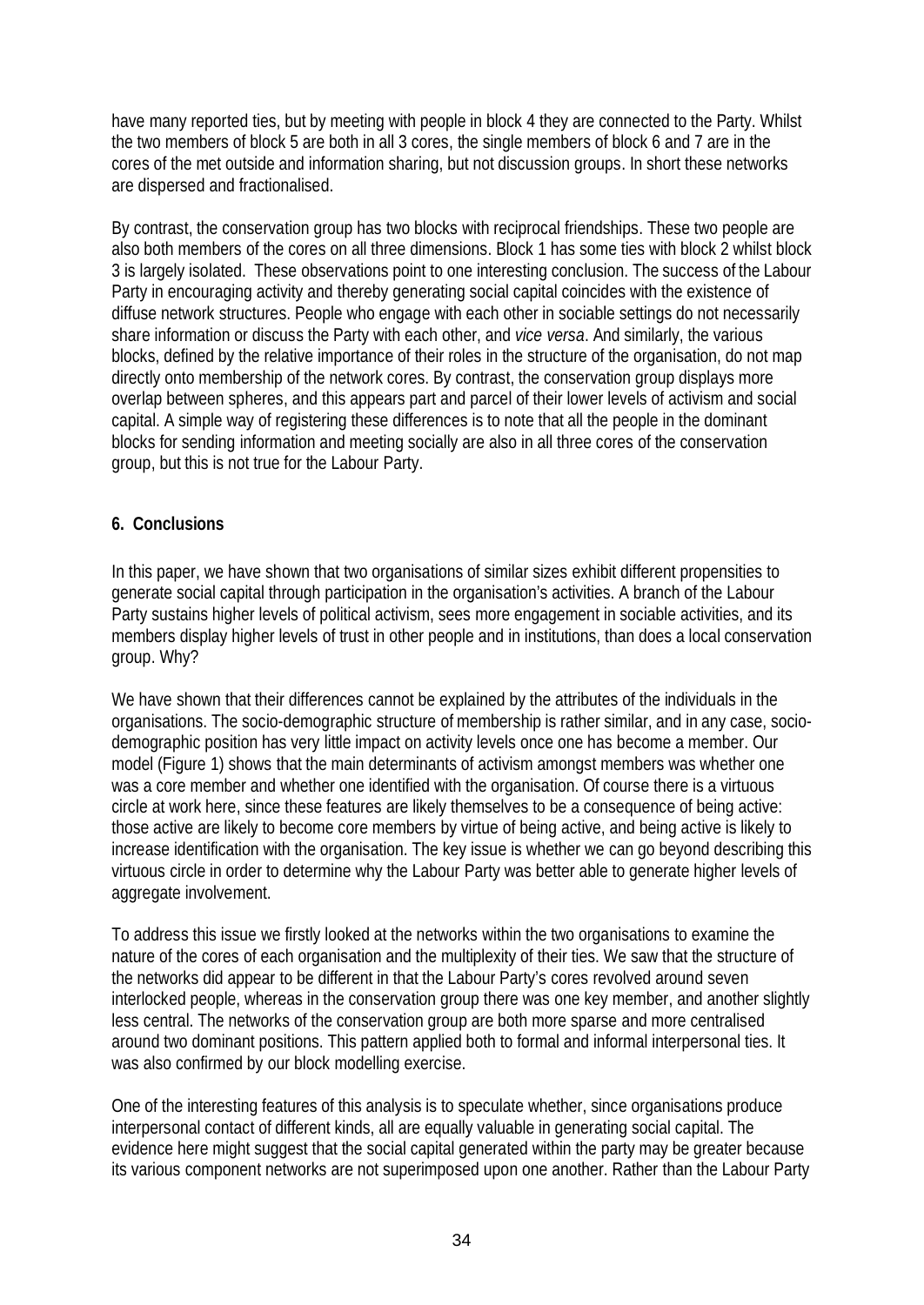functioning as an integrated, centralised entity with a few core members filling the central roles in each functioning network, it is actually the greater differentiation of networks according to different activities and the lack of coincidence between the personnel of network cores and of blocks that help it mobilise its members. If true, perhaps organisations generate less social capital when in the form of surrogate communities where all know all, and generate more social capital where, providing members can work together for some purposes, they are less tightly knit together. The opportunity to raise this possibility, and to follow it up in empirical analysis, is a consequence of the analysis facilitated by being able to collect whole network data. Accounting for activism within an organisation benefits from reference to both multiplexity and core-periphery links. Membership figures are not an adequate proxy for the internal features of processes within associations. No doubt, few people assume that all organisations generate the same type and amount of social capital. However, this type of study offers a data set and an analytic approach capable of investigating the processes operating inside what has previously been a black box in accounts of social capital. Our findings are limited in many ways. But measuring multiplicity and core-periphery structure are two means for clarifying rather nebulous notions about the origins of social capital.

This is an important point in view of recent policy interests in encouraging the formation of social capital through top-down initiatives. We have shown that the conservation group, which is organised hierarchically, with clear lines of communication flowing downward from people in positions of formal responsibility, does not generate the same kind or quantity of social capital as the Labour Party with its dispersed networks. This is salutary for those who think it possible to 'plan' the expansion of social capital simply through increasing membership of voluntary associations. Our case studies suggest that social capital arises, at least sometimes, from complex processes whereby people look to the same organisation for different things, where they do not necessarily identify with the organisation as a whole and communicate only with a minority of people within it. Social capital does not require generalised reciprocity among all members, an assumption lingering still in 'communitarian' understandings of the concept.

As regards the theoretical issues raised in section 2, we can see that the use of 'whole network' information, across the different component networks of an organisation, supplies an unusual source of insight into the role of social ties in mobilisation. Not only are we able to separate out and compare formal and informal connections, we can see that their structures are different and also potentially variable. Informal social ties in the conservation group had a structure just as monolithic as that of its formal business procedures. With whole network data it is possible, as we did in our block-modelling, to describe with precision the overall structure of a network thereby to use it as an explanatory factor in determining the outcomes of courses of action or social processes. Of course we would require similar information on a greater number of organisations in order to establish the typical consequences of particular types of network structure. But it seems clear enough that when arguments are adduced for the importance of voluntary associations in the generation of social capital it actually matters how such associations are structured. Homogeneous memberships engaged in a highly integrated fashion across activity domains, a surrogate organisational form for traditional *communitas*, do not provide the most fruitful, or possibly even fail to provide sufficient, basis for the generation of social capital.

#### **References**

- Bagguley, P. (1995a) 'Protest, poverty and power: a case study of the anti-poll tax movement', *Sociological Review* 43 (4) 693-719.
- Bearman, P. and Everett, K. (1993) 'The structure of social protest, 1961-1983', S*ocial Networks*, 15, 171-200.
- Bourdieu, P. (1997) 'The forms of capital', in Halsey, A.H., Lauder, H., Brown, P., Wells, A.S., (eds), *Education: culture, economy, society*, Oxford, Oxford University Press.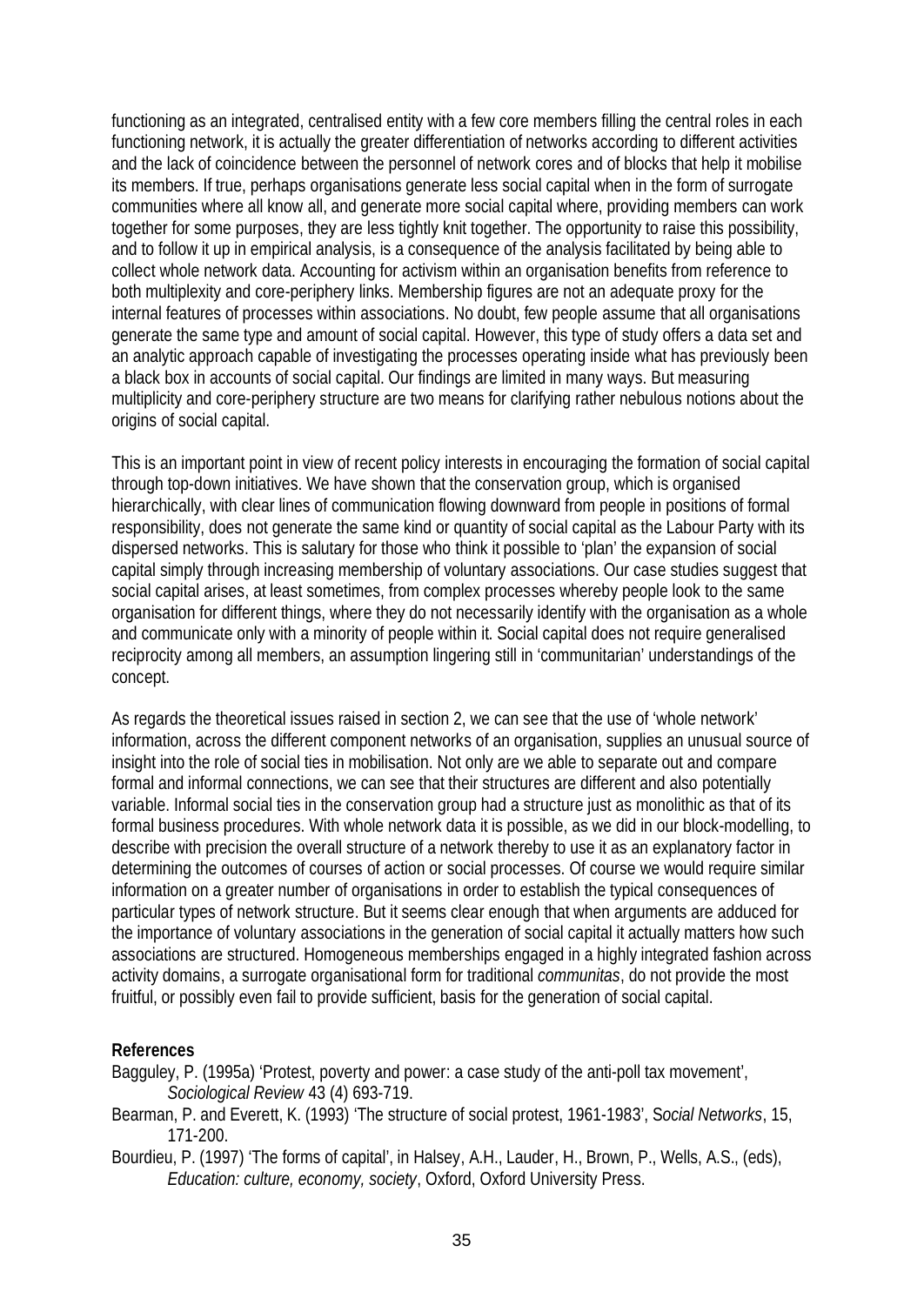- Burt, R. (1992) *Structural Holes: the social structure of competition*, Cambridge, Harvard University Press.
- Crossley, N. (2002) *Making sense of social movements*, Open University Press.
- Diani, M. (1995) *Green networks: a structural analysis of the Italian environmental movement*, Edinburgh University Press.
- Diani, M. (2003), 'Introduction: social movements, contentious actions, and social networks: "from metaphor to substance"?', in Diani, M. and McAdam, D. (eds) 1-20.
- Diani, M. and McAdam, D. (2002) *Social Movements and Networks: relational approaches to collective action*, Oxford, Oxford University Press.
- Eckersley, R. (1989) 'Green politics and the new class: selfishness or virtue?', *Political Studies* 37 (2) 205-223.
- Emirbayer, M. (1997) 'A manifesto for relational sociology', *American Journal of Sociology*, 103, 281- 317.
- Emirbayer, M. and Goodwin, J. (1994) 'Network analysis, culture and the problem of agency', *American Journal of Sociology*, 99, 1411-54.
- Gould, R. (1995) *Insurgent Identities: class, community and protest in Paris from 1848 to the Commune*, Chicago, University of Chicago Press.
- Granovetter, M. (1973) 'The Strength of Weak Ties', *American Journal of Sociology,* 78, 1360-1380.
- Hall, P.A. (1999) 'Social Capital in Britain', *British Journal of Political Social Science* 29: 417-61.
- Li, Y., Savage, M., Tampubolon, G., Warde, A., and Tomlinson, M. (2002a) 'Dynamics of social capital: trends and turnover in associational membership in England and Wales: 1972-1999', *Sociological Research Online*, 7(3).
- Lin, N. (2002) *Social Capital*, Oxford, Oxford University Press.
- Lowe, P. and Goyder, J. (1983) *Environmental groups in politics,* London: Allen and Unwin.
- McAdam, D. (1986) 'Recruitment to high risk activism: the case of freedom summer', *American Journal of Sociology* 92, 64-90.
- McAdam, D. and Paulsen, R. (1993) 'Specifying the relationship between social ties and activism', *American Journal of Sociology* 92, 64-90.
- McAdam, D. and Snow, D. (eds) (1997) *Social movements: readings on their emergence, mobilisation and dynamics*, California: Roxbury Publishing Company.
- Melucci, A. (1989) *Nomads of the Present,* Philadelphia, Temple University Press
- Morris, A. (1997) 'Black Southern student sit-in movement: an analysis of internal organisation' in D. McAdam and D. Snow (eds) *Social movements: readings on their emergence, mobilisation and dynamics*, California: Roxbury Publishing Company.
- Mueller, C.M. (1994) 'Conflict networks and the origins of women's liberation', in E. Larana, H. Johnston, J.R. Gusfield (eds), *New Social Movements: From ideology to identity*, Philadelphia, Temple University Press.
- Paxton, P. (1999) 'Is Social Capital Declining in the United States? A Multiple Indicator Assessment', *American Journal of Sociology* 105, 88-127.
- Paxton, P. (2002) 'Social capital and democracy', *American Sociological Review*, 67, 254-277.
- Padgett, J.F. and Ansell, C.K. (1993) 'Robust action and the Medici, 1400-1434', *American Journal of Sociology* 98, 1259-1319.
- Parry, G., Moyser, G. and Day, N. (1992) *Political Participation and Democracy in Britain*, Cambridge: Cambridge University Press.
- Portes, A. (1998) 'Social capital: its origins and applications in modern sociology', *Annual Review of Sociology* 24, 1-24.
- Putnam, R. (1993) *Making democracy work: civic traditions in modern Italy*, Princeton, N.J.: Princeton University Press.
- \_\_\_\_\_\_ (1995) 'Bowling alone: America's declining social capital', *Journal of Democracy* 6(1), 65-78.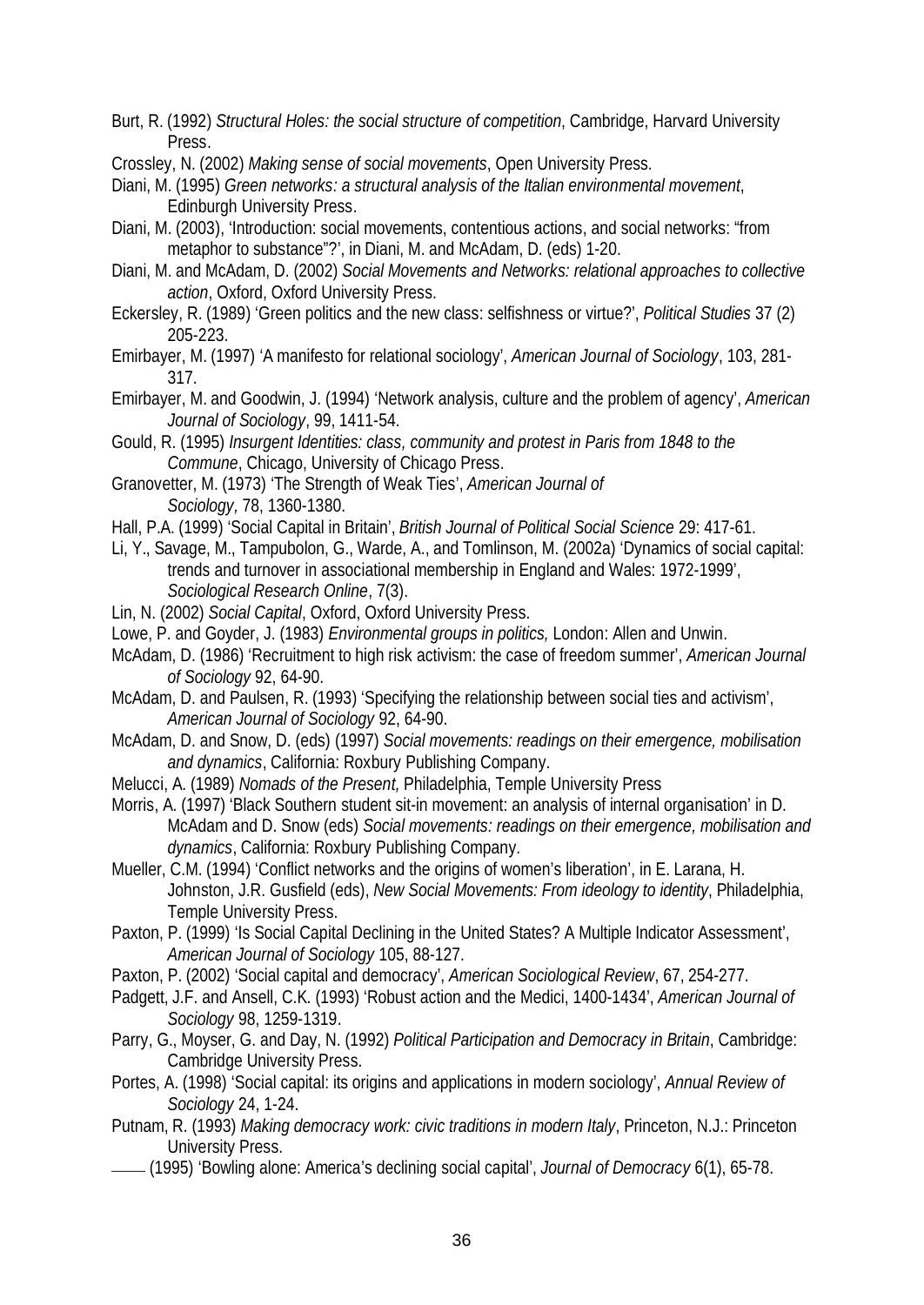- 
- \_\_\_\_\_\_ (1996) 'The Strange Disappearance of Civic America', *American Prospect* 24, 34-48. \_\_\_\_\_\_ (2000) *Bowling alone: the collapse and revival of American community*, New York: Simon & Schuster.
- Rudig, W. (1990) *Antinuclear movements*, London: Longman.
- Scott, J. (1991) *Social network analysis: a handbook*, London: Sage.
- Scott, J. (2002) *Social Networks: critical concepts in sociology*, London, Routledge. 4 volumes
- Snow, D., Zurcher, L. and Ekland-Olson, S. (1980) 'Social networks and social movements: a micro structural approach to differential recruitment', *American Sociological Review* 45, 787-801.
- Tarrow, S. (1995) 'Cycles of collective action: between moments of madness and the repertoire of contention' in M. Traugott (ed) *Repertoires and cycles of collective action*' London: Duke University Press.
- Warde, A., Tampubolon, G., Longhurst, B., Ray, K., Savage, M., and Tomlinson M. (2003) 'Trends in Social Capital: membership of associations in Great Britain, 1991-1996', forthcoming, *British Journal of Political Science*.
- White, H. (1992) *Identity and Control*, Princeton, Princeton University Press.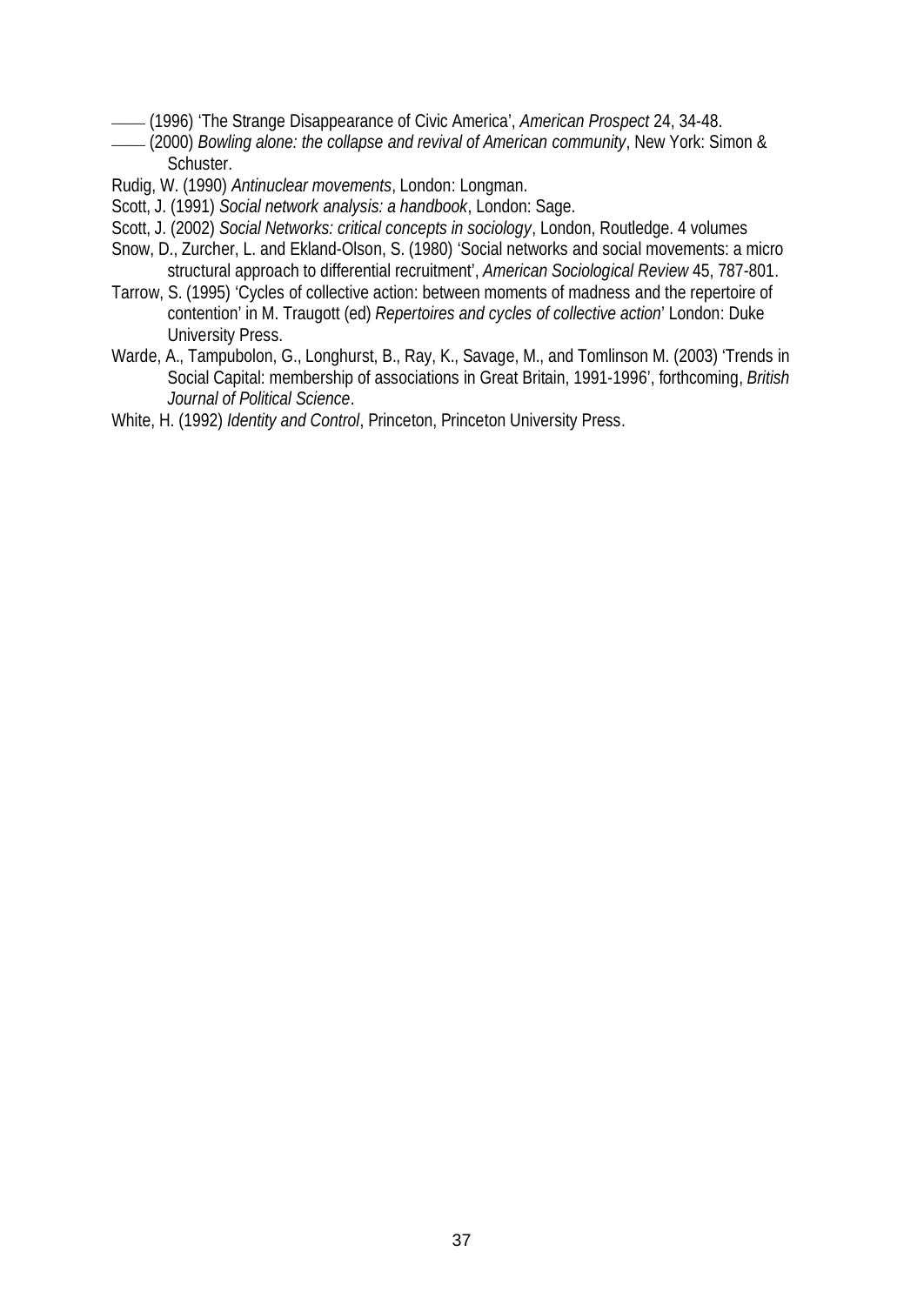# **Appendices**

**Table 1: Schematic contrast between network approaches within social movement studies**

| <b>Dimension</b>        | Ego network approaches       | Whole network approaches      |
|-------------------------|------------------------------|-------------------------------|
| Theoretical orientation | Resource mobilization/       | Relational                    |
|                         | individualistic              |                               |
| <b>Nodes</b>            | Individual members/activists | Social movement organizations |
| <b>Ties</b>             | Existing ties                | Ties and absence of ties      |
| Accounts of             | Variations in activism (of   | Forms of mobilization         |
|                         | individuals and between      |                               |
|                         | SMO <sub>s</sub> )           |                               |

**Table 2: Members engaging in particular activities at least once a year (percentages)**

| Activity                              | Labour Party | conservation |
|---------------------------------------|--------------|--------------|
| Reading newsletter                    | 83           | 98           |
| Donating money                        | 42           | 11           |
| Writing letter of protest             | 19           | 23           |
| Signing petition                      | 33           | 11           |
| Purchasing merchandise                | 4            | 4            |
| Attending meetings                    | 40           | 23           |
| Attending demonstrations              | 8            | 5            |
| Awareness or fund raising             | 23           | 9            |
| Organising social event               | 6            | 0            |
| Attending social event                | 28           | 2            |
| Administrative work                   | 17           | 9            |
| Research or writing                   | 8            | 11           |
| Presentations to outside organisation | 4            | 4            |
| Liaising with media                   | 6            |              |
| Consultation                          |              |              |
| Representation on committees          | 12           |              |
| Direct action                         |              |              |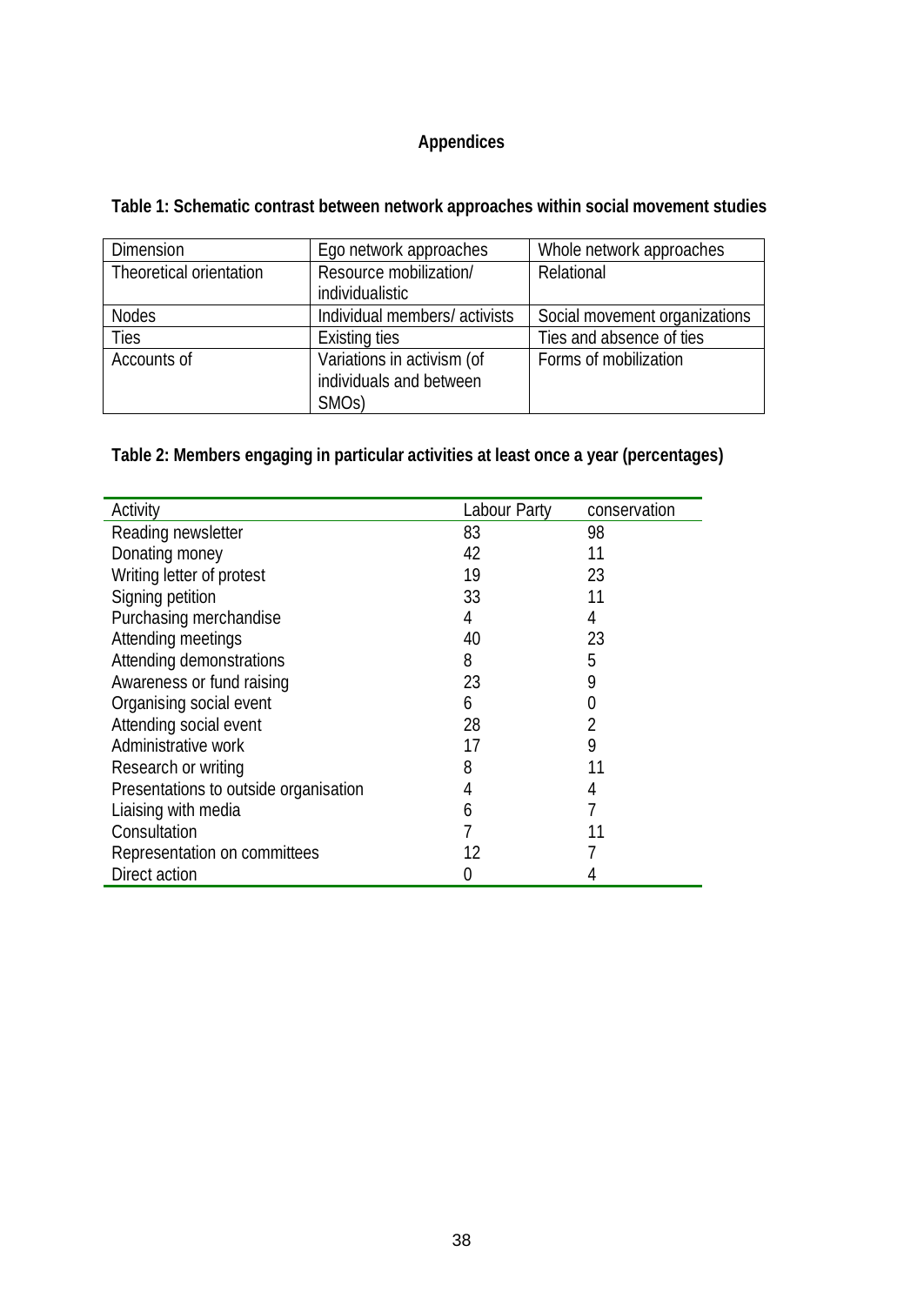| People or            | Mean index of trust (1-7) |              | Difference in | t-statistics of two-    |
|----------------------|---------------------------|--------------|---------------|-------------------------|
| institutions trusted | Labour                    | Conservation | means,        | sided alternatives with |
|                      |                           |              | Labour-       | p-values in             |
|                      |                           |              | Conservation  | parenthesis             |
| People!              | 5.11                      | 4.54         | .57           | 2.763(0.0064)           |
| Government*          | 4.52                      | 2.97         | 1.55          | 7.459(0.0000)           |
| House of             | 4.17                      | 3.22         | .95           | 4.719(0.0000)           |
| commons*             |                           |              |               |                         |
| Civil service*       | 4.09                      | 3.29         | .80           | 3.805(0.0002)           |
| Police*              | 4.06                      | 3.45         | .61           | 2.653(0.0087)           |
| Local government*    | 3.72                      | 3.04         | .68           | 3.186(0.0017)           |
| $EU^*$               | 3.91                      | 2.94         | .96           | 4.500(0.0000)           |
| Financial            | 3.26                      | 2.96         | .30           | 1.244(0.2152)           |
| institutions*        |                           |              |               |                         |
| Major companies*     | 3.04                      | 2.52         | .52           | 2.464(0.0148)           |
| BBC*                 | 4.74                      | 4.25         | .49           | 2.306(0.0223)           |

**Table 3: Levels of trust expressed by members of case study organisations** 

Notes

! Respondents were asked ''Some people believe that most people can be trusted. Others believe you cannot be too careful with people', please rank on a scale of 1 - 7.

\* Respondents were asked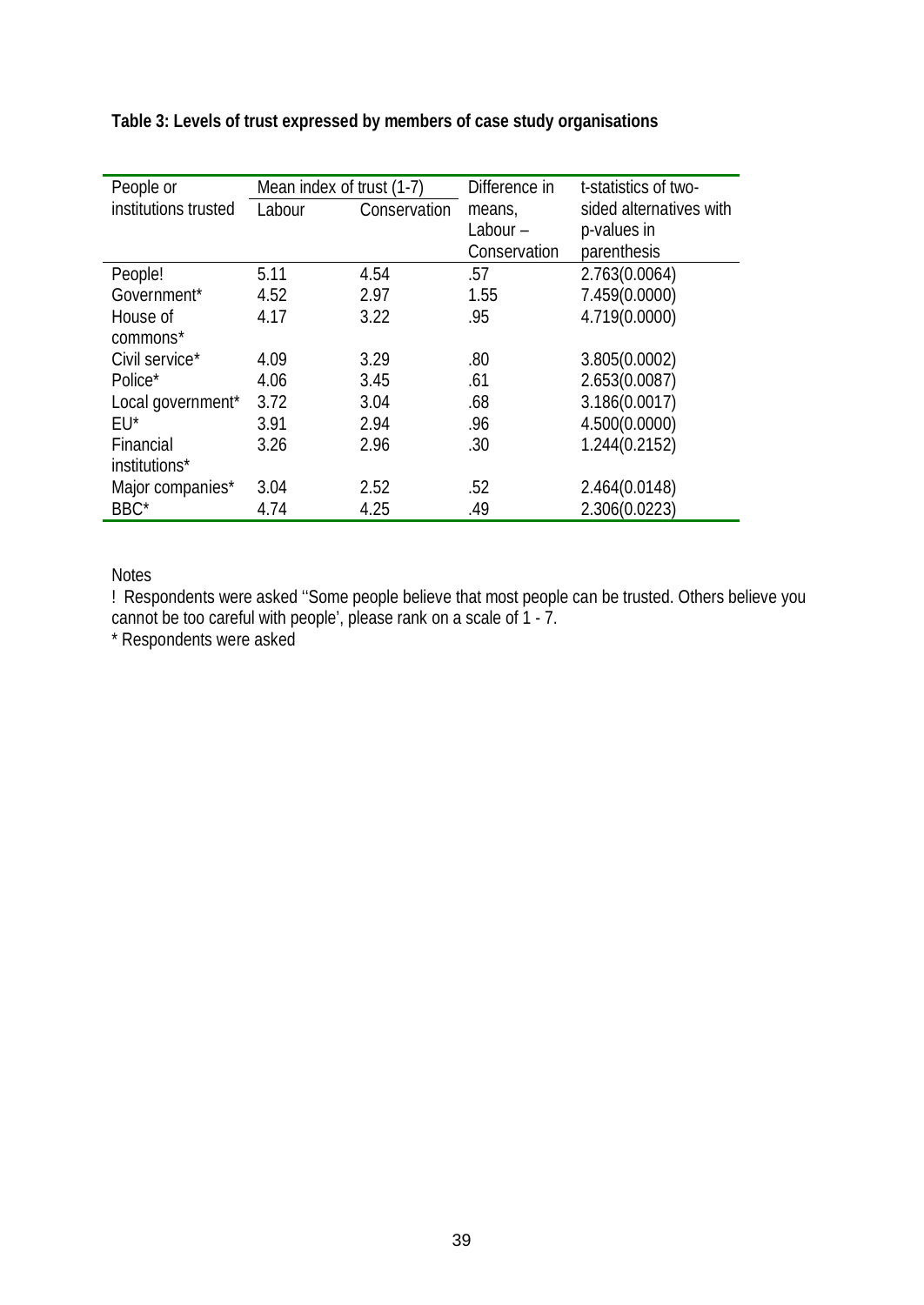**Table 4: Socio-economic characteristics of the memberships**

|                                                    | Labour Party branch<br>%<br>$N = 102$ | Conservation group<br>%<br>$N=94$ |
|----------------------------------------------------|---------------------------------------|-----------------------------------|
| Occupational class                                 |                                       |                                   |
| Service class                                      | 84                                    | 72                                |
| Routine non-manual and<br>personal service workers | 7                                     | 22                                |
| Petite bourgeoisie                                 | 3                                     | 2                                 |
| Foremen and technicians                            |                                       | $\overline{2}$                    |
| Skilled, semi- and unskilled<br>workers            | 6                                     | 1                                 |
| Income                                             |                                       |                                   |
| Less than 10,000                                   | 23                                    | 41                                |
| 10-20,000                                          | 28                                    | 38                                |
| 20-30,000                                          | 15                                    | 11                                |
| 30-40,000                                          | 11                                    | 8                                 |
| 40,000 and over                                    | 24                                    | $\overline{2}$                    |
| <b>Highest educational</b>                         |                                       |                                   |
| qualification                                      |                                       |                                   |
| <b>None</b>                                        | 10                                    | $\overline{2}$                    |
| <b>CSE/GCSE</b>                                    | 12                                    | 6                                 |
| A level                                            | 13                                    | 14                                |
| Technical (HND/HNC)                                | 7                                     | 16                                |
| Degree and higher degree                           | 55                                    | 59                                |
| Occupational group                                 |                                       |                                   |
| Managers and administrators                        | 25                                    | 26                                |
| Professionals                                      | 42                                    | 30                                |
| Assoc professionals and<br>technicians             | 15                                    | 19                                |
| Clerical and secretarial                           | 5                                     | 15                                |
| Craft and related                                  | 6                                     | 2                                 |
| Personal and protective<br>services                | 1                                     | $\overline{4}$                    |
| Sales and related                                  | 3                                     | 3                                 |
| Plant and machine operatives                       | 1                                     |                                   |
| Other                                              | 3                                     |                                   |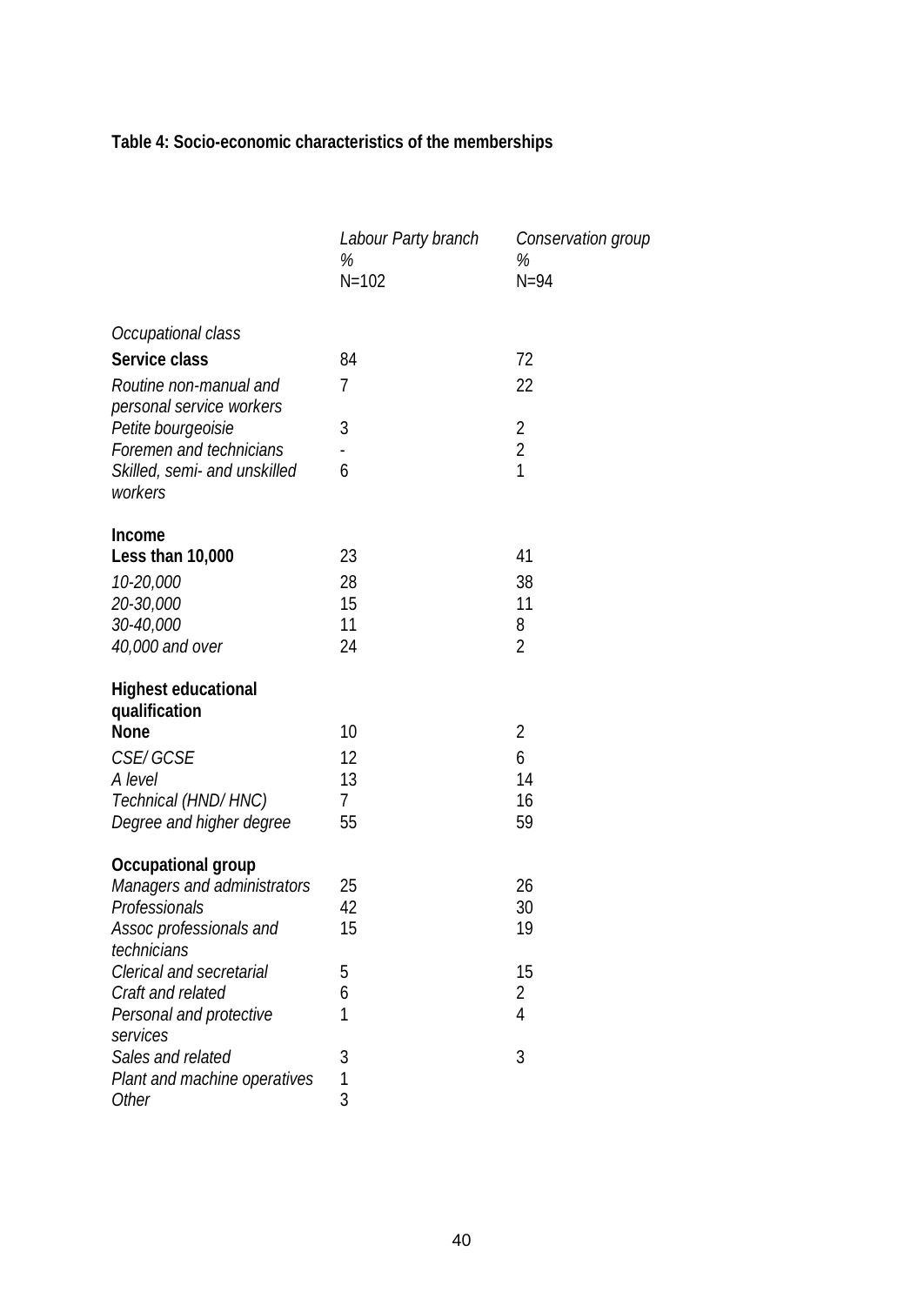

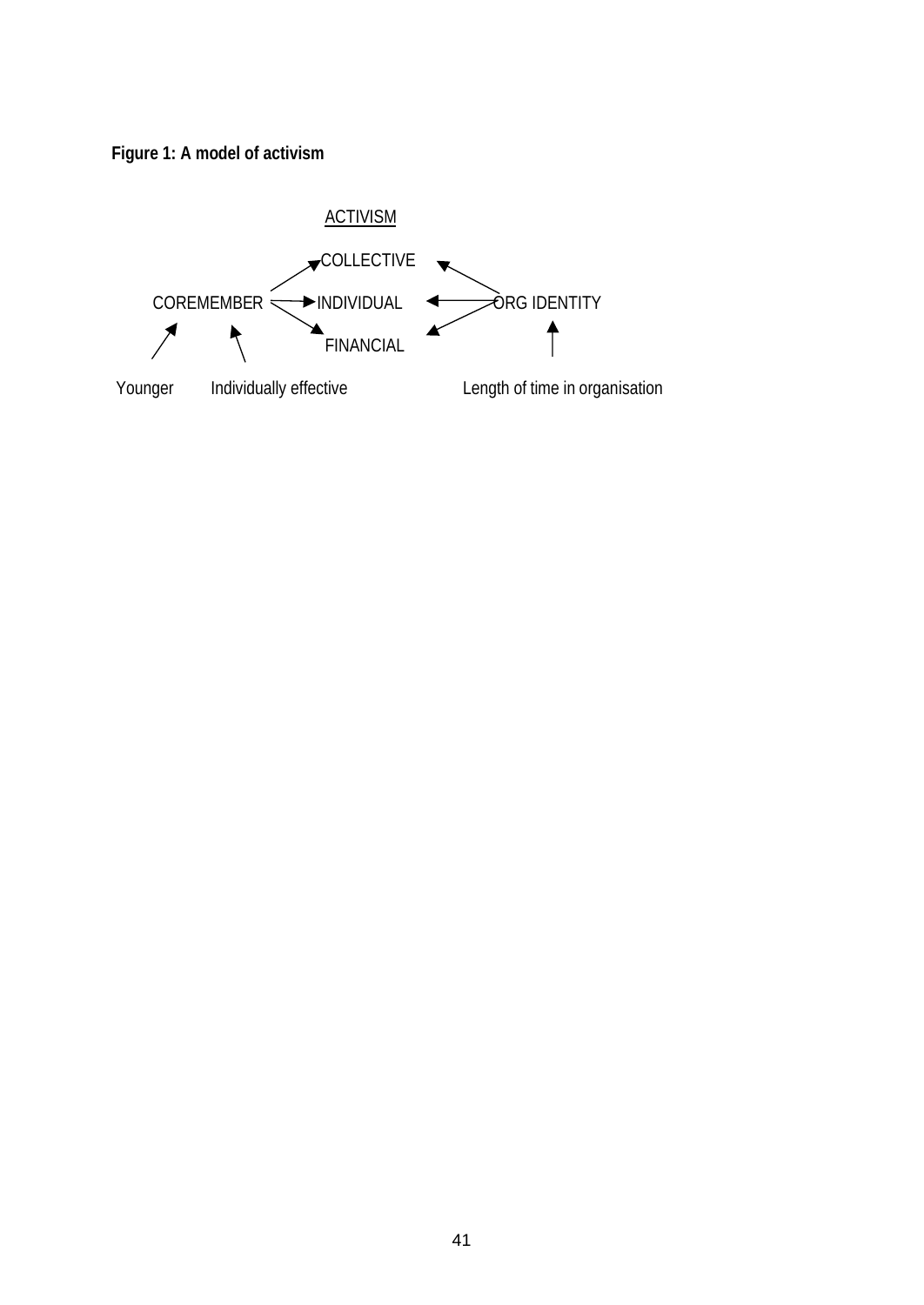

**Figure 2. Three factors of modes of activism by organisational identity** 

**Figure 3. Three factors of modes of activism by network position**

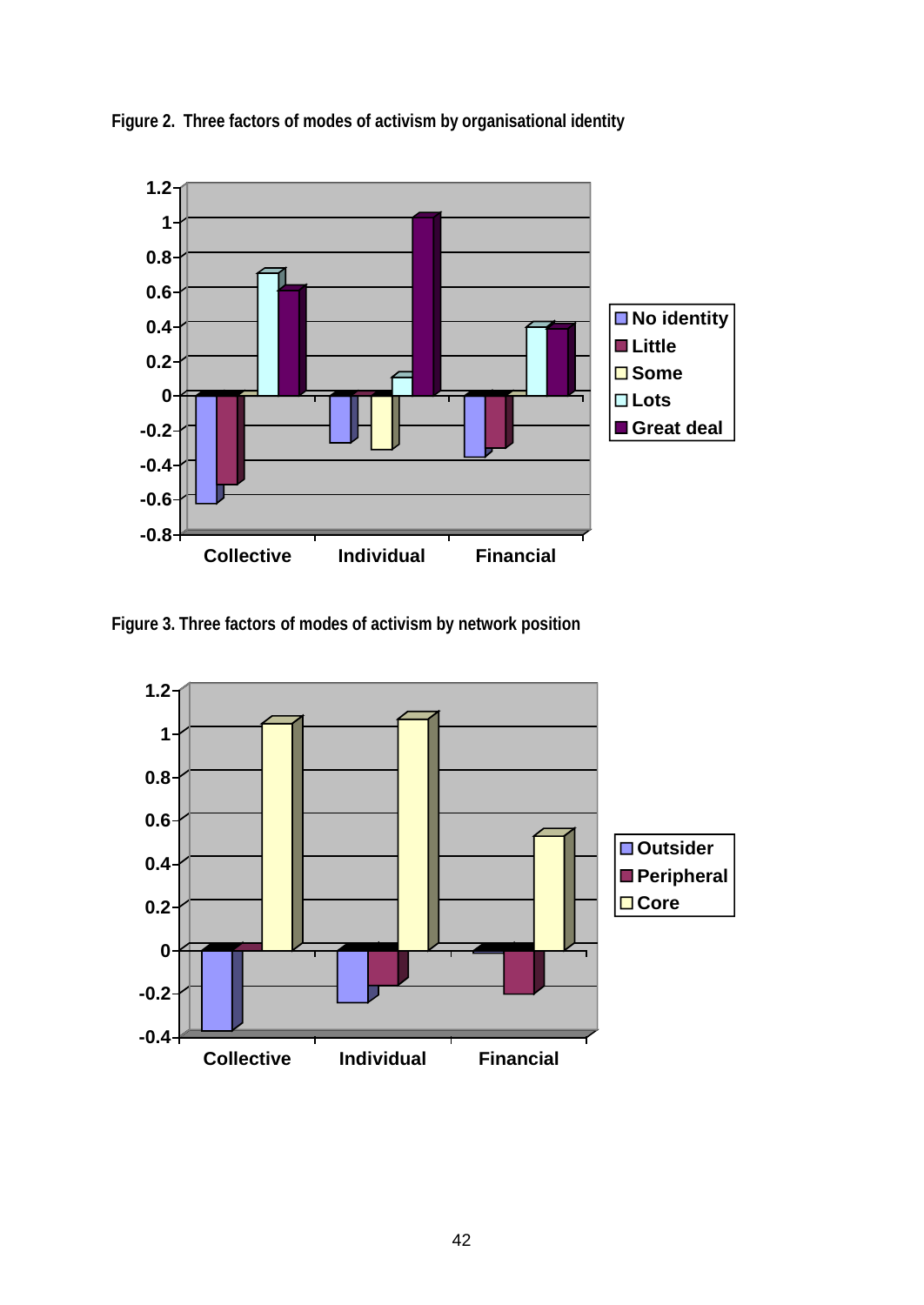



Note

Respondents were asked 'with whom do you discuss things to do with the organisation (for example, activities, issues, strategy)'.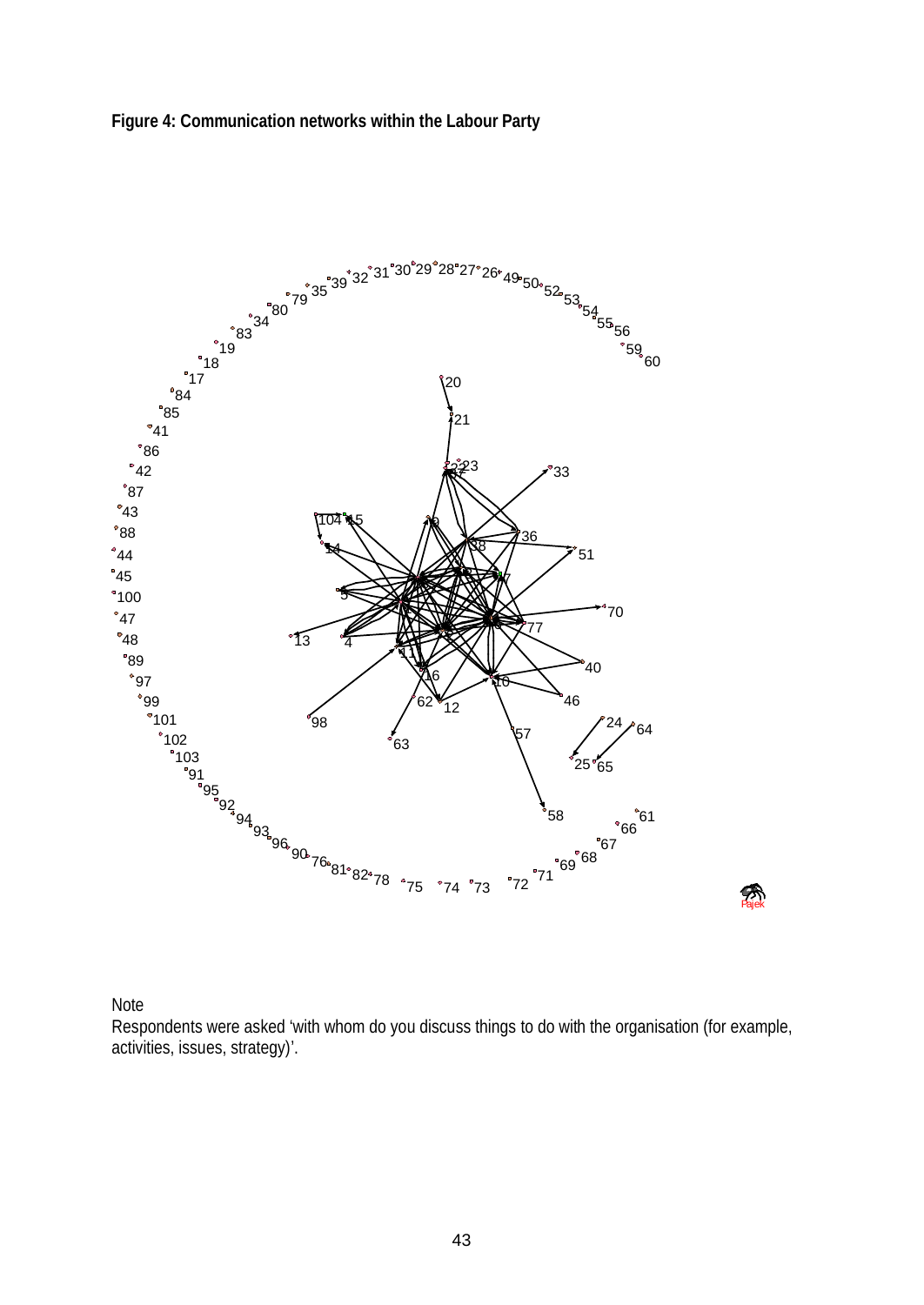



**Pajek** 

#### Note

Respondents were asked 'with whom do you discuss things to do with the organisation (for example, activities, issues, strategy)'.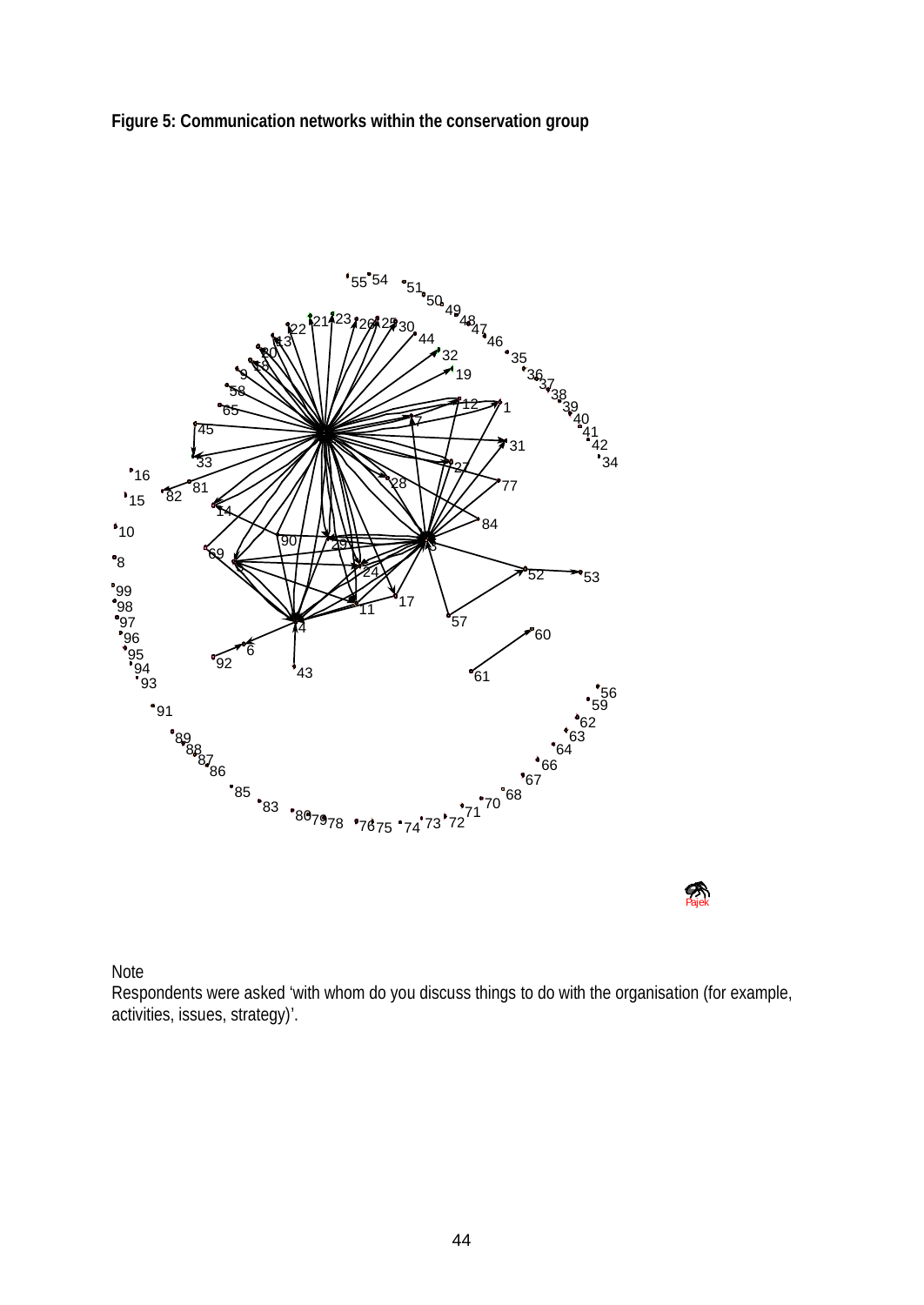

**Figure 6: Labour Party (left: top – bottom) Get information and meet outside networks; conservation group (right: top – bottom) Get information and meet outside networks.**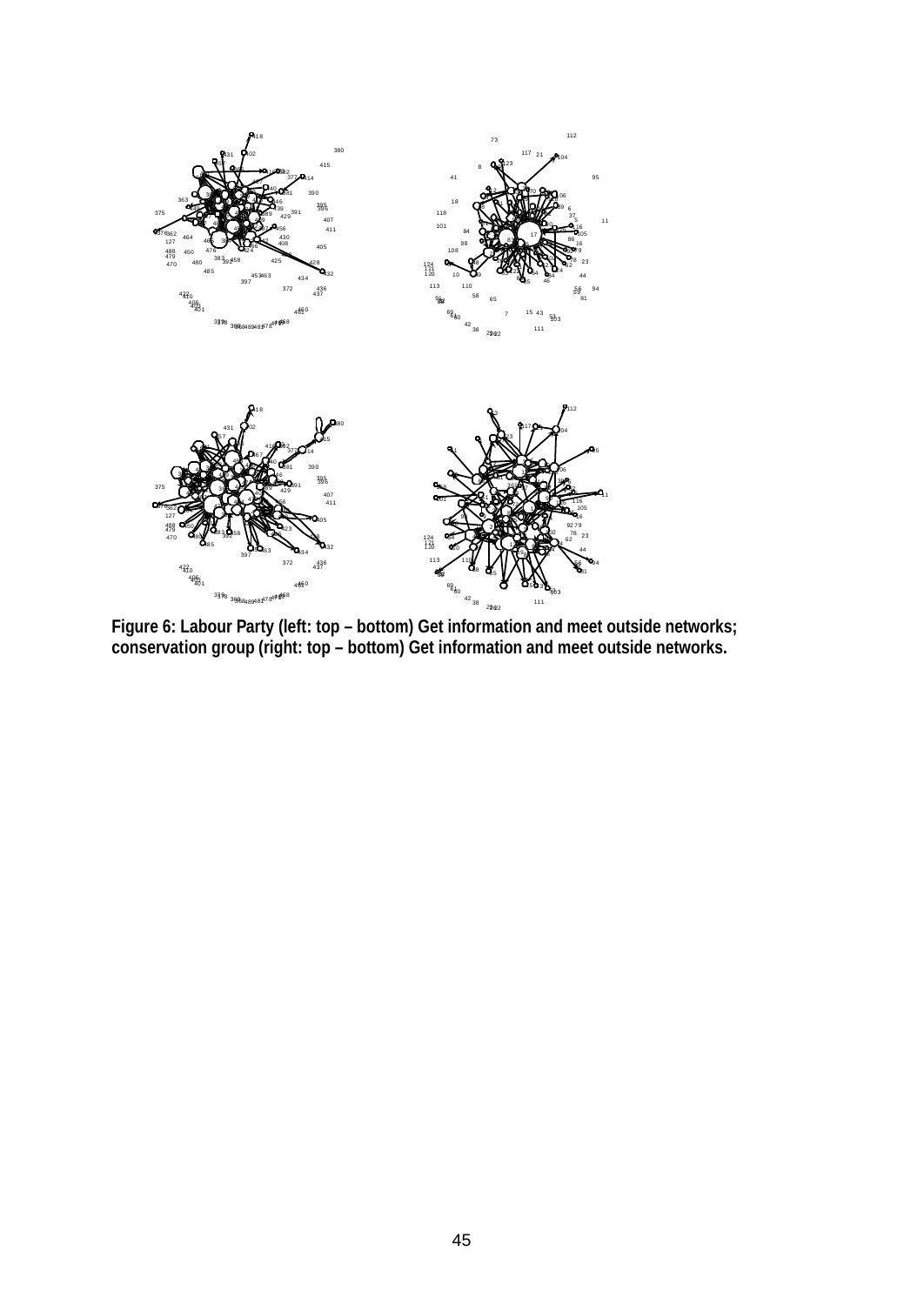**Figure 7: Members with ties in three types of network (receiving information, discussing organisational affairs and meeting outside the organisation); Labour party and conservation group**

8(1) Labour Party



8(2) Conservation group

Labour and conservation Venn diagrams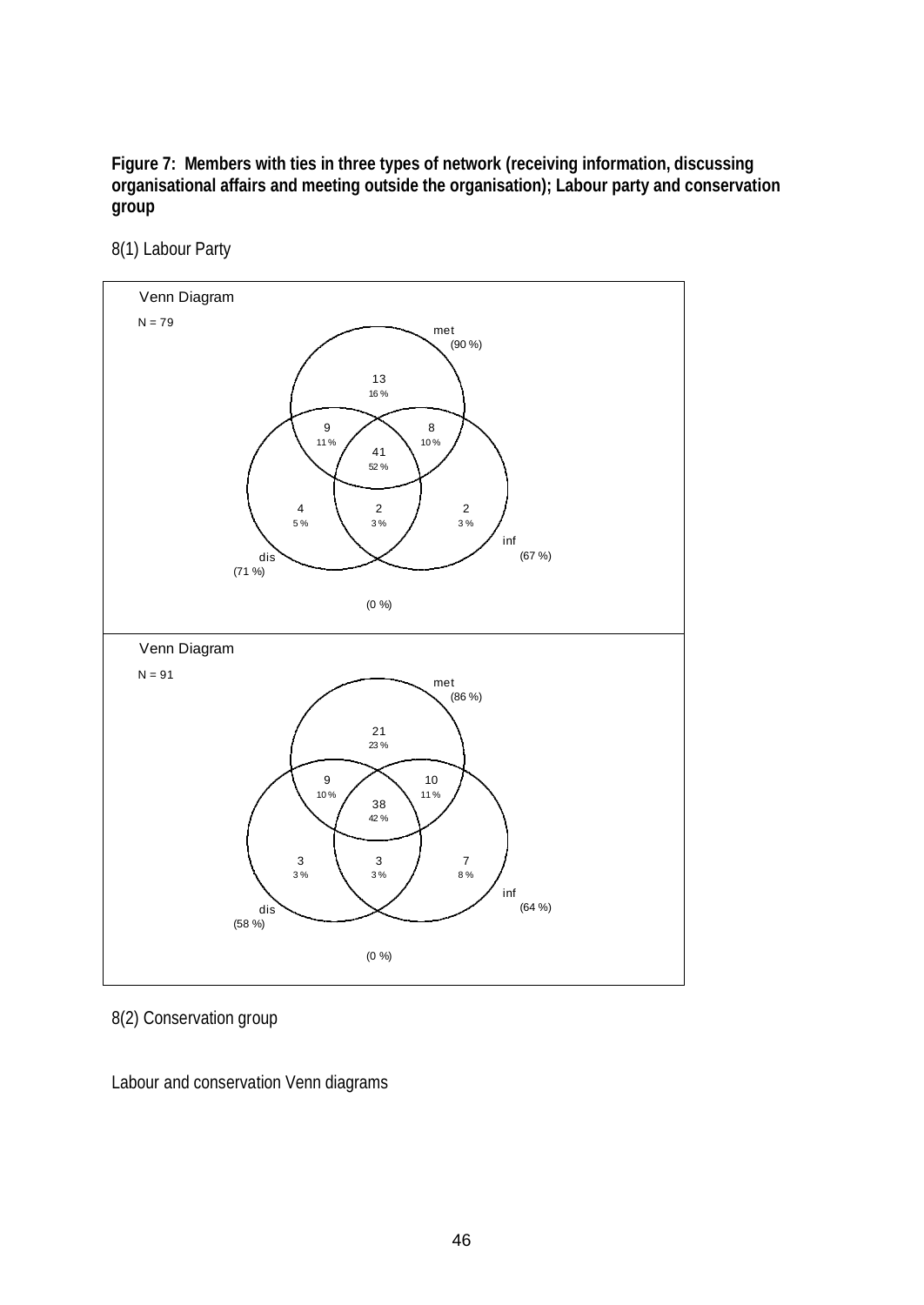

Figure 8. Labour Party (left) and Conservation group (right) dendrogram of blockmodels.